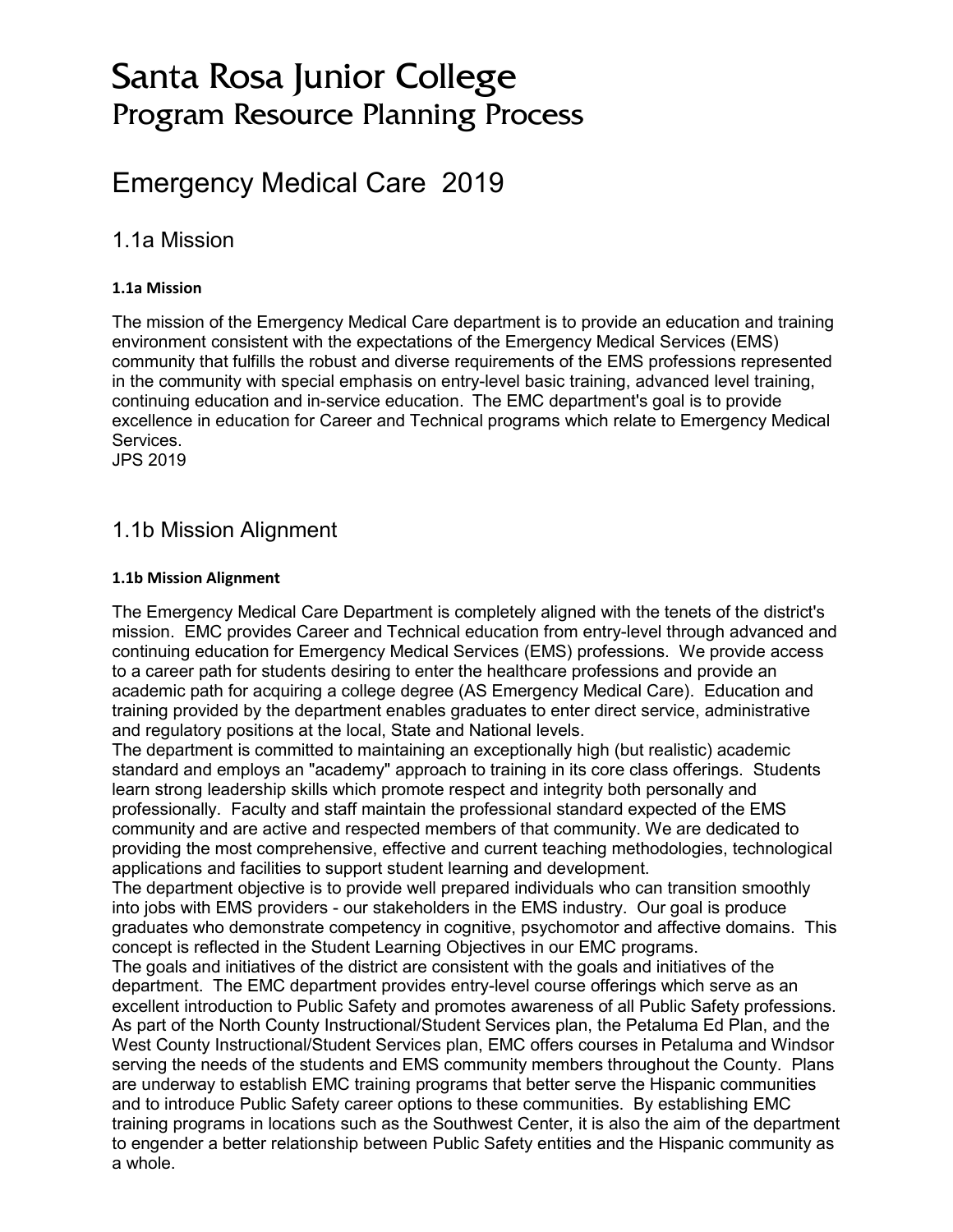As part of a Multi-Campus plan for Coordination, EMC maintains an active relationship with administration and faculty on the Petaluma, Santa Rosa and Windsor campuses with discussion underway for program development at the Southwest Center. Many faculty members teach on multiple campuses and the administration of EMC is actively involved in each of these areas. This serves to maintain a current link between facilities.

EMC participates in continual self-study efforts to maintain accreditation standards in each aspect of the program disciplines. National accreditation for Paramedic is cyclical as is local level accreditation for EMT (Emergency Medical Technician). Each require self-study and review by accreditation teams for maintenance of approval to provide these courses. EMC curricula are learning objective driven. Program Student Learning Outcomes are complete and are reviewed periodically for relevancy pursuant to the changing climate of the industries EMC serves. Program graduate performance on National certifying examinations statistics are reviewed twice each year and results are shared with our community stakeholders at our Advisory Committee meetings.

The department as a whole recognizes the evolution in student preparation and motivation entering the EMS careers as well as the preparation, motivation and needs of the continuing education and in-service student. The department recognizes and responds to trends in student populations, demographics, ethnicity, gender, and cultural aspects. The department seeks the most highly qualified staff and faculty who not only represent the student populations, but understand the unique challenges faced by our students.

Of great concern to the department is the relatively high attrition rates in our EMT and Paramedic programs. Our analysis has shown that attrition rates are disproportionate across cultural/ethnic lines. The department is working to identify what cultural and other factors are affecting this trend and seeking solutions or, otherwise, processes to mitigate. JPS 2019

# 1.1c Description

# **1.1c – Description**

The Emergency Medical Care Department offers a number of entry-level, advanced level and continuing education/in-services courses. These courses are constructed to meet or exceed minimum Federal, State and local level mandates. Several of the offerings demand prerequisite training and education also mandated by Federal, State and local regulatory entities. The courses offered by the department include (but are not limited to):

Emergency Medical Responder (formerly First Responder) (Nationally accepted curriculum, locally approved)

Emergency Medical Technician - Basic/Emergency Medical Technician - 1 (National level curriculum, locally approved). This course is considered a capstone course.

Emergency Medical Technician - Paramedic / Paramedic Academy (National level curriculum, National Accreditation, State and locally approved). This course is considered a capstone course.

The EMC department also offers continuing education courses (Federal, State and Local mandates) and In-Service courses (also Federal, State and Local mandates). Continuous Education and In-Service course offerings include but are not limited to: Advanced Cardiac Life Support, Advanced Cardiac Life Support Re-recognition Pediatric Advanced Life Support, Pediatric Advanced Life Support Re-recognition International Trauma Life Support Lesser Used Skills (Advanced Life Support Update and Review) Advanced EMT, Community Paramedic (pending legislation/regulations) Basic Arrhythmia Recognition 12-Lead EKG Interpretation Emergency Medical Technician Refresher Emergency Vehicle Operations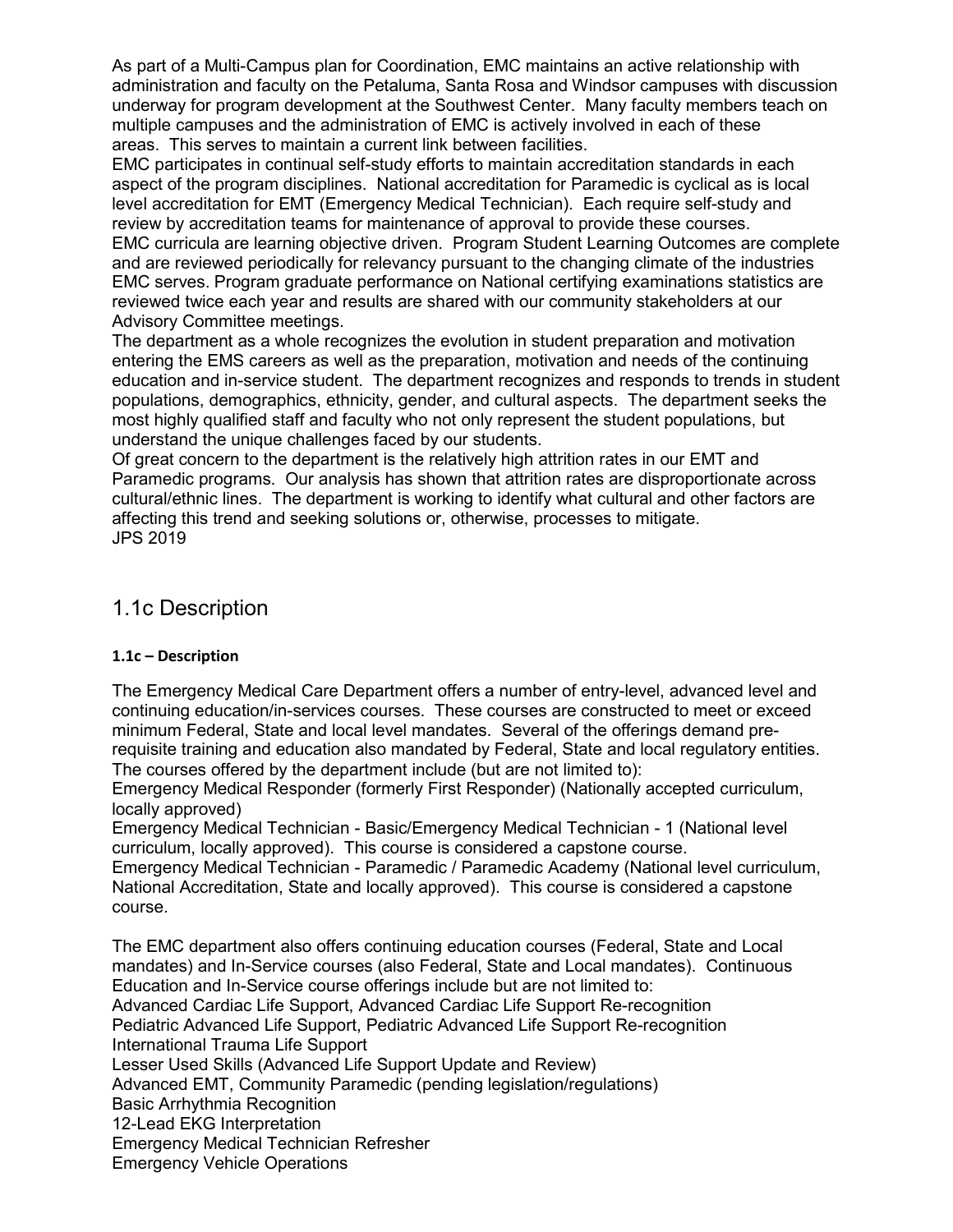Emergency Medical Services Academy

Together, these courses comprise the requirements for entry-level, advanced and ongoing training and education for Emergency Medical Services personnel and provide avenues to allow SRJC EMC graduates to be more competitive in the workforce. JPS 2019

# 1.1d Hours of Office Operation and Service by Location

### **1.1d – Hours of Operation and Service by Location**

The Department operates from 0800 - 2200 hours Monday through Friday. Saturday and Sunday classes are held between 0800 and 1700 hours as scheduled each week that school is in session. The department offers two 2 unit classes during each of the summer sessions and conducts many short-term in-service classes throughout the calendar year. Department office/administrative support is available from 0800 - 1315 hours on Monday, Wednesday and Friday, 0730 - 1230 hours Tuesday and Thursday except for holidays (subject to change).

Hours of instruction are as follows:

Fall Semester Public Safety Training Center (PSTC/Windsor): Monday Classes: 0800 - 1700 and 1300 - 1600, and 1900 - 2200. Tuesday Classes: 0900 - 1200 and 1300 - 1600, and 1900 - 2200. Wednesday Classes: 0800 - 1700 and 1300 - 1600, and 1900 - 2200. Thursday Classes: 0900 - 1200 and 1300 - 1600, and 1900 - 2200. Friday Classes: 0800 - 1700. Saturday Classes: 0800 - 1700. Sunday Classes: 0800 - 1700.

Petaluma Campus Monday Classes: None. Tuesday Classes: None. Wednesday Classes: None. Thursday Classes: None. Friday Classes: 0900 - 1200. Saturday/Sunday Classes: None

Santa Rosa Campus Monday Classes: None Tuesday Classes: 1900 - 2200 Wednesday Classes: None Thursday Classes: 1900 - 2200 Friday Classes: None Saturday/Sunday Classes: None

Off-Campus Locations Monday Classes: 0800 - 1700. Tuesday Classes: 0800 - 1700. Wednesday Classes: 0800 - 1700. Thursday Classes: 0800 - 1700. Friday Classes: 0800 - 1700. Saturday/Sunday Classes: None

Spring Semester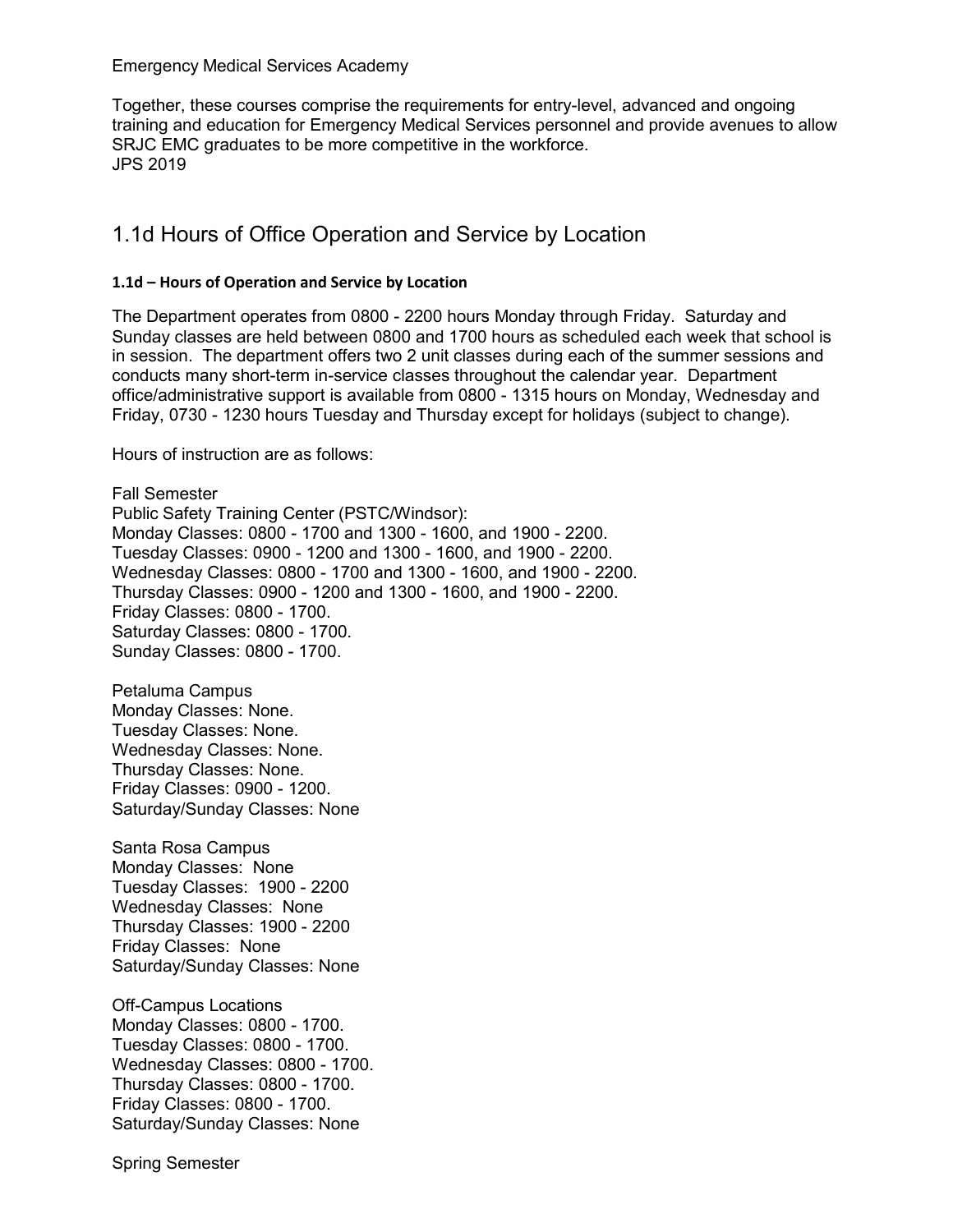Public Safety Training Center (PSTC/Windsor): Monday Classes: 0800 - 1200, and 1300 - 1600, and 1900 - 2200. Tuesday Classes: 0900 - 1200 and 1300 - 1600, and 1900 - 2200. Wednesday Classes: 0800 - 1200, and 1300 - 1600, and 1900 - 2200. Thursday Classes: 0900 - 1200 and 1300 - 1600, and 1900 - 2200. Friday Classes: 0800 - 1700. Saturday Classes: 0800 - 1700. Sunday Classes: 0800 - 1700.

Petaluma Campus Monday Classes: None. Tuesday Classes: None. Wednesday Classes: None. Thursday Classes: None. Friday Classes: 0900 - 1200. Saturday/Sunday Classes: None

Santa Rosa Campus: Monday Classes: None Tuesday Classes: 1900 - 2200 Wednesday Classes: None Thursday Classes: 1900 - 2200 Friday Classes: None Saturday/Sunday Classes: None

Off-Campus Locations Monday Classes: 0800 - 1700. Tuesday Classes: 0800 - 1700. Wednesday Classes: 0800 - 1700. Thursday Classes: 0800 - 1700. Friday Classes: 0800 - 1700. Saturday/Sunday Classes: None

Summer Sessions: (PSTC/Windsor location only) Public Safety Training Center Monday Classes: 0800 - 1500 Tuesday Classes: 0800 - 1500, 1900 - 2200 Wednesday Classes: 0800 - 1500 Thursday Classes: 0800 - 1500, 1900 - 2200 Friday Classes: None Saturday/Sunday Classes: None JPS 2109

# 1.2 Program/Unit Context and Environmental Scan

### **1.2 – Program/Unit Context and Environmental Scan**

### **General Information:**

The department faces unique challenges with respect to offering high quality, competitive courses. EMS education and evaluation relies heavily on technology and equipment and is highly labor (mandated instructor/student ratios) intensive. Simulation is absolutely required in order to educate and evaluate students adequately. Students must be able to use the technology and equipment that is currently in use in the field. In addition, department personnel are utilized in a variety of ways that are unique to this type of education. Strong oversight from faculty is required as students enter clinical education venues. Much of the advanced training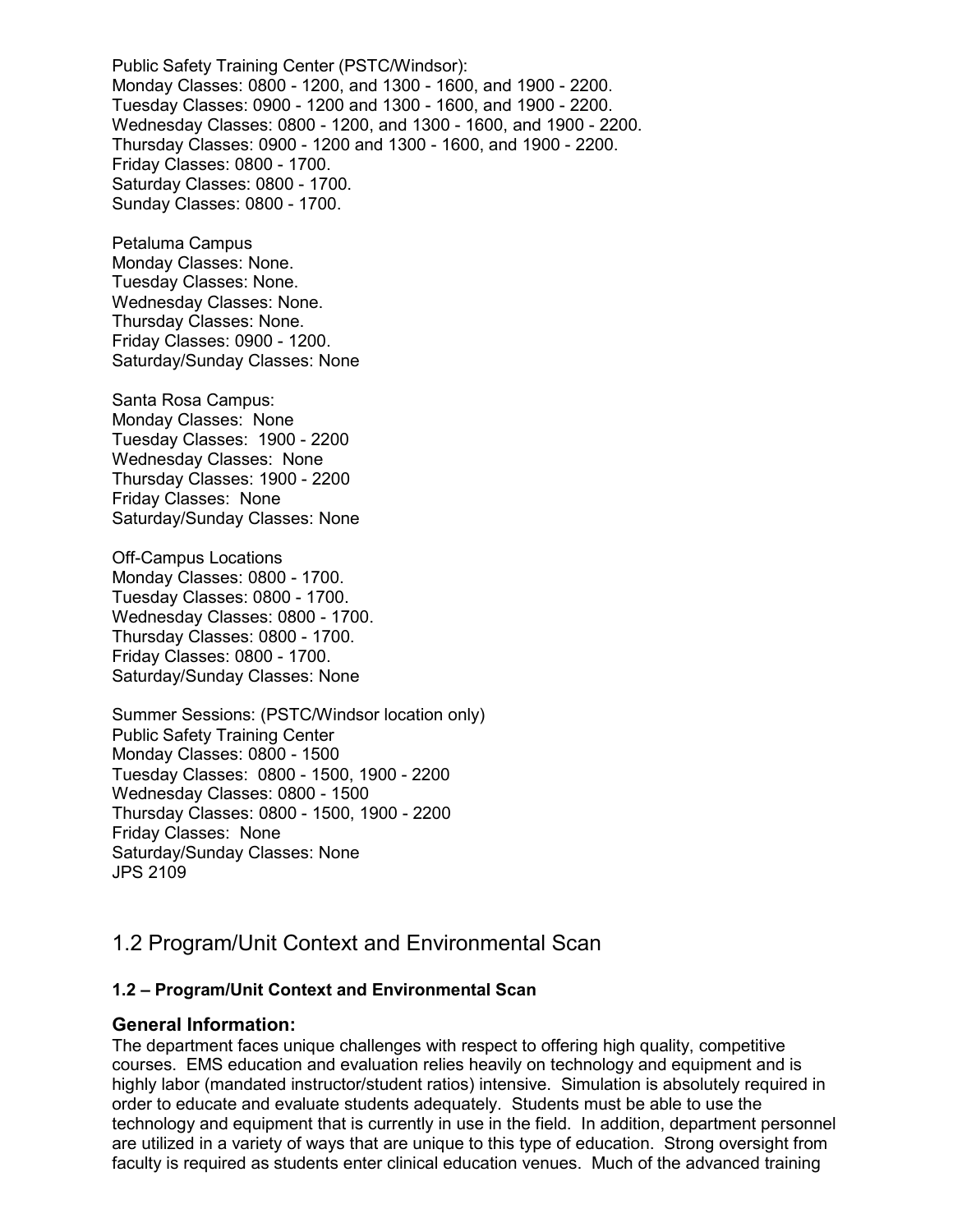provided by the department is in the form of on-site instruction and supervision (e.g. Hospital and Ambulance internships for Paramedic students). This is an example of only one area that challenges and taxes the department's resources, and it is only one example of why SRJC is distinguished among a host of competitor EMS educational programs.

### **Labor Market:**

Changes in the labor market reflect the general trend in the economy and unemployment; however, the EMS industry as a whole has not suffered the typical cutbacks in labor force. Governmental regulations require a certain minimum labor force, but the trend is that more workers are staying in their jobs longer. Attrition rates are dropping which decreases the need for new workers, but at the same time, economic changes steer more prospective candidates to prepare themselves for service industry jobs. According to the CA EDD web site (http://www.labormarketinfo.edd.ca.gov). Approximately 990 new jobs for EMTs and Paramedics will open per annum (2010 - 2020) or approximately 42% growth in the same time period. Similarly, based on TOP6 code for Emergency Medical Services (125000), the three year average labor demand is approximately 1,400 (2015 – 2018). The department is redoubling its efforts to better prepare its graduates so they will be more desirable candidates and better competitors for jobs. The development and refinment of the EMS Academy (EMC 105) and the development of the Advanced EMT and Community Paramedic programs address the demands for more highly trained professional Emergency Medical Responders and better prepares SRJC graduates for careers in Emergency Medical Response.

# **Certification and Licensure Programs:**

The department offers courses and programs designed to make graduates eligible for certification as an Emergency Medical Technician, and licensure as a Paramedic. The EMT and Paramedic programs are accredited and authorized to provide training through three regulatory agencies. At the national level, the Paramedic program is accredited through CoEMSP (Commission on accreditation of EMS Professions). At the state level, the Paramedic and Emergency Medical Technician programs are authorized to provide training by the Emergency Medical Services Authority of California and these same programs are locally approved through the Coastal Valleys Regional EMS Agency. The requirements/mandates of the department to provide these programs are outlined in CA Code of Regulations Title 22.

# **Industry Trends:**

Trends in the industry suggest an increasing demand for more advanced level training. Amendments to the scope of practice for Paramedic, Emergency Medical Technician and Emergency Medical Responder (formerly First Responder) require these emergency workers to be trained in the latest technological applications (capnography, advanced level ECG interpretation, etc.) as well as the current trend in the educational model (differential for diagnosis, development of critical thinking skills, etc.) for these students. These changes impact the department in terms of obtaining and utilizing the latest equipment (e.g. simulation manikins, 12-lead ECG capable monitors, simulators, capnographic monitoring equipment, etc.), modifying the curriculum to keep pace with the trends in the current educational model, and retraining faculty to facilitate the instruction.

In addition to the aforementioned, with the advent of National Healthcare, there is even more emphasis placed on expanded scope of practice for existing service providers, and expansion of their role within the healthcare system. Two new service levels now exist where they did not before. Advanced EMT is a service level which is designed to better serve rural areas but is being implemented primarily in urban areas to reduce the burden of the advanced emergency healthcare providers (Paramedic). Community Paramedic is also a new trend in the industry. Community Paramedic is designed to reduce the non-urgent, non-emergency patient census of the hospital Emergency Departments. Community Paramedics can provide in-home postsurgical, follow-up or other follow-up (medication efficacy, compliance, etc.) as well as typical 'well care' or other clinical care.

The department has readied curricula and other training needs for the Advanced EMT and is currently exploring and developing curricula for the Community Paramedic.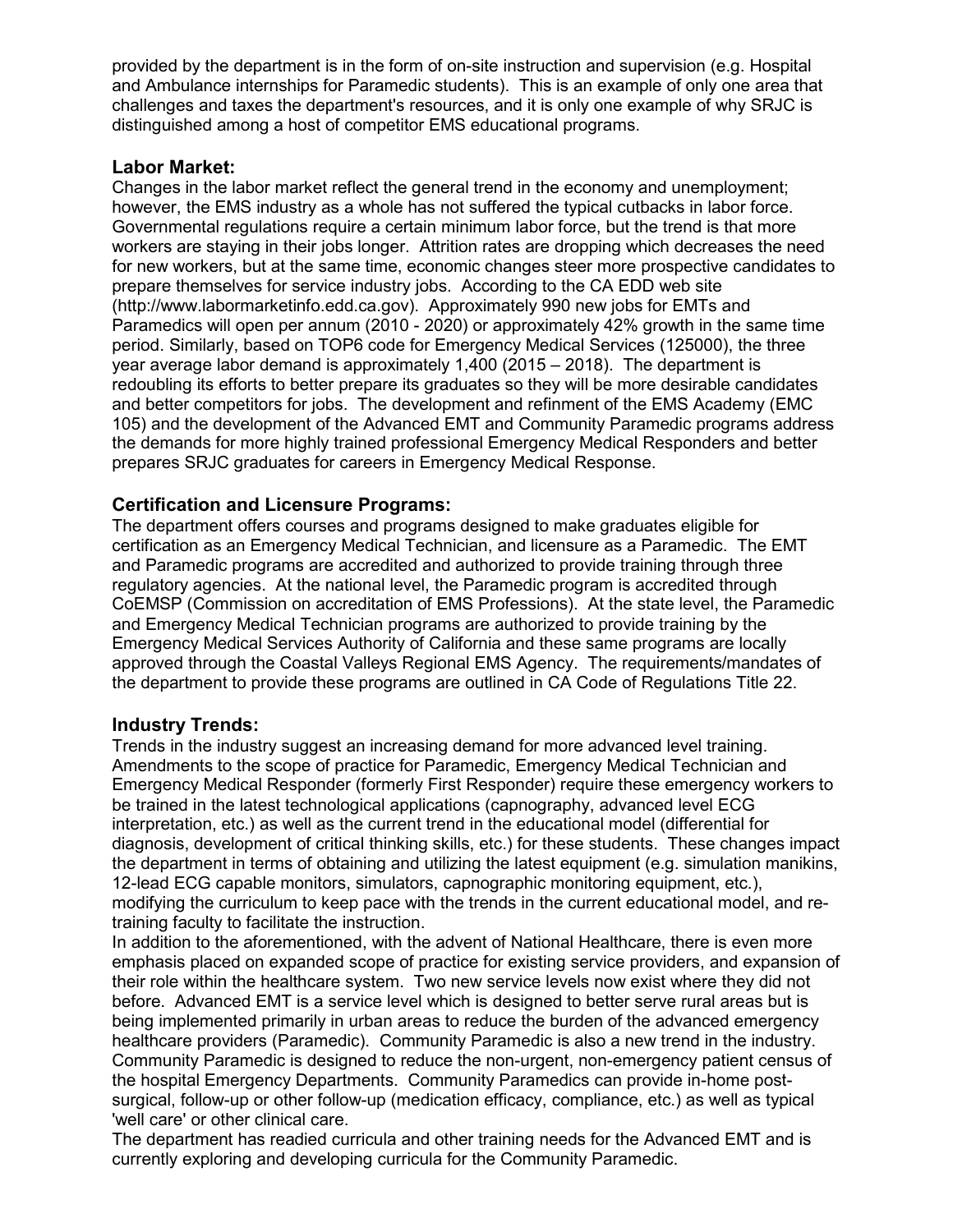# **Regulation:**

Additional changes relate to regulatory requirements. Trends in terms of regulation will require graduates to demonstrate additional certifications in order to be able to practice. As an example, many EMS jurisdictions are now requiring evidence of CPR proficiency for Emergency Medical Technicians and Paramedics in order to certify or license initially, and again to renew the certificate or license. The department must provide for these new requirements in order to remain competitive and to be able to provide the required training for its students. New changes in EMT and Paramedic regulation require additional training hours. The department has updated the curricula to reflect these new requirements.

### **Partnerships and Stakeholders:**

The department partners with local EMS provider agencies to offer required certifications for Paramedics and EMTs. The local American Medical Response (Sonoma Life Support) relies on the department to assist in providing advanced level in-service courses which meet the standard as required by the State and local regulatory agencies for its employees. Local Nursing program graduates utilize advanced level in-service courses which meet the standards required by many hospitals for Emergency Department, Telemetry, ICU/CCU, Neonatal Care and others. In addition to regular Advisory Committee meetings, the department regularly communicates with our stakeholders and community supporters and continually solicits feedback from our industry partners to better prepare graduates for the current demands. Training First Responders (EMR) and EMTs for over 30 years, and Paramedics for over 20, has allowed the department to forge very strong bonds within our community. The department and SRJC is synonymous with Public Safety training.

### **New Career Pathways:**

A change in legislation enabled a change in the current career path for Emergency Medical workers. Whereas EMT is a potential career terminus, many EMTs return to medical education to move to the Advanced EMT or Paramedic level. Most EMTs who take advantage of this path do so within 5 years of becoming an EMT. Once at the Paramedic level, workers who wished to continue to even more advanced levels of medical practice (e.g. R.N.) were required to "start over" with their education. With new changes in legislation, Paramedics now have the opportunity to "bridge" to nursing without having to start at the beginning in terms of their education. The department anticipates partnering with an established Nursing program in order to provide Paramedics with this opportunity. Additionally, as described above, the department has moved ahead with the development of Advance EMT and Community Paramedic curricula.

# **Outside Funding Resources:**

Due to changes in the economy, the small amount of outside funding that had been available (donations, etc.) has virtually ceased. The department's equipment budget does not allow the department to keep up with the current technology and equipment requirements and there is no budget for maintenance and repair of existing equipment and technology. CTEA awards have been the only source which has allowed the department to remain in compliance and to keep pace with trends in the industry. The department now sponsors a symposium (Off the Vine [https://www.facebook.com/events/903372376384659\)](https://www.facebook.com/events/903372376384659) yearly each summer. It is done in effort to make the department even more visible in the State EMS system and to provide an ongoing income source in the process. Still other outside funding sources must be identified in order to meet the department demands.

The department is developing mechanisms to garner regular and ongoing donations from private industry and other private sources to support its ever changing technology and equipment needs. In addition, new funding sources must be identified to assist with student tuition and fees.

# **Department Statistics Overview:**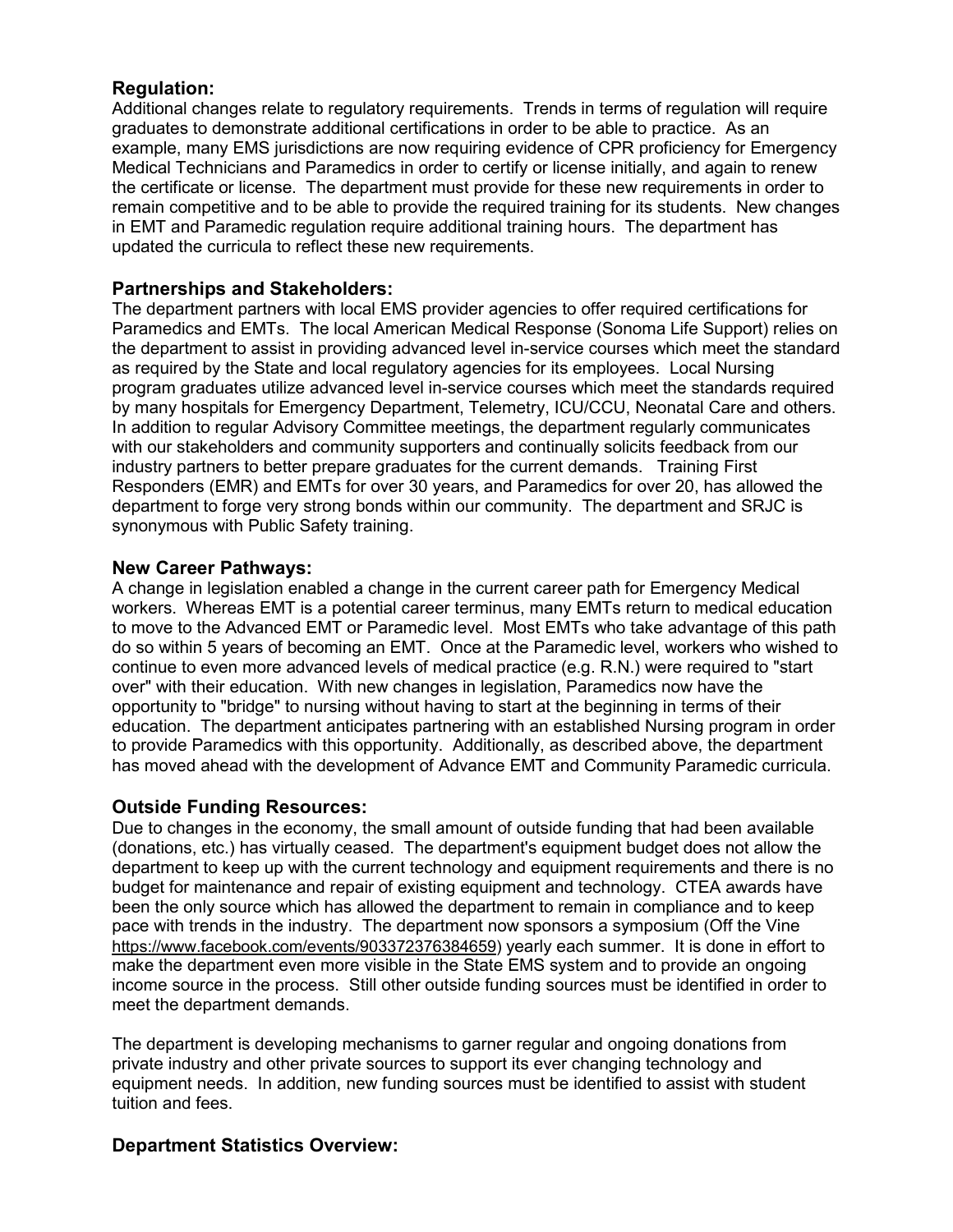# **Student Headcount:**

As of this report, the department has achieved a 4 year average headcount of approximately 1900 students per annum.

The headcount was up slightly for the current reporting year and the percentage change is small (1%), but the growth is the the second positive year in the last five. Additionally, the department was forced to cut course offerings over the reporting period.

A typical cycle for EMS program enrollments is approximately 5 years. The department expects enrollments to grow over the next 3 to 5 years. Over the past two years, the department reduced the number of offerings of EMC 103 (EMT) to better the efficiency. Reducing the number of options available to students to enroll has negatively impacted enrollment numbers over the last 5 years. The headcount 10 year average is over 2000 with a small standard deviation which demonstrates a consistent volume of students despite a downward trend in recent years.

In general, headcount likely depends upon fluctuations in the economy and labor market (job availability). The combination of a variable latency period between economic trends, job (thus training) seeking trends, and variable job availability make headcounts difficult to predict, and thus difficult to rationalize enrollment fluctuations, however, generally, enrollment peak and valleys follow a 5 year cycle.

Program responses to enrollment fluctuation have included such strategies as offering a greater number of online and hybrid courses, and to increase the amount of online hours within the hybrid courses. Offering intensive academies such as the Paramedic Academy on back-to-back weekdays (Tuesday and Wednesday) with eight hours of online content each week should have been more attractive to Paramedic students who are currently working, but student surveys do not reflect this. Student feedback suggests that schedule is not as important as program reputation. EMT training will likely follow a different path, because students enrolled in EMT programs tend to select programs which offer schedules more conducive to normal work schedules. If this is true, the EMT enrollment numbers should benefit from having more night classes, weekend offerings and having a more robust online component. Offering more content online should be more attractive to working students and help reduce some labor costs. Since the economic downturn following 2007, fewer students in general were seen in Public Safety programs; however, that trend has reversed in Law Enforcement and Fire Tech programs. Trends in Emergency Medical Care job availability and education seeking behaviors generally trail Law Enforcement and Fire by one to two years. Law Enforcement and Fire programs have seen steady increases in enrollment numbers, and the department believes that EMC numbers should continue increasing..

# **Enrollment Efficiency:**

The department overall realized an efficiency of approximately 79% average over 10 years, and 78% for the current reporting period. This demonstrates that class size adjustments should be made to improve posted efficiency expectations. It is important to note that class size was increased in 2004 to accommodate a groundswell of interest in Emergency Medical Services careers. Two of the department's programs (EMT, Paramedic) are required to maintain certain student to instructor ratios in the classrooms which precludes complete flexibility in terms of adjusting class sizes. Additionally, the department conducts several in-service courses which have traditionally small class enrollments compared to capacity, but do not carry a significant, if any, faculty load. A deeper analysis of individual classes' efficiencies is needed to determine what, if any, change is truly needed, but since the department has approximated steady-state enrollments, it is prudent to reduce class sizes to pre-2004 levels.

### **Average Class Size:**

Short term classes which are offered multiple times each semester and are traditionally lower enrolled, skew the data toward smaller class sizes. There are inadequate facility resources to support a greater number of offerings at the PSTC, and an inadequate amount of staff to support a summer session at the Petaluma campus. Most short term classes are offered because they are required by local regulatory agencies for field personnel or demanded by local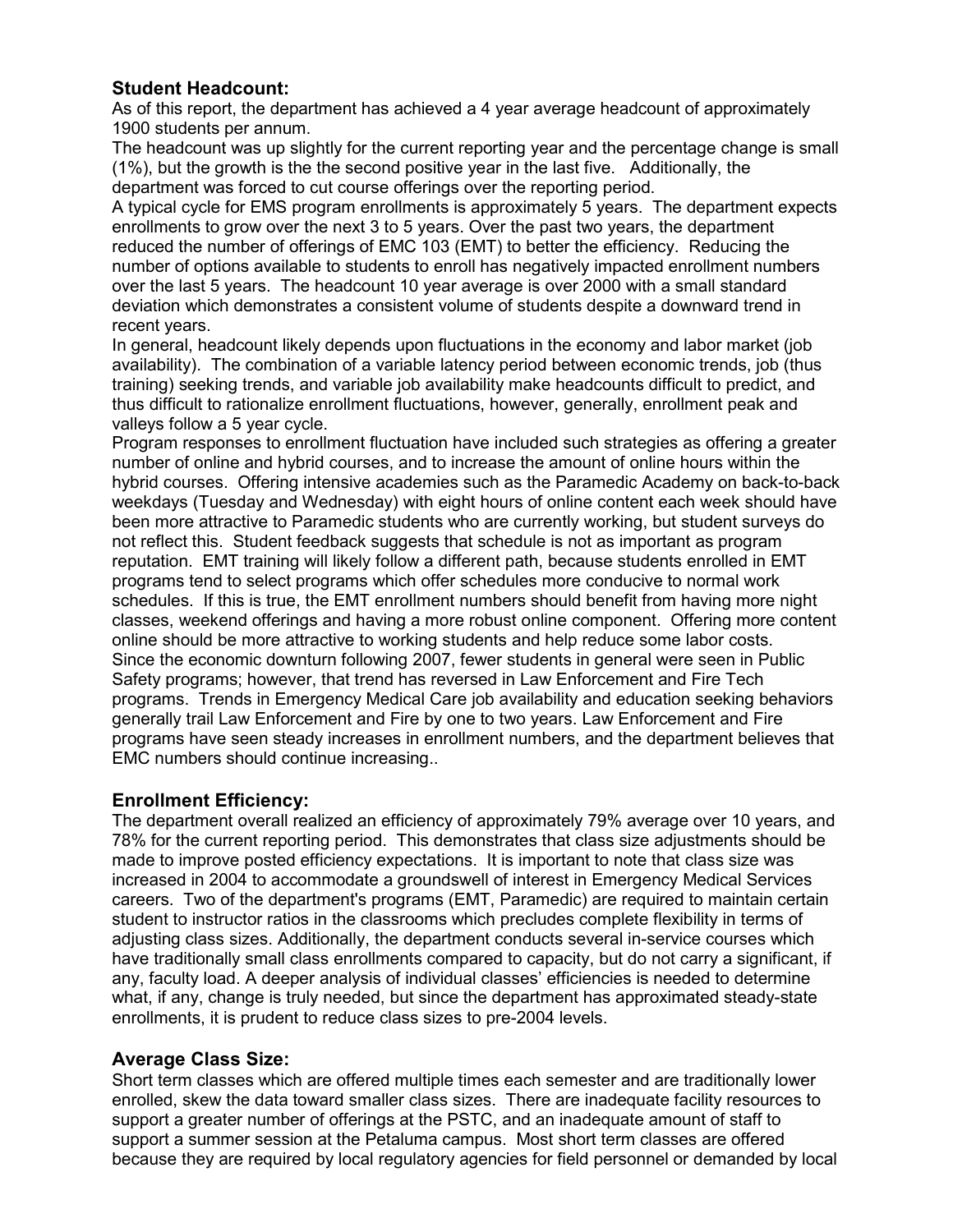stake-holders. In addition, due to regulatory requirements, the department is prevented from increasing student to instructor ratios.

# **Instructional Productivity:**

There is an upward trend in the FTES:FTEF ratio as a whole (averaging Spring, Summer and Fall semesters together) from the previous year. This; however, must be viewed in context because a significant amount of instruction is provided by Professional Expert employees. The Professional Expert category of instructional employee is not reflected in instructional productivity data. Professional Expert Instructors are utilized as faculty due to regulatory agency mandates for instructor to student ratios. The cost of maintaining these mandated ratios using regular and or adjunct faculty is prohibitive.

Since data mining techniques currently employed fail to capture these data points, the department estimates that between 800 and 1,200 hours of instructional time is spent yearly (historically) which is not represented in the data provided to the department for analysis. Recent changes to regulations governing instructional hours (Paramedic, EMT and EMR classes) have doubled the number of hours of instruction being provided by STNC/Professional Experts.

# **Retention:**

Retention is above the 85th percentile with an average of 89% of students receiving a grade of D or better and/or credit. This exceeds the college average. Retention has declined slightly for the past five years. This is largely due to changes in curriculum demanded by changes in National Standard Curriculum, the move toward emphasis on critical/differential thinking and changes in licensure examination model.

# **Successful Course Completion:**

On a ten year average, approximately 90% of EMC students successfully complete their course of study (83% for this reporting period). This average is above the college average of 75%. When combined with retention data, this indicates that the vast majority of students who are enrolled at the time of census go on to complete their courses. Most students enrolling in EMC programs do so with a purpose to gain certification or equivalent status and successfully complete in order to be competitive for EMS jobs. The exception to this is the entry level (Emergency Medical Responder) courses where a larger number of students are 'surveying' the EMS field.

The average Successful Course Completion (85% +/- 1%) has been stable for the past five years.

Changes in curricula and proficiency requirements which were instituted in 2013 were anticipated to negatively impact retention rates significantly. Though retention rates did decline, the impact was not as great as anticipated.

# **Grade Point Average:**

Grade point average for EMC students is skewed (average grade 2.39) due to what is clearly a data error reported for summer sessions for students attending EMC programs beginning in 2009. The reported GPA for summer students (all locations) is 0.95. Omitting the grades reported in error for that period, the average GPA are skewed slightly high (3.15). Competency levels of 2.0 or less are not adequate to pass the licensure examination requirements for EMT or Paramedic levels and due to local mandates, a student must achieve 80% (3.0) final examination score to be considered eligible for a course completion certificate. Additionally, the average GPA demonstrates that few students are able to achieve a grade level of 4.0. This is due to the fact that the 80% level is considered minimum passing level, and grade distributions are adjusted upward accordingly.

# **Ethnicity:**

EMC programs attract a high number of White students (67%), Hispanic (18%) and the fewest number of Native American, Pacific Islander and Filipino (combined < 1%). These numbers are consistent with the population in the industry (EMS) though not consistent with the general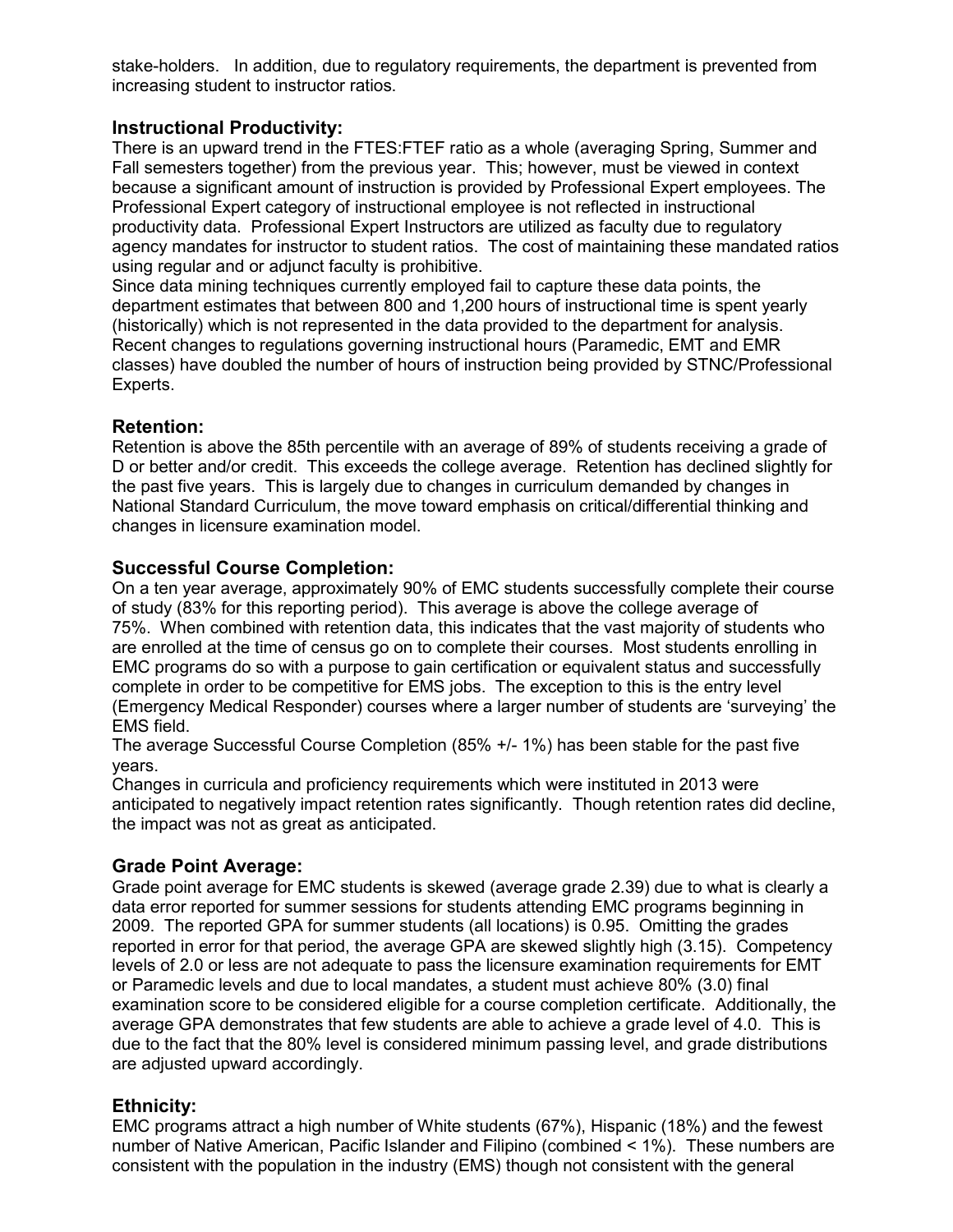population of Sonoma County. Also of note: The number of Hispanic students served doubled from the 2012-13 reporting period to the 2013-14 period and has increased marginally since.

# **Gender:**

The ratio of male to female students has remained consistent over the past 5 years. The program is male dominated with only approximately 31% female students. This is also consistent with the industry as a whole. The EMC department employs more males than females (55:45); however, the ratio is much different than the student (and industry) population. Of note is the increase in students who do not state male or female as their gender (unknown = 2.4%).

### **Age:**

The highest percentage of students enrolling in EMC programs is in the group aged 21 to 25 years with 30% of all student ages falling into this category. 55% of all students are between 21 and 30 years of age. It is likely that EMC jobs are not as attractive as a 'second' career. The physical demands and relatively low pay make these positions less attractive to the older candidate. Federal, State and local mandates preclude graduates under 18 years of age from certification/licensure which explains relatively lower numbers of students in that age group. JPS 2019

# 2.1a Budget Needs

### **2.1a – Budget Needs**

Yearly, the department has a headcount of approximately 1,500 students. Although trending downward slightly over the past three years, largely due to institution imposed mandatory cuts, the department has seen only a marginal decrease in student numbers (-6%) in the current reporting period and has maintained headcounts at this level for several years. This total represents approximately 6% of the district total served, or 1.6 % of the district total FTES. There are discrepancies in the data reported to the department compared to numbers collected by the department showing the number of students served.

Textbooks and other supply costs showed marginal increases over last year. Exam glove, and other soft supplies expenditures increased 40% which when added to other cost containment measures made by the department may account for the relatively small (1%) increase in overall expenditures (unrestricted and restricted funds).

These figures demonstrate that the department's budget is used effectively; however, the department routinely faces budget shortfalls in certain, specific categories within the major budget codes. The overall budget is managed well. Small budget overruns are offset by other categories where spending was reduced.

### **Budget Code 3000:**

4% increase in benefits 2017-18 to 2018-19 budget cycle. This was due to increase benefit costs.

### **Budget Code 4000:**

Though there are no data supplied to the department for this category for this report period, budget cuts which affected the recent fiscal years detrimentally affected the 4390 budget and continues to be difficult. With the rising costs of medical supplies, this budget category no longer meets the needs of the department. Last year, this report indicated a need for a 40%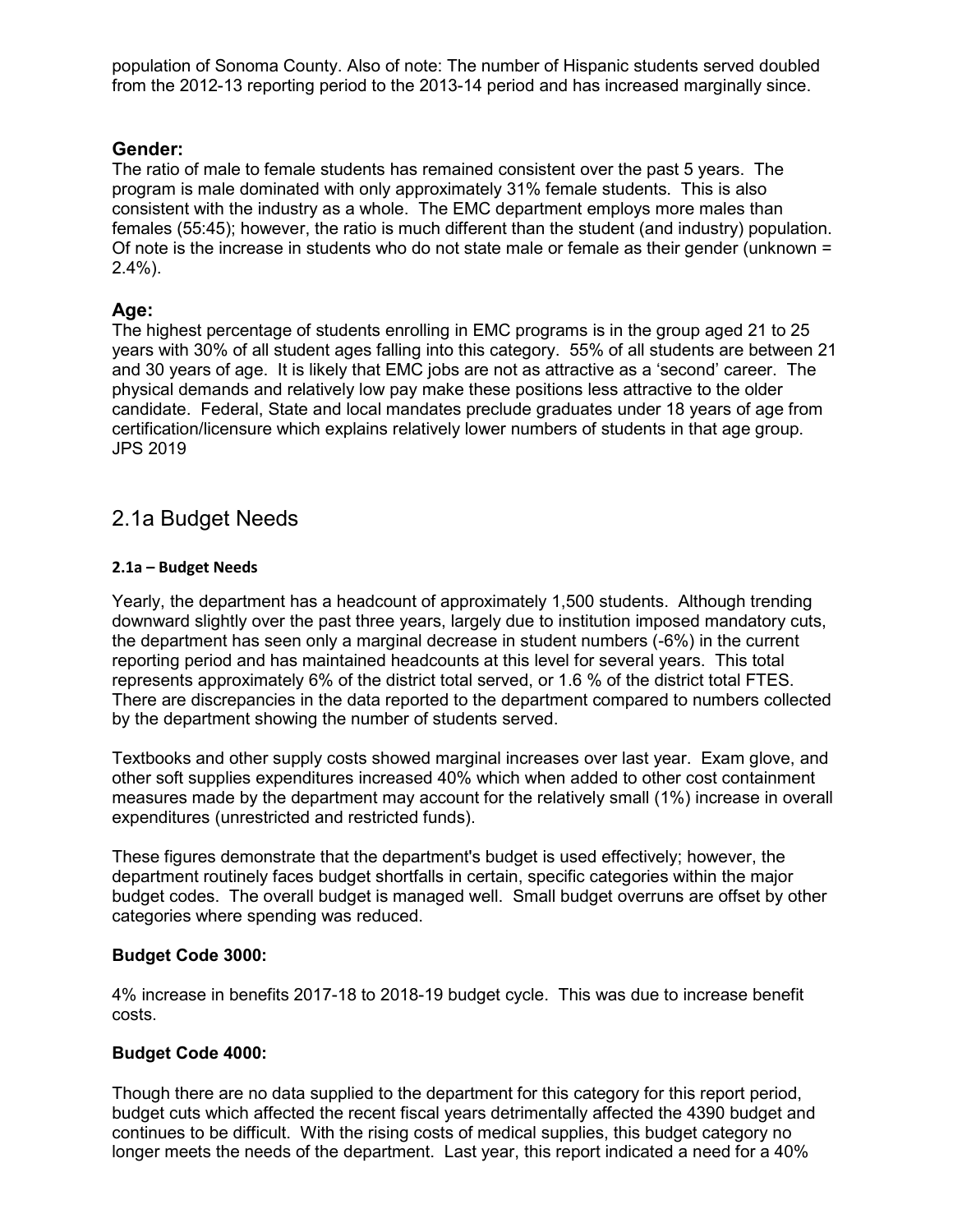increase in that category, and further stated that the department would not be able to maintain adequate instructional supplies without it. Unfortunately, the department did not realize the sought after increase in this category but has continued to conduct classes without some much needed supplies. It is anticipated that budgeting trends will remain consistent or decrease over the next two to five years. The department will continue cutting back on supplies as needed.

The 4510 and 4511 categories have remained stable and adequately meet the department needs.

### **Budget Code 5000:**

No data were available for this reporting period.

### **Additional budgetary considerations:**

Effective January 1, 2019, student contact hours mandated by CA Title 22, accreditation, and local regulatory requirements will increase. This may lead to increased instructional costs. The department projects \$30,000.00 over existing budget level will be required to satisfy mandated instructor/student ratios and increased instructional hours for the EMC 100, EMC 103, and EMC 130 (series) classes.

### **EMC Clinical Coordinator:**

The EMC 130 series classes utilizes adjunct faculty and regular faculty to function in the role of Clinical Coordinator. This fragmented system is already problematic and will cease to be effective in the very near future. The department hired a single adjunct to serve as clinical coordinator for the EMC 130 (Paramedic) courses. This allows the department to expand the role of the Clinical Coordinator to better facilitate placement of students, tracking of student progress and better the relationships the program has with our stakeholder agencies. The Clinical Coordinator position is a required role per accreditation bodies for EMC 130 (Paramedic).

EMC 103 sections also utilize a Clinical Coordinator. Until recently, the program's Administrative Assistant was able to fulfill the role of Clinical Coordinator; however, recent changes to the program regulations require credentialed personnel to fulfill that role. This change increases the work load of the Clinical Coordinator. Either more time must be allocated to the faculty fulfilling this responsibility, or the responsibilities must be split and shared between more than one individual.

### **Anticipated expenditures:**

Changes in State law allow for regulatory agencies to charge fees for oversight of training programs. The department must plan for the eventuality of paying \$8750.00 annually in new fees to the local regulatory agency for oversight of the EMC core programs which fall under their regulatory authority.

JPS 2019

| Rank | Location | <b>SP</b> | M              | Amount      | <b>Brief Rationale</b>                                                  |
|------|----------|-----------|----------------|-------------|-------------------------------------------------------------------------|
| 0001 | Windsor  | $\Omega$  | 0 <sub>1</sub> | \$20,000.00 | Instructional Equipment budget increase to cover needed equipment       |
|      |          |           |                |             | expenses.                                                               |
| 0002 | Windsor  | 08        | 07             | \$40,000.00 | Cover cost needed to increase AAII position from 0.65 - 1.0             |
| 0003 | Windsor  | $\Omega$  | 0 <sub>1</sub> | \$40,000.00 | Cover cost needed to meet mandated instructional support: student ratio |
|      |          |           |                |             | requirements.                                                           |

# 2.1b Budget Requests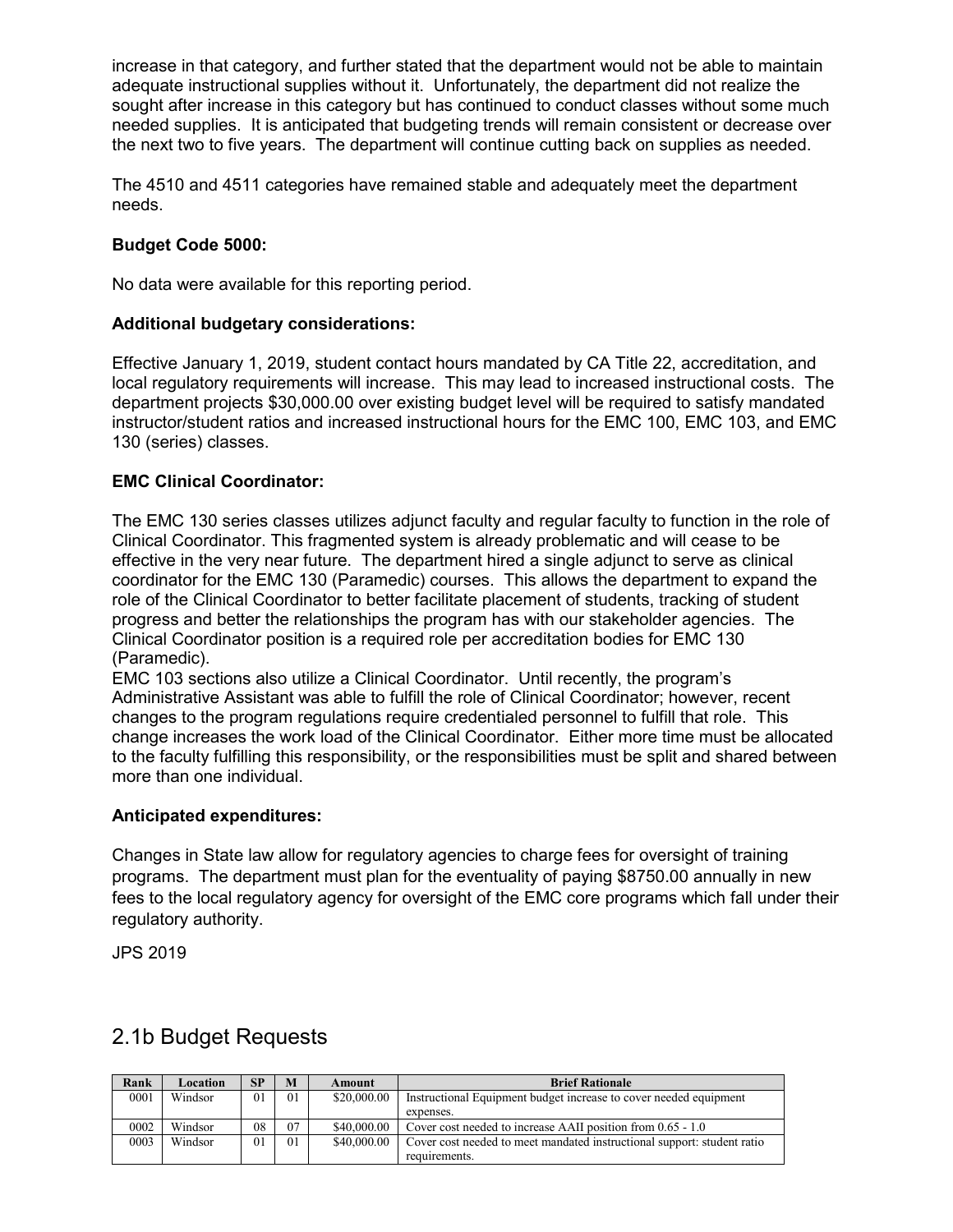| 0004 | Windsor | 0 <sub>1</sub> | 07 | \$40,000,00 | Cover cost needed to meet mandated instructional support: Clinical<br>Coordinator Paramedic Program, EMT Program |
|------|---------|----------------|----|-------------|------------------------------------------------------------------------------------------------------------------|
| 0005 | Windsor | 01             | 01 | \$5,000.00  | Cover supply cost increases (non-latex based materials)                                                          |
| 0006 | Windsor | $^{01}$        | 07 | \$8,750,00  | Cover cost of regulatory agency proposed oversight fee                                                           |

# 2.2a Current Classified Positions

| <b>Position</b>             | Hr/Wk | Mo/Yr | <b>Job Duties</b>                                                                                                                                                               |
|-----------------------------|-------|-------|---------------------------------------------------------------------------------------------------------------------------------------------------------------------------------|
| Administrative Assistant II | 26.00 | 12.00 | Assistant to Department coordinator, regular faculty,<br>adjunct faculty, STNC, students, is contact point for<br>partners/stakeholders, processes all adminstrative<br>actions |
| Laboratory Assistant        | 40.00 | 12.00 | Coordinates EMC laboratory (ALS, BLS and In-<br>Service, processes inventory and supply. Assists<br>with instruction.                                                           |

# 2.2b Current Management/Confidential Positions

| $\mathbf{r}$    | $T = T$<br>TL.<br><b>MAZIE</b><br>п<br><b>77 IN</b> | $\sqrt{2}$<br>Mo/<br>. | 4 DF<br>rnes<br>$10^{\circ}$ |
|-----------------|-----------------------------------------------------|------------------------|------------------------------|
| No<br>employees | 0.00                                                | 0.00                   |                              |

# 2.2c Current STNC/Student Worker Positions

| <b>Position</b>          | Hr/Wk | Mo/Yr | <b>Job Duties</b>                                     |
|--------------------------|-------|-------|-------------------------------------------------------|
| Professional Expert (25) | 40.00 | 12.00 | Responsible for explanation, demonstration,           |
|                          |       |       | supervision, evaluation and documentation of          |
|                          |       |       | discipline specific subject matter and related skills |
|                          |       |       | under the direct supervision of instructor of record. |
| <b>IA RTO</b>            | 12.00 | 10.00 | Counsels students, ensures student demeanor,          |
|                          |       |       | conduct and performance is as expected. Models        |
|                          |       |       | professional behavior. Is repsponsible for            |
|                          |       |       | demonstration, supervision, evaluation and            |
|                          |       |       | documentation of student performance.                 |

# 2.2d Adequacy and Effectiveness of Staffing

# **2.2d Adequacy and Effectiveness of Staffing**

The department has maintained an average student headcount of approximately 2000 students yearly. Despite a small downward trend over the past 5 years, the department has seen an increase of approximately 4% last reporting period and 1% in student headcount for this year report period.

# **Employee Categories:**

There were no changes in the classified staffing (one 0.65% AAII), STNC workers, contract faculty or department Coordinator/Chair. Adjunct faculty staffing increased following a recent hiring.

# **Narrative:**

Classified staffing is not currently supporting the needs of the department. Increasing the classified staff (Admin. Asst.) to 100% time (compared to 65%) will be necessary to achieve and maintain an adequate support level. Computing a "support index" for the department is difficult considering that STNC/Professional Expert is utilized by the department differently than the College norm as explained above; however, ignoring the STNC component, the department has a ratio of FTE-F (including adjunct and regular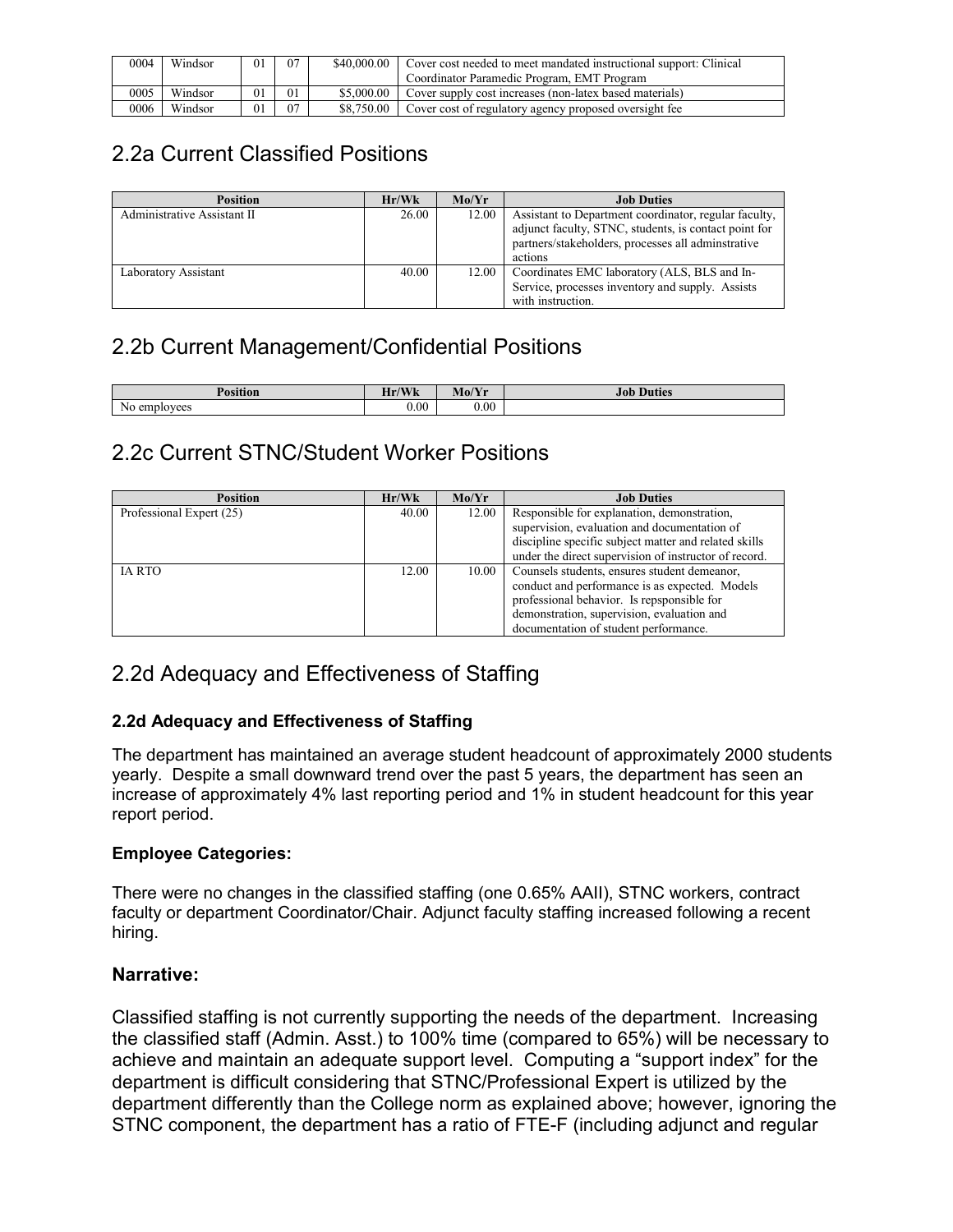faculty) to classified (FTE-C) of 14 which is more than seven times the District ratio of 1.6.

The department is unique among College departments in how it uses personnel to meet the demands placed upon the programs by State and local requirements. In order to remain in compliance with regulatory requirements, the department must maintain certain mandated instructor to student ratios. The department utilizes qualified professional experts hired in an STNC capacity in order to meet the statutory demand, and at the same time keep personnel costs down. Because these instructional hours are documented under a master PAF and are not collected through regular datamining, the FTEF figure reported does not take into account the significant amount of instructional time provided by Professional Experts. Instructional time including STNC/Professional Expert which is not accounted for through regular datamining approximates 2500 hours per annum.

To report this department's total FTEF as the sum of the reported FTEF and the FTEF calculated by STNC/Professional Expert hours is inaccurate in two ways. One, is that STNC employees are being utilized in an instructional support capacity, but accounted as non-instructional employees, therefore the calculation demonstrating the FTE-ST simply does not accurately reflect instructional time. Second is that if STNC hours were counted as regular instruction (FTEF), the ratio of FTES:FTEF would be inappropriately skewed.

JPS 2019

| Rank | Location | SP | M  | Current Title                      | <b>Proposed Title</b>               | Type        |
|------|----------|----|----|------------------------------------|-------------------------------------|-------------|
| 0001 | Windsor  | 01 | 02 | AA II (0.65 FTE)                   | $AA$ II $(1.0$ FTE)                 | Classified  |
| 0002 | Windsor  | 01 | 02 | Clinical Coordinator (40hr/wk) (1) | Clinical Coordinator (40 hr/wk) (1) | <b>STNC</b> |
|      |          |    |    | postion)                           | position)                           |             |
| 0003 | Windsor  | 01 | 02 | Professional Expert (27 hr/wk) (25 | Professional Expert-(40 hr/wk) (30  | <b>STNC</b> |
|      |          |    |    | positions)                         | positions)                          |             |

# 2.2e Classified, STNC, Management Staffing Requests

# 2.3a Current Contract Faculty Positions

| <b>Position</b> | <b>Description</b>                                                                |
|-----------------|-----------------------------------------------------------------------------------|
| 1 FTEF          | 50% teaching load with 50% release time for Department coordination. Qualified to |
|                 | teach EMC130                                                                      |
| 1 FTEF          | 100% Instructional. Anchor position for EMC130. Qualified to direct (per CA CoR   |
|                 | Title 22) EMC130-Paramedic                                                        |
| 1 FTEF          | 100% Instructional. Anchor position for EMC 103 and EMC 100 courses. Qualified    |
|                 | to direct (per CA CoR Title 22) EMC 103 EMT                                       |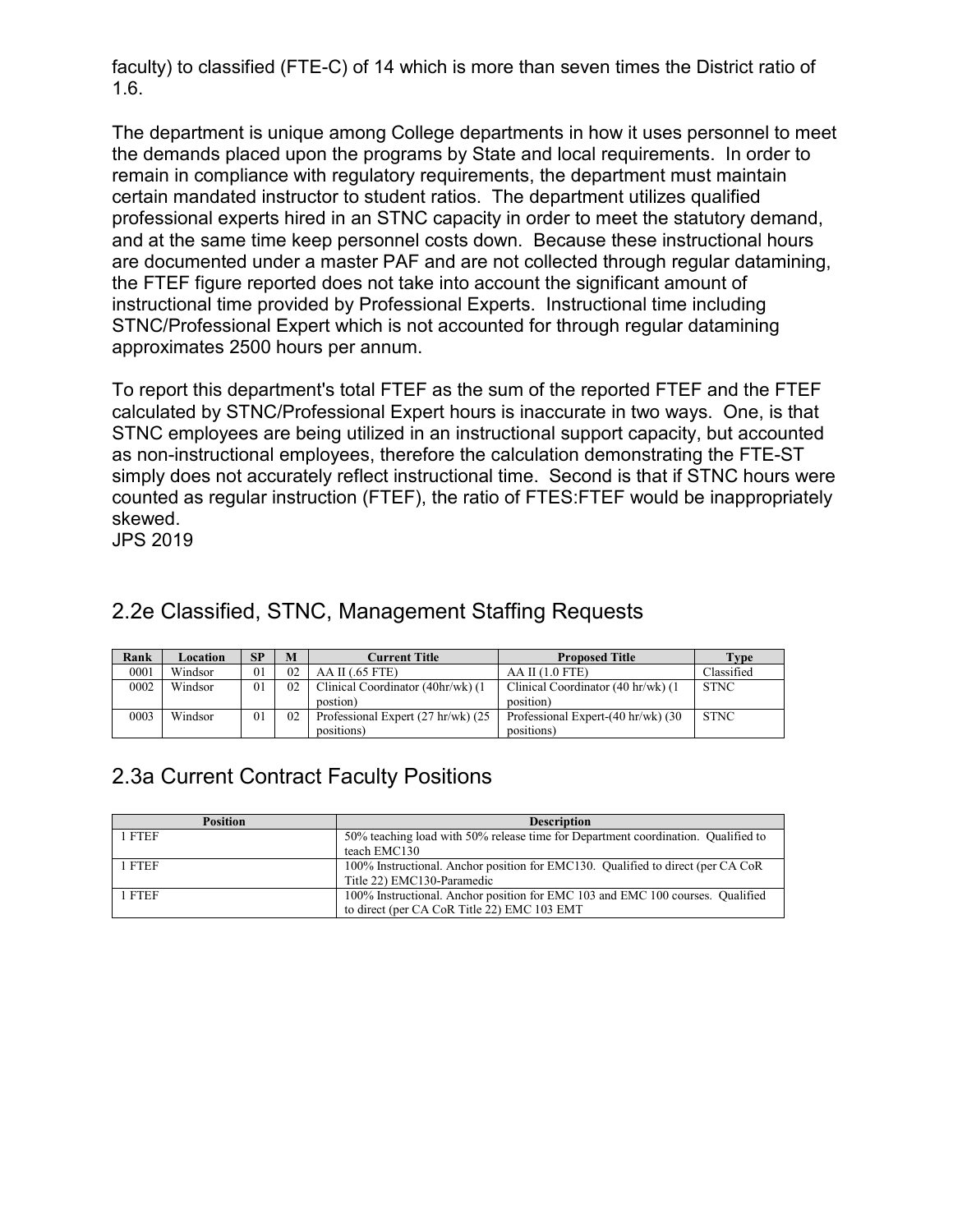# 2.3b Full-Time and Part-Time Ratios

| <b>Discipline</b> | FTEF  | $%$ Reg | <b>TTEF</b> | $%$ Adj | <b>Description</b>                                                                          |
|-------------------|-------|---------|-------------|---------|---------------------------------------------------------------------------------------------|
|                   | Reg   | Load    | Adj         | Load    |                                                                                             |
| <b>EMC</b>        | .0000 | 33.2600 | 5.0200      | 66,7400 | The Department is significantly above the college average FTE-AF: FTEF-CF (2.01 Department: |
|                   |       |         |             |         | 1.31 District)                                                                              |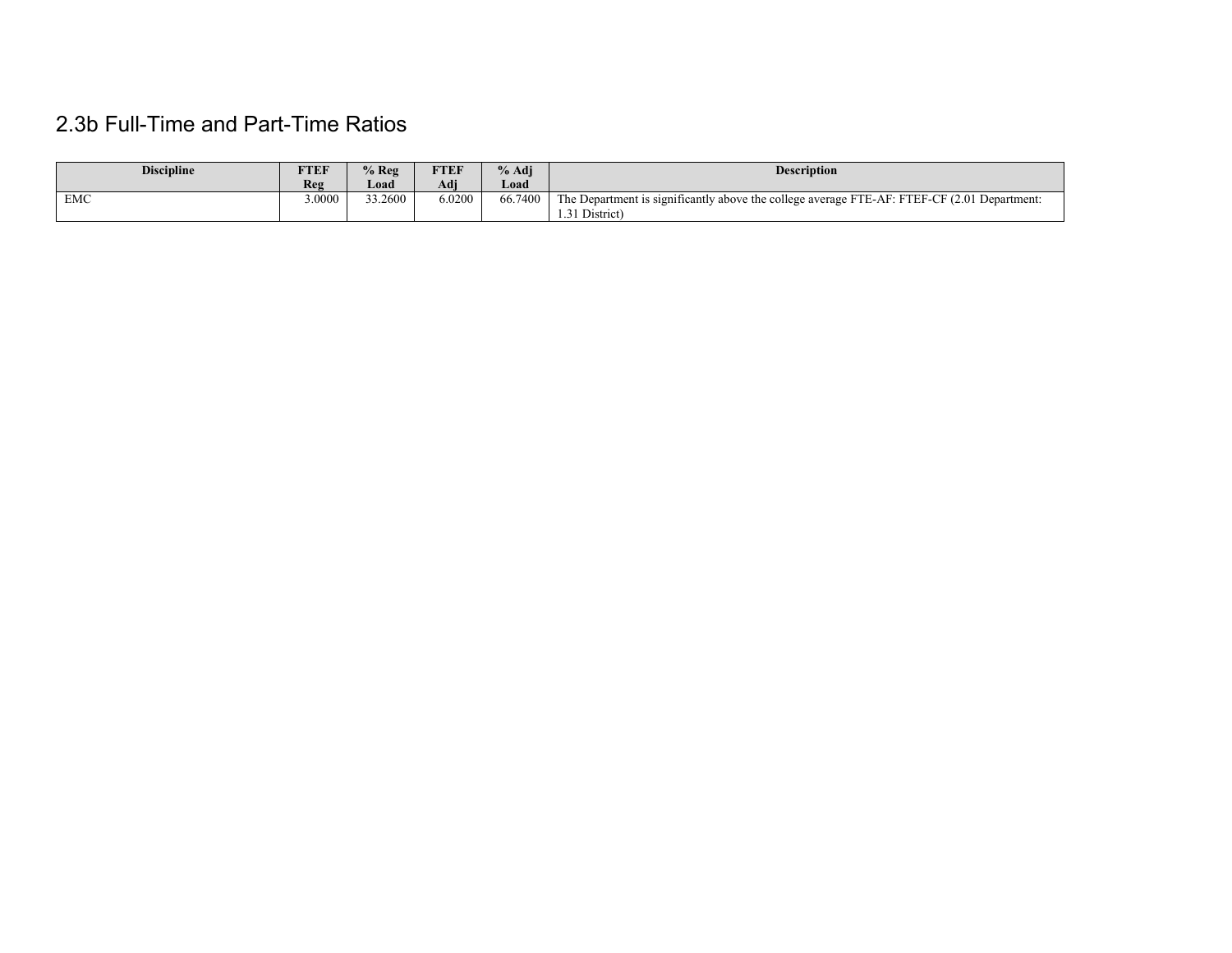# 2.3c Faculty Within Retirement Range

### **2.3c - Faculty and Staff within Retirement Range**

Two Regular Faculty and 8 Adjunct Faculty are currently within retirement range. This means that 2/3 of the Regular Faculty and approximately 30% of Adjunct Faculty are within retirement range. If those eligible for retirement within the next three years retire without immediate replacement, the impact to the department would be crippling.

JPS 2019

# 2.3d Analysis of Faculty Staffing Needs and Rationale to Support Requests

### **2.3d – Analysis of faculty staffing needs**

The students enrolled in our programs seek employment in Emergency Medical Service and related (Public Safety) careers. The Public Safety industry as a whole is currently experiencing an increase in vacancies due to a large amount of personnel retiring. This is creating a demand on the labor pool, and, therefore, will increase the demand for our courses. The department needs to maintain a diverse, current, instructional pool to meet these student and employment market needs. Additionally, the department is expanding course offerings to better serve the Hispanic community.

Classified staffing needs of the department are growing significantly, and are anticipated to continue growing over the next two to three years. The department anticipates a significant increase in student services as we work to better serve our Hispanic communities and improve relationships with Public Safety. We already have an increased workload for classified staff with the additional regulatory requirements placed on Paramedic students collecting important data during didactic and clinical training. The annual symposium alone accounts for an approximate increase of 30% workload for classified staff over traditional levels.

The classified staff workload increase is due to:

- $\Box$  Increased student services: clinical education scheduling for over 200 EMT students
- $\Box$  Increased data collection and analysis for Paramedic students to ensure compliance with regulatory agency demands.
- $\Box$  Institution of annual symposium "Off the Vine" for EMS providers
- $\Box$  New employees
- $\Box$  Payroll and general accounting (expenditures, personnel, textbooks, etc.)

Faculty staffing needs are driven largely by requirements set forth in CA Title 22 and other regulatory requirements (e.g. American Heart Association instructor:student ratios).

The demand on our faculty is high with the student/faculty ratio of approximately 26.15. Compared to the district total of 26.93, the department FTE-S:FTE-F is quite similar. Still, mandated Student to Faculty ratios in many EMC programs drive affect the efficiency value.

Adjunct faculty are utilized to offset the additional load that would be placed on regular faculty. An open pool is maintained by the department and advertisement mailings are done biannually. Interviews are held for our adjunct faculty pool as applications are received.

The majority of adjunct instructors prefer to work short courses, or share a course offered at the Public Safety Training Center instead of a semester-length course since they are still employed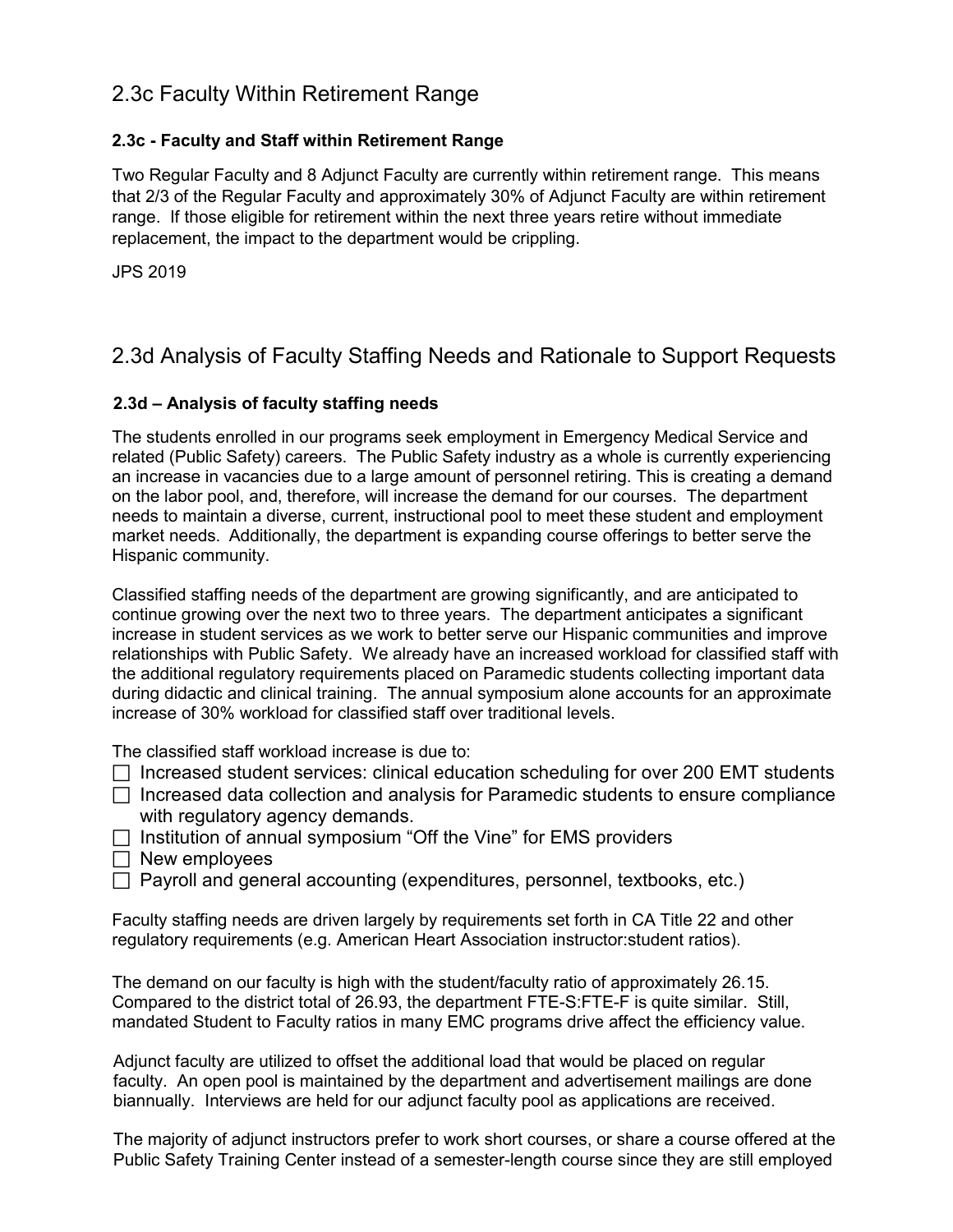full-time in the Public Safety system and semester length courses produce too many schedule conflicts.

It is very difficult to find qualified adjunct to fill the positions and as fill-in or replacement when another adjunct is ill or their work schedule conflicts with their teaching assignment.

JPS 2019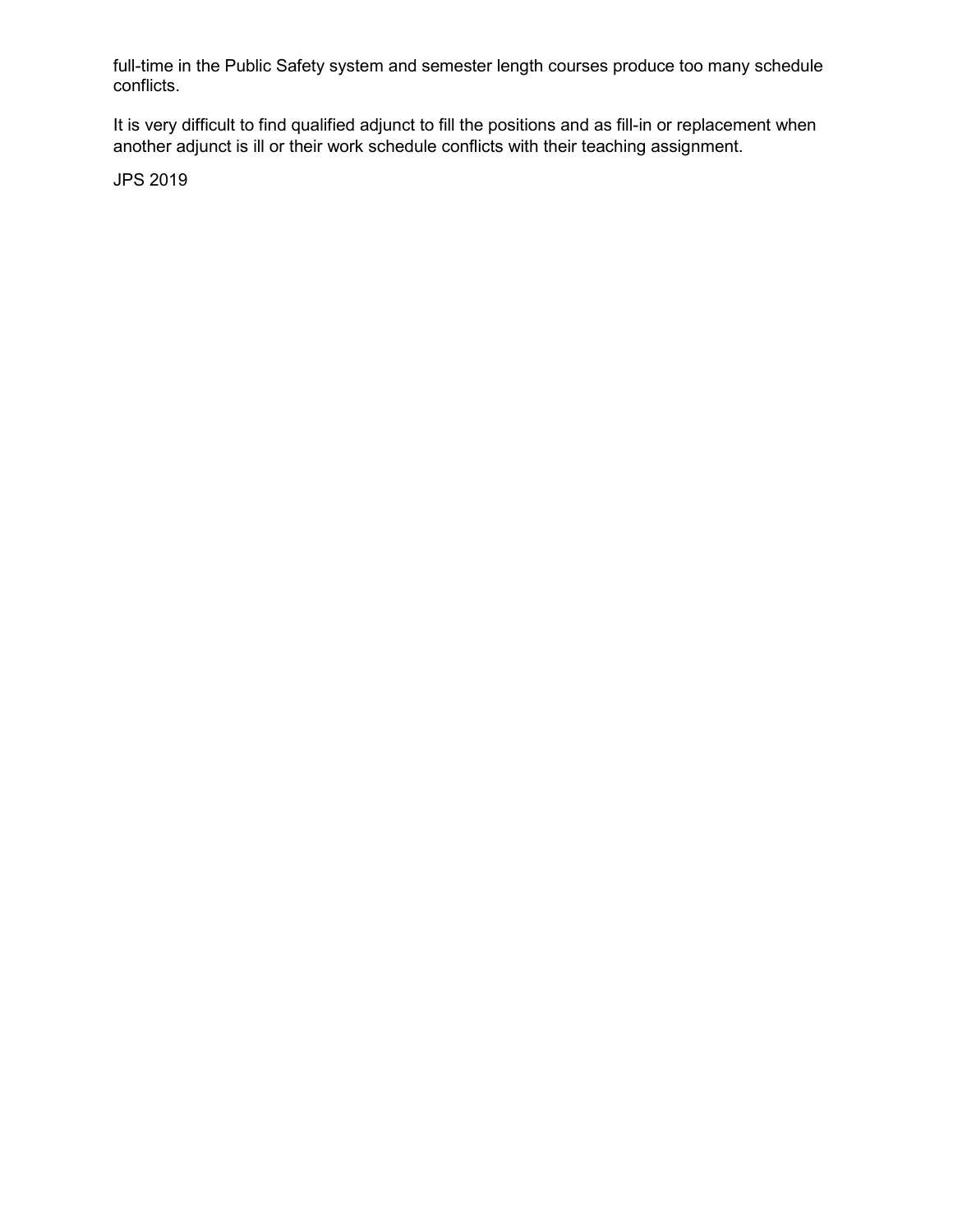# 2.3e Faculty Staffing Requests

| Rank | ocation | CD<br><u>эн</u> | IVI      | <b>Discipline</b> | ssment Rationale<br>73335<br>. <i>.</i> |
|------|---------|-----------------|----------|-------------------|-----------------------------------------|
| 0000 | Windsor |                 | $\Omega$ |                   |                                         |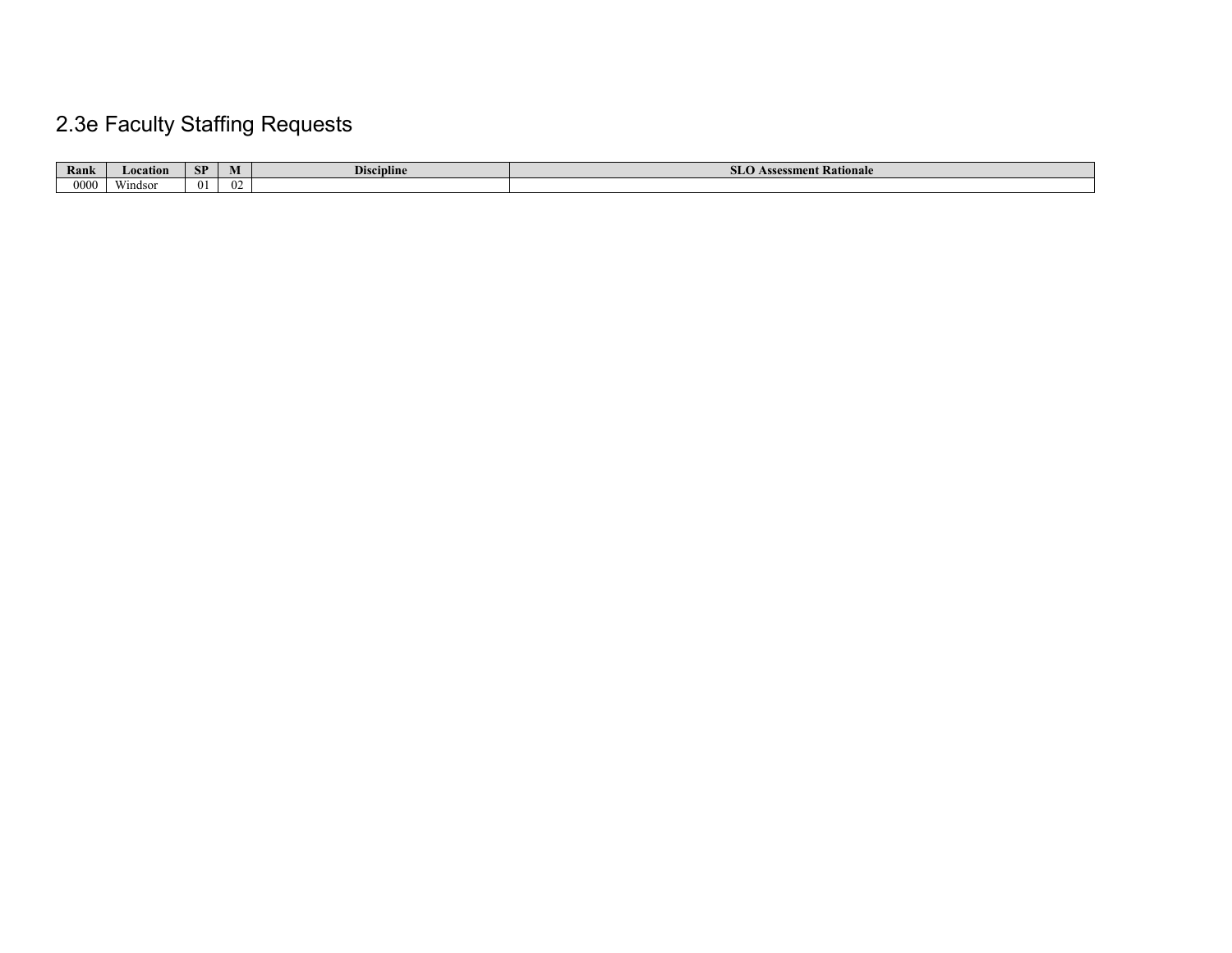# 2.4b Rationale for Instructional and Non-Instructional Equipment, Technology, and Software

### **2.4b – Rationale for Instructional and Non-Instructional Equipment Technology and Software**

In the industry, there is a stronger emphasis being placed on simulation training. This is to ensure that trainees (graduates) are better equipped to deal with emergencies they may have never seen before in practice. Simulation allows for better experiential learning and development of critical thinking skills. This department must keep pace with the growing trend toward simulation training and expand its simulation component in all educational areas.

Also in the industry, there have been tremendous increases in use of and dependence on technology. Virtually all patient care records are electronic, reports, and even evaluations (job performance, feedback, etc.) are online. The department strives to keep pace with industry as is demanded by employers and accrediting bodies and has made many inroads to broaden and strengthen our connections within the industry. Last year, the department was able to negotiate free use of an electronic patient care reporting system that is in use in many areas of the County and the State as a whole. Other technology has been offered to support the educational process of our students, but the department lacks the infrastructure (digital radio system, tablet computers, etc.) necessary to fully exploit these initiatives.

Most durable equipment has a life expectancy of approximately 5 years. Much of the existing equipment requires replacement since repair materials and monies are no longer available and new technology and equipment makes equipment over 5 year old nearly obsolete.

This department and others in Public Safety extensively utilize complex psychomotor skill training and testing to include scenario performance evaluation. Students are evaluated in simulation and scenario in a variety of critical situations and are expected to perform at certain competency levels. This evaluation requires extensive use of checklists and performance matrices (rubrics) which are compiled by trained evaluators. Typically the evaluation process of a single EMC student requires gathering performance data, comparing the performance to a given standard, determining if competencies were or were not met and overall analysis of class and program level data for accreditation/regulatory compliance reporting. This utilizes a large amount of staff time, compiling and analyzing the data, as well as large amounts of printed materials. It is estimated that the evaluation process alone requires 750 - 1250 sheets of printed materials per student. The department has moved most traditionally printed material to electronic format which has resulted in savings of thousands of dollars annually in printing costs and materials.

The department has moved most cognitive testing to paperless (online) testing format and in 2015, entered an agreement with Sonoma County which allows EMC students to create an electronic version of a Prehospital Care Report (ePCR). The ePCR program is over 1 million dollar investment. The department is very fortunate to be afforded this opportunity for EMC students at no cost. In addition, the department successfully moved the recording of psychomotor testing for EMC 103 students' final skill examination online. The optimum platform for recording psychomotor testing and ePCR use is the tablet computer. The existing number of tablet computers is inadequate to support this paperless initiative.

The department anticipates the addition of two classrooms and one learning laboratory. To be functional, the laboratory will require a complement of emergency training equipment. JPS 2019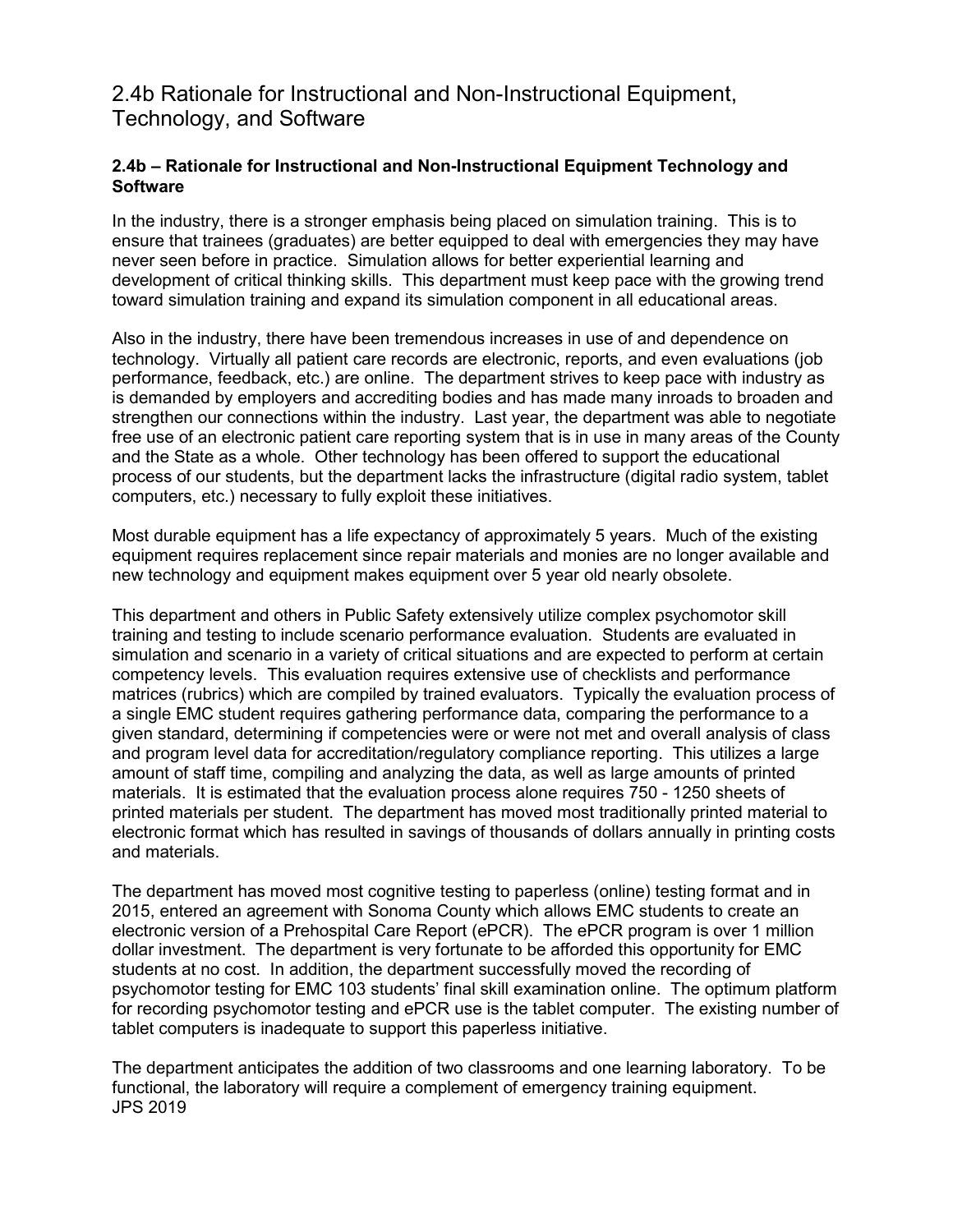# 2.4c Instructional Equipment Requests

| Rank | Location   | SP | M  | <b>Item Description</b>                 | Otv             | <b>Cost Each</b> | <b>Total Cost</b> | <b>Requestor</b> | Room/Space | Contact     |
|------|------------|----|----|-----------------------------------------|-----------------|------------------|-------------------|------------------|------------|-------------|
| 0001 | Santa Rosa | 01 | 01 | Sprinter or Transit style Ambulance     | 6               | \$75,000.00      | \$450,000.00      | Snow             | <b>ALL</b> | Snow        |
| 0001 | <b>ALL</b> | 01 | 01 | <b>ID</b> Card Printer                  | 1               | \$2,500.00       | \$2,500.00        | Snow             | 604        | Snow        |
| 0002 | Windsor    | 04 | 07 | Media Enhanced Classroom Upgrade        | 1               | \$21,000.00      | \$21,000.00       | Snow             | 604        | Snow        |
| 0002 | Windsor    | 01 | 01 | <b>EVOC</b> Vehicle                     | $\overline{4}$  | \$50,000,00      | \$200,000.00      | Snow             | 604        | Snow        |
| 0003 | Windsor    | 04 | 07 | Advanced Video System                   | $\mathbf{1}$    | \$7,995.00       | \$7,995.00        | Snow             | 604        | Snow        |
| 0003 | Windsor    | 01 | 01 | Smartman CPR Manikin                    | 6               | \$2,500.00       | \$15,000.00       | Snow             | 604        | Snow        |
| 0004 | Windsor    | 01 | 01 | Power Cot                               | $\overline{4}$  | \$20,000.00      | \$80,000.00       | Snow             | 604        | Snow        |
| 0005 | Windsor    | 02 | 01 | Human Simulator SimBaby                 | $\mathbf{1}$    | \$50,000.00      | \$50,000.00       | Snow             | 604        | Snow        |
| 0006 | Windsor    | 04 | 07 | Conex Storage Container                 | 1               | \$6,000.00       | \$6,000.00        | Snow             | 800        | Snow        |
| 0007 | Windsor    | 01 | 01 | CAT tourniquet                          | 50              | \$30.00          | \$1,500.00        | Snow             | 604        | Snow        |
| 0008 | Windsor    | 01 | 01 | Conterra MCI Kit # RD-4011              | $\overline{2}$  | \$217.00         | \$434.00          | Snow             | 604        | Snow        |
| 0008 | Windsor    | 01 | 01 | Conterra Triage Flag Kit # RD-4051      | 1               | \$92.90          | \$92.90           | Snow             | 604        | Snow        |
| 0009 | Windsor    | 01 | 01 | Whiteboard                              | $\overline{2}$  | \$500.00         | \$1,000.00        | Snow             | 604        | Snow        |
| 0010 | Windsor    | 01 | 01 | ADC Standard Blood Pressure Units       | $\overline{20}$ | \$13.40          | \$268.00          | Snow             | 604        | Snow        |
| 0011 | Windsor    | 01 | 01 | E-Z IO Trainers with Bones              | $\overline{4}$  | \$515.00         | \$2,060.00        | Snow             | 604        | Snow        |
| 0012 | Windsor    | 01 | 01 | SAM Sling # SP556M                      | 6               | \$79.00          | \$474.00          | Snow             | 604        | Snow        |
| 0013 | Windsor    | 01 | 01 | SAM Sling # SP556L                      | $\overline{4}$  | \$79.00          | \$316.00          | Snow             | 604        | Snow        |
| 0014 | Windsor    | 01 | 01 | Graham Mega Mover PTU                   | 10              | \$25.25          | \$252.50          | Snow             | 604        | Snow        |
| 0015 | Windsor    | 01 | 01 | Graham Mega Mover Transport Chair       | 10              | \$18.50          | \$185.00          | Snow             | 604        | Snow        |
| 0016 | Windsor    | 01 | 01 | <b>KED Extrication Device</b>           | 10              | \$124.00         | \$1,240.00        | Snow             | 604        | Snow        |
| 0017 | Windsor    | 01 | 01 | Fernotrac traction splint               | 10              | \$369.00         | \$3,690.00        | Snow             | 604        | Snow        |
| 0018 | Windsor    | 01 | 01 | Oxygen Cylinder size D                  | 10              | \$76.95          | \$769.50          | Snow             | 604        | Snow        |
| 0019 | Windsor    | 01 | 01 | O2 Max CPAP System                      | 10              | \$70.00          | \$700.00          | Snow             | 604        | Snow        |
| 0020 | Windsor    | 01 | 01 | Digital Stopwatch #4TM11                | 20              | \$23.23          | \$464.60          | Snow             | 604        | Snow        |
| 0021 | Windsor    | 01 | 01 | <b>Adult BVM</b>                        | $\mathfrak{Z}$  | \$160.20         | \$480.60          | Snow             | 604        | Snow        |
| 0022 | Windsor    | 01 | 01 | <b>ECG</b> Simulator iSimulate          | 3               | \$5,000.00       | \$15,000.00       | Snow             | 604        | Snow        |
| 0023 | Windsor    | 01 | 01 | Human Simulator SimNewB                 | 1               | \$31,000.00      | \$31,000.00       | Snow             | 604        | Snow        |
| 0024 | Windsor    | 01 | 01 | ALS Equipment Bag                       | 6               | \$450.00         | \$2,700.00        | Snow             | 604        | Snow        |
| 0025 | Windsor    | 01 | 01 | Oxygen Regulator with DSS valve         | 6               | \$59.95          | \$359.70          | Snow             | 604        | Snow        |
| 0026 | Windsor    | 01 | 01 | Multi-channel Digital Radio Units       | 36              | \$500.00         | \$20,000.00       | Snow             | 604        | Snow        |
| 0027 | Windsor    | 01 | 01 | SAM splint (case)                       | -1              | \$126.60         | \$126.60          | Snow             | 604        | Snow        |
| 0028 | Windsor    | 01 | 01 | Pneumothorax Replacement skin           | 5               | \$93.70          | \$468.50          | Snow             | 604        | Snow        |
| 0029 | Windsor    | 01 | 01 | Life/form Skin and vein replacement kit | 5               | \$92.00          | \$460.00          | Snow             | 604        | Snow        |
| 0030 | Windsor    | 01 | 01 | Posey Twice as Tough Restraints SX 2750 | 3               | \$30.25          | \$95.75           | Snow             | 604        | Snow        |
| 0030 | Windsor    | 01 | 01 | Posey Twice as Tough Restraints SX 2755 | 3               | \$30.25          | \$95.75           | Snow             | 604        | Snow        |
| 0030 | Windsor    | 01 | 01 | Pediatric BVM                           | $\mathbf{1}$    | \$160.20         | \$160.20          | Snow             | 604        | Snow        |
| 0032 | Windsor    | 01 | 01 | Smartboard/interactive TV               | $\overline{3}$  | \$3,000.00       | \$9,000.00        | Snow             | 604        | Snow        |
| 0033 | Windsor    | 01 | 01 | <b>IV</b> Trainer                       | $\overline{4}$  | \$800.00         | \$1,600.00        | Snow             | 604        | Snow        |
| 0034 | Windsor    | 01 | 01 | Stethoscopes                            | 40              | \$20.00          | \$800.00          | Snow             | 604        | <b>Snow</b> |
| 0035 | Windsor    | 01 | 01 | Pulse oximeters                         | 40              | \$20.00          | \$800.00          | Snow             | 604        | Snow        |
| 0036 | Windsor    | 01 | 01 | Glucometers                             | 40              | \$25.00          | \$1,000.00        | Snow             | 604        | Snow        |
| 0037 | Windsor    | 01 | 01 | Penlight                                | 144             | \$2.00           | \$288.00          | Snow             | 604        | Snow        |
| 0038 | Windsor    | 01 | 01 | Shears                                  | 100             | \$2.50           | \$250.00          | Snow             | 604        | Snow        |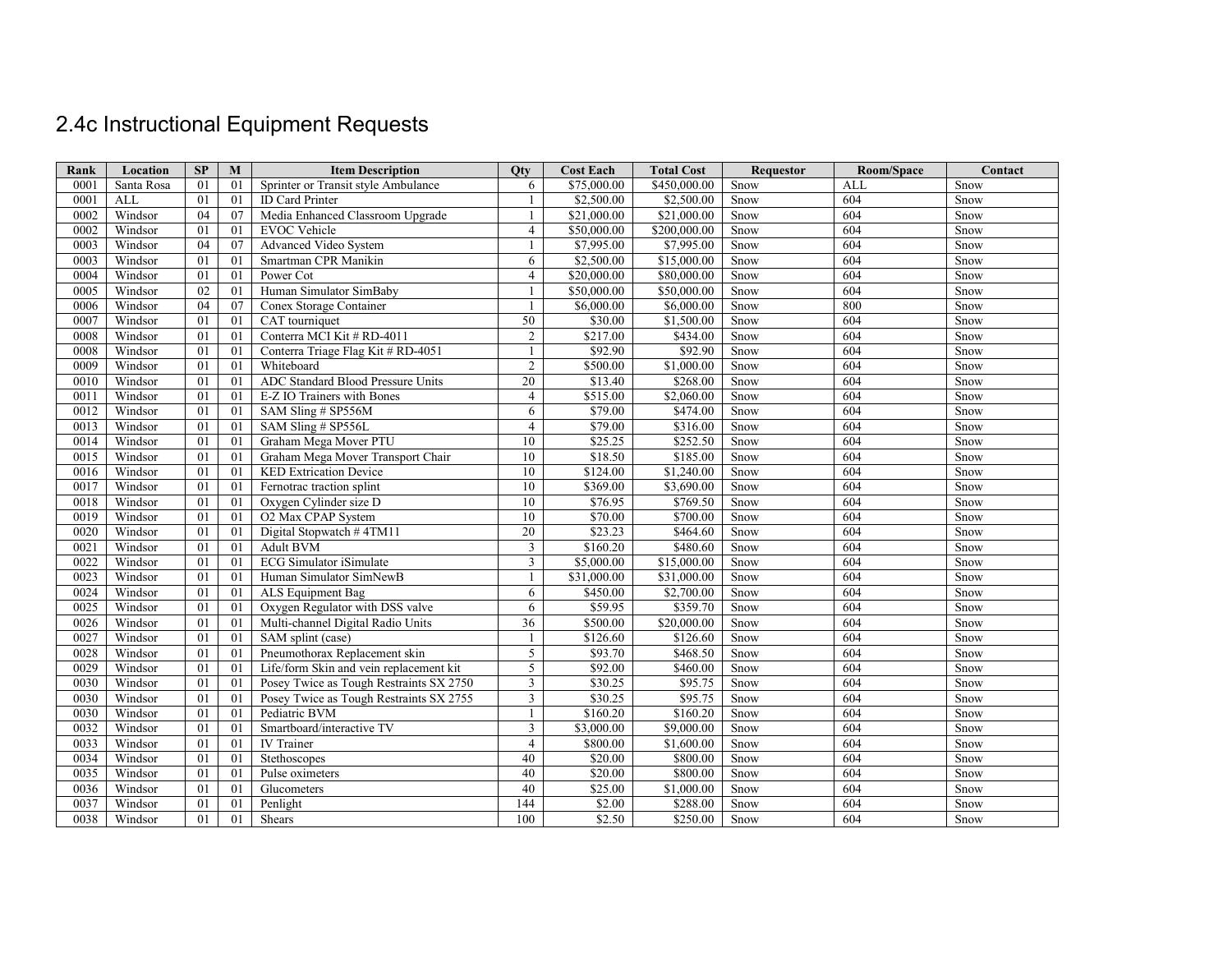| 0039 | Windson | $^{\prime\prime}$ | $^{\circ}$ | response kit<br>`um⊾ | `100.t<br>0 | 00 <sup>1</sup><br>5.000 | Snow | 61<br>$\cdots$ | Snow |
|------|---------|-------------------|------------|----------------------|-------------|--------------------------|------|----------------|------|

# 2.4d Non-Instructional Equipment and Technology Requests

# 2.5a Minor Facilities Requests

| Rank | ocation | CD.<br>Ю. | - IVI | <b>FRIDE</b><br><b>Trame</b><br>UID. | Building | Room .<br>. Number | <b>Lost</b><br>281. U | Description |
|------|---------|-----------|-------|--------------------------------------|----------|--------------------|-----------------------|-------------|
|------|---------|-----------|-------|--------------------------------------|----------|--------------------|-----------------------|-------------|

# 2.5b Analysis of Existing Facilities

### **2.5b – Analysis of Existing Facilities**

Petaluma Campus: The facility is ADA compliant. Additional 200 sqft of storage space is required.

PSTC Campus: Facility is inadequate for storage space. Additional weatherproof securable space (approximately 500 sqft) is required for instructional equipment. The facility is ADA compliant. The campus expansion project is urgently needed.

JPS 2019

# 3.1 Develop Financial Resources

### **3.1 Develop Financial Resources**

The department has two initiatives which are currently being implemented.

Each year the department sponsors a symposium on EMS (Off the Vine). Last year the symposium produced revenues which resulted in a profit of approximately \$2,500.00. This year it is expected to double the revenue/profit.

The department has reached out to community stakeholders through the SRJC Foundation and has solicited on ongoing donation stream from REACH Air Ambulance Service. Additionally, REACH founder Dr. John McDonald's scholarship for Paramedic students has been expanded and the award levels increased.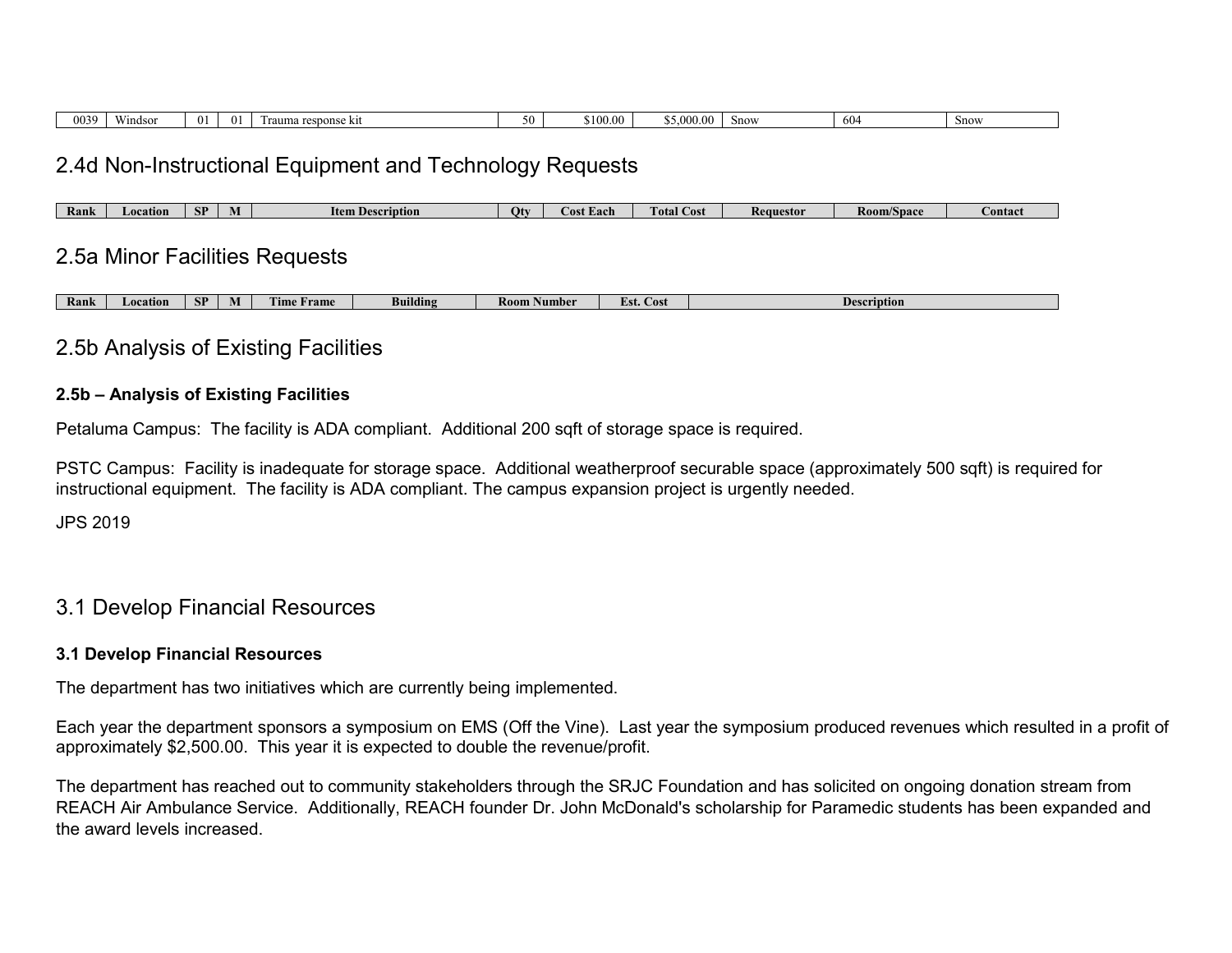# 3.2 Serve our Diverse Communities

### **3.2 Serve our Diverse Communities**

As part of the department's mission to promote cultural equity, we anticipate offering entry level EMC courses (EMC 100) at the Southwest Center. The aim of this program is to increase exposure of Public Safety related career opportunities to the Hispanic community and to help improve relationships.

The ongoing hiring process for all adjunct and regular faculty, emphasizes a prospective candidate's sensitivity, and understanding of the cultural and gender diversity of our population both in terms of our student body and the society which we serve.

The program promotes awareness and sensitivity to diversity through ongoing instructor development. Instructors and staff are encouraged to learn more about our students as individuals as well as representatives of the great variety of cultural backgrounds, and utilize our students as a learning laboratory for our improved awareness and sensitivity.

The department recognizes and responds to trends in student populations, demographics, ethnicity, gender, and cultural aspects. The department seeks the most highly qualified staff and faculty who not only represent the student populations, but who understand the unique challenges faced by our students.

EMC programs attract a high number of White students (approx. 70%) and the fewest number of Native American and Pacific Islander (< 2%). These numbers are consistent with the population in the industry (EMS) though not necessarily the population of Sonoma County. Our instructional staff approximates these percentages; however, it has a greater percentage of females than the student population. The department believes that with more female role models, perhaps the number of female students may increase. The department is aware of the growing population of Hispanic/Latino ethnicities. The department will be promoting existing bilingual faculty to help with recruitment and retention. JPS 2019

# 3.3 Cultivate a Healthy Organization

### **3.3 Cultivate a Healthy Organization**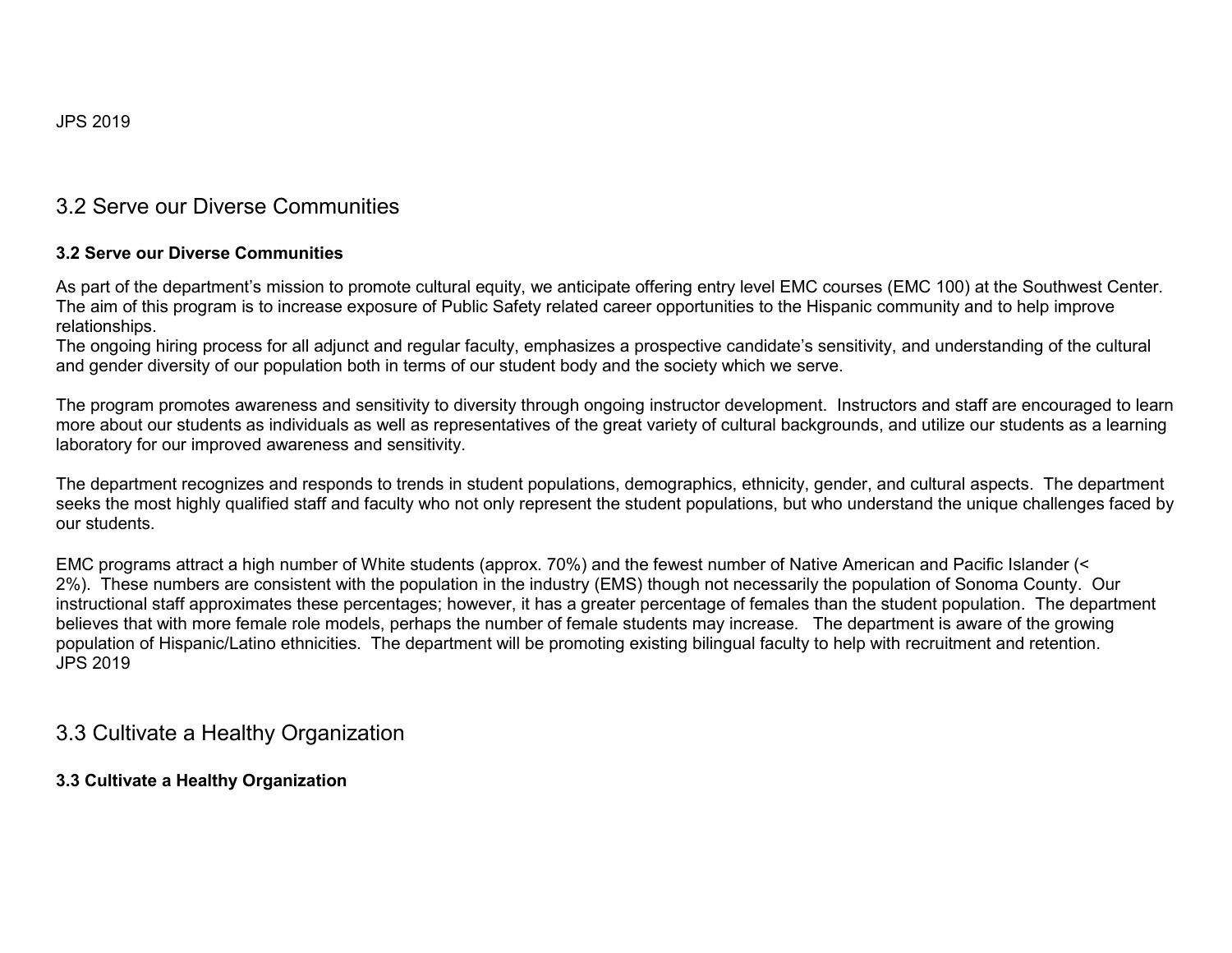The department encourages and supports the participation of classified staff in all professional development activities that are applicable or of interest. The department makes allowances for classified employees to participate freely in these activities. Examples of professional development activities completed by classified staff include workshops in Microsoft Office products, InDesign, Adobe products, curriculum review, SLO workshops, data mining techniques, etc.

JPS 2019

# 3.4 Safety and Emergency Preparedness

# **3.4 Safety and Emergency Preparedness**

April Chapman and Timothy Bell. Department Safety Leader training was completed.

JPS 2019

# 3.5 Establish a Culture of Sustainability

# **3.5 Establish a Culture of Sustainability**

Beginning fall of 2010, the department took the initiative to reduce paper use. Since the initiative began, the department has successfully moved the vast majority of cognitive testing to the online domain and has moved the psychomotor testing (recording of results) online for EMC 103 (average 150 students per semester, approximately 500 sheets of paper saved per student). Additionally, the department is primarily using the online domain as a repository for syllabi, instructional supplements (handouts, etc.), policy memoranda and a host of other educational materials (practice quizzes, etc.).

The department is exceptionally equipment dependent and with average life expectancies for durable equipment being 5 years, the department must establish other funding resources in order to maintain (not even moving forward) existing equipment. The department is evaluating two prospective grants (one Federal, one State) to fund the Advanced EMT and Community Paramedic projects.

JPS 2019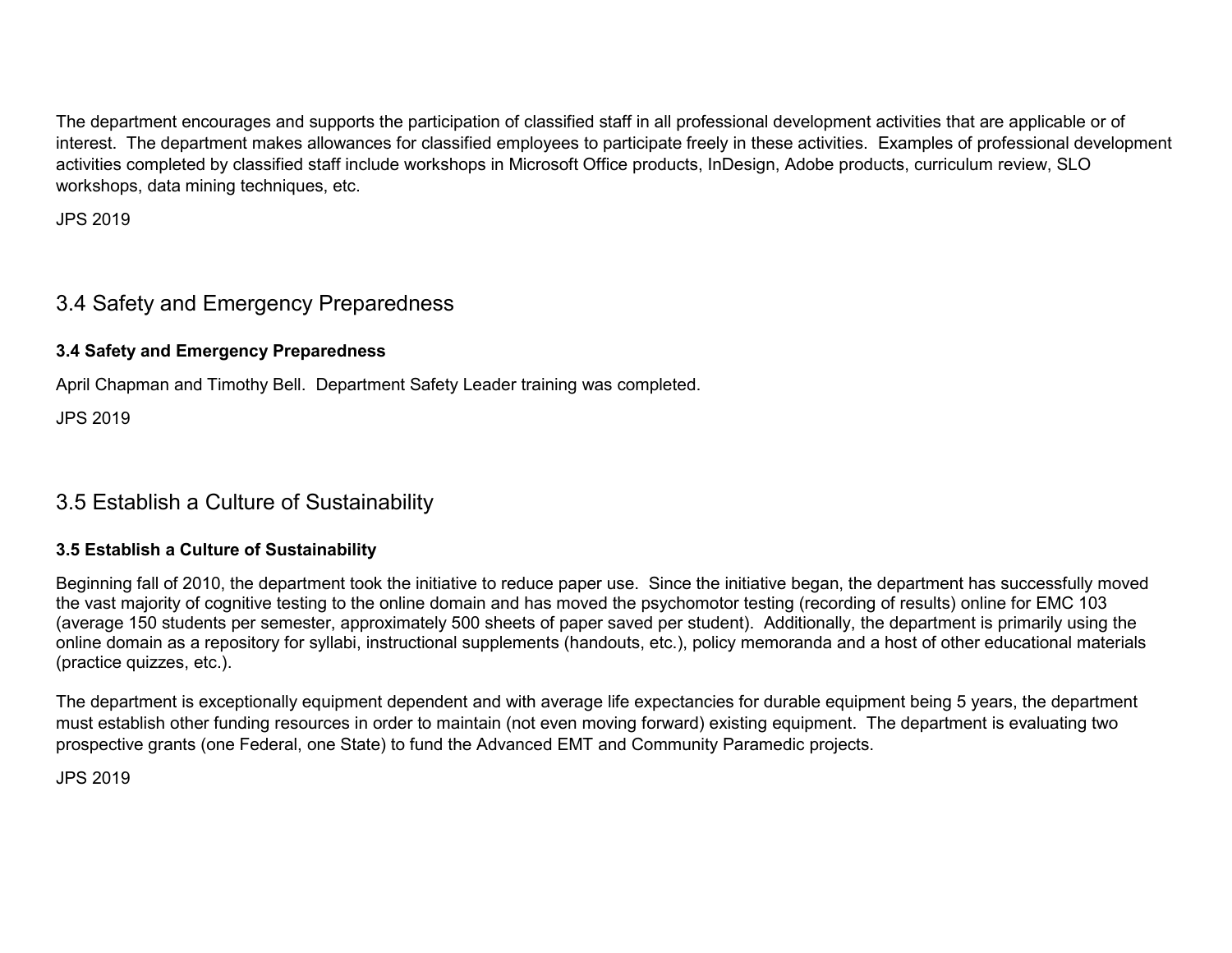# 4.1a Course Student Learning Outcomes Assessment

### **4.1a Course Student Learning Outcomes**

All EMC courses and up-to-date Student Learning Outcomes due for review have been or are scheduled for completion within the current period. All courses are on a regular cycle for review. JPS 2019

# 4.1b Program Student Learning Outcomes Assessment

### **4.1b Program Student Learning Outcomes**

All EMC courses have completed and up-to-date Student Learning Outcomes and are on a regular cycle for review. All Learning Outcomes have been assessed. The next course, program and certificate assessment will occur later this year (2016).

For EMC 103 and EMC 130 (133) series, performance (assessment of SLO efficacy) is easily measured. Upon completion of EMC 103 and EMC 130, students take National level standardized examinations. Pass rates for all institutions are a matter of public record. Success on these examinations is a clear indicator that all Learning Outcomes have been achieved. Five years ago, EMC 103 (EMT) had a success rate on the National Registry of EMTs Certifying Examination of approximately 65%. The department looked at changing the way the curriculum was delivered and what influence textbook and other materials may have on the outcome. After changing the textbook, the composite (within three attempts) success result is approximately **95%**. The department continues to review these statistics and measure student success. The department regularly surveys graduates and EMS provider agencies soliciting feedback for making recommendations in course changes.

All EMC Programs and Courses participate in a regular cycle of assessment per the recommendations of the District and Project Learn. The department has been assessing graduate performance on National level certifying examinations on all programs/courses which conclude in this manner. Other courses which do not conclude with a third party examination have been assessed by analyzing final examination (cumulative, comprehensive or summative) performance.

 A spreadsheet has been set up for tracking which courses have been assessed. Once all courses SLO's are assessed, the cycle will start over in order to complete the next assessment within the 6 year cycle.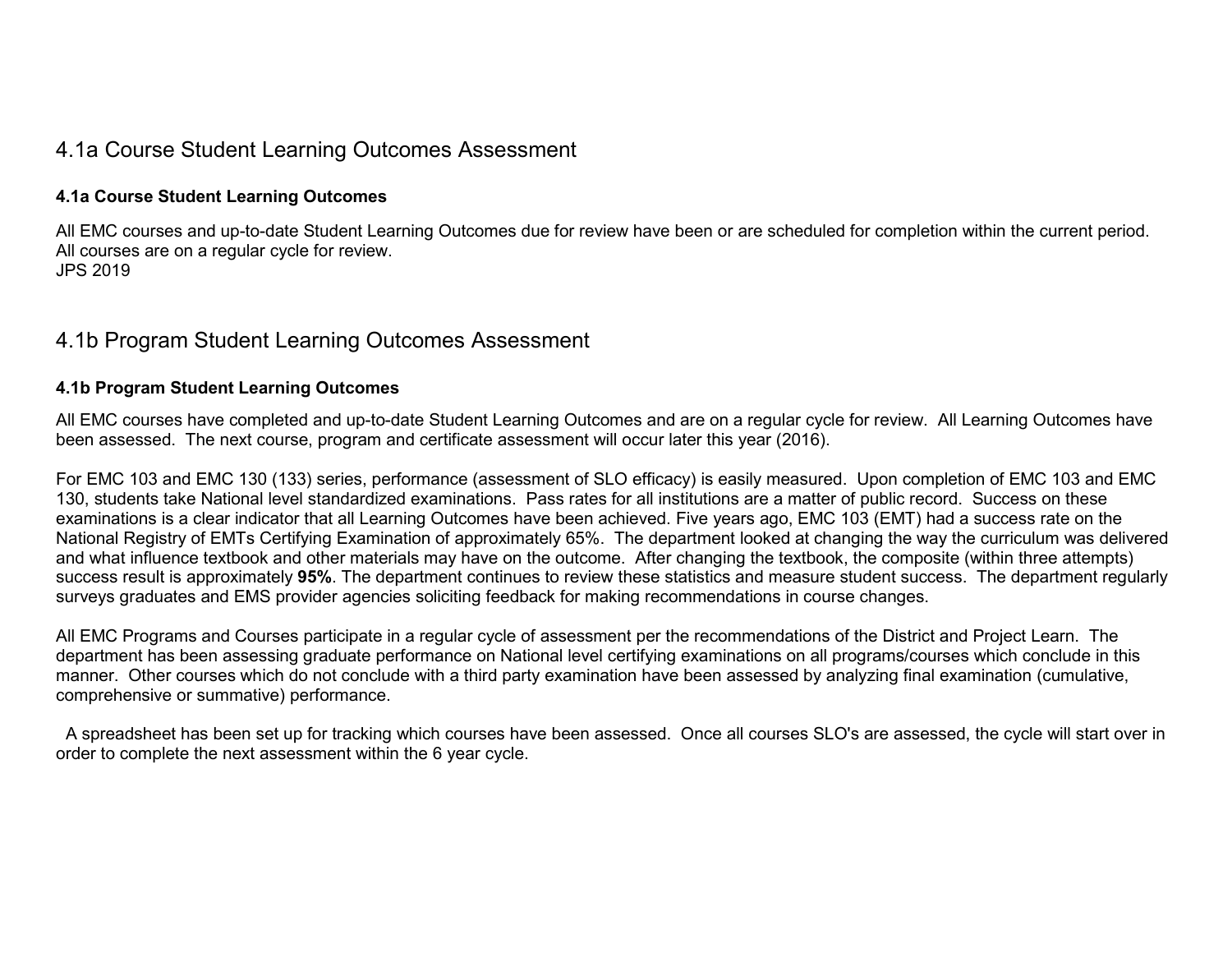# 4.1c Student Learning Outcomes Reporting

| <b>Type</b> | <b>Name</b>      | <b>Student</b>                   | <b>Assessment</b>       | Change      |
|-------------|------------------|----------------------------------|-------------------------|-------------|
|             |                  | <b>Assessment</b><br>Implemented | <b>Results Analyzed</b> | Implemented |
| Course      | <b>EMC 130 A</b> | Fall 2004                        | Fall 2013               | N/A         |
| Course      | <b>EMC 130 B</b> | Fall 2004                        | Fall 2013               | N/A         |
| Course      | <b>EMC 130 C</b> | Fall 2004                        | Fall 2013               | N/A         |
| Course      | <b>EMC 100</b>   | Spring 2014                      | Spring 2014             | N/A         |
| Course      | <b>EMC 131</b>   | Fall 2012                        | Fall 2014               | N/A         |
| Course      | <b>EMC 103</b>   | <b>Fall 2009</b>                 | Spring 2014             | N/A         |
| Course      | EMC 104.1        | Spring 2014                      | Spring 2014             | Fall 2014   |
| Course      | <b>EMC 105</b>   | Fall 2013                        | Spring 2014             | N/A         |
| Course      | <b>EMC 108</b>   | Fall 2013                        | Spring 2014             | N/A         |
| Course      | <b>EMC 109</b>   | Spring 2014                      | Spring 2014             | N/A         |
| Course      | <b>EMC 114</b>   | Spring 2014                      | Spring 2014             | N/A         |
| Course      | <b>EMC 115</b>   | Fall 2013                        | Spring 2014             | N/A         |
| Course      | <b>EMC 116</b>   | Spring 2014                      | Spring 2014             | N/A         |
| Course      | EMC 116.1        | Spring 2014                      | Spring 2014             | N/A         |
| Course      | EMC 299.12       | Fall 2013                        | Spring 2014             | N/A         |
| Course      | EMC 329.1        | N/A                              | N/A                     | N/A         |

# 4.2a Key Courses or Services that address Institutional Outcomes

| <b>Course/Service</b> | lа | 1 <sub>b</sub>   | 1c | 2a | 2 <sub>h</sub> | 2c | 2d                | 3a                        | 3 <sub>h</sub>    | 4a | 4 <sub>b</sub>   | 5 | 62               | 6 <sub>b</sub>    | 6с             |   |
|-----------------------|----|------------------|----|----|----------------|----|-------------------|---------------------------|-------------------|----|------------------|---|------------------|-------------------|----------------|---|
| <b>EMC 109</b>        | Х  |                  | X  |    | X              |    | $\mathbf{v}$<br>A | $\mathbf{v}$<br>$\lambda$ | $\mathbf{v}$<br>A | X  | $\mathbf v$<br>л | X |                  | X                 |                |   |
| <b>EMC 115</b>        |    | X                | X  | X  |                |    |                   | X                         | $\mathbf{v}$<br>л | X  | X                |   | $\mathbf v$<br>л | Х                 |                | X |
| <b>EMC 116</b>        | Х  | X                | X  | X  | Х              |    | v<br>A            | $\mathbf{v}$<br>$\lambda$ | $\mathbf{v}$<br>л | X  | X                |   |                  | X                 |                |   |
| EMC 116.1             | Х  | X                | X  | X  | X              |    | $\mathbf{v}$<br>A | X                         | $\mathbf{v}$<br>A | X  | X                |   |                  | X                 |                |   |
| <b>EMC100</b>         |    | X                |    | X  | Х              | Х  | v<br>A            | v<br>A                    | X                 | X  | X                | X | Х                | $\mathbf{v}$<br>л | v<br>$\lambda$ | X |
| <b>EMC103</b>         |    | X                | X  | X  | X              | Х  | v<br>л            | X                         | $\mathbf{v}$<br>л | X  | X                | X | X                | v<br>$\mathbf x$  | v<br>$\lambda$ | X |
| EMC104.1              |    | Х                |    | X  | X              | X  | v<br>л            | v<br>A                    | Х                 | X  | X                | Х | X                | X                 | X              |   |
| <b>EMC105</b>         |    | Х                | X  | X  | X              | Х  | X                 | X                         | Х                 | X  | X                | Х | Х                | Х                 | v<br>$\lambda$ | X |
| <b>EMC108</b>         |    | X                |    | X  | X              | X  | X                 | X                         | Х                 | X  | X                |   |                  |                   |                | X |
| <b>EMC114</b>         |    | X                |    | X  | X              | X  | v<br>л            | X                         | v<br>л            | X  | X                |   |                  |                   |                |   |
| EMC130 (EMC 133)      | Х  | $\mathbf v$<br>л | X  | X  | X              | Х  | v<br>л            | v                         | v<br>л            | X  | $\mathbf v$<br>л | X | v<br>$\lambda$   | v<br>△            | v<br>л         | X |

# 4.2b Narrative (Optional)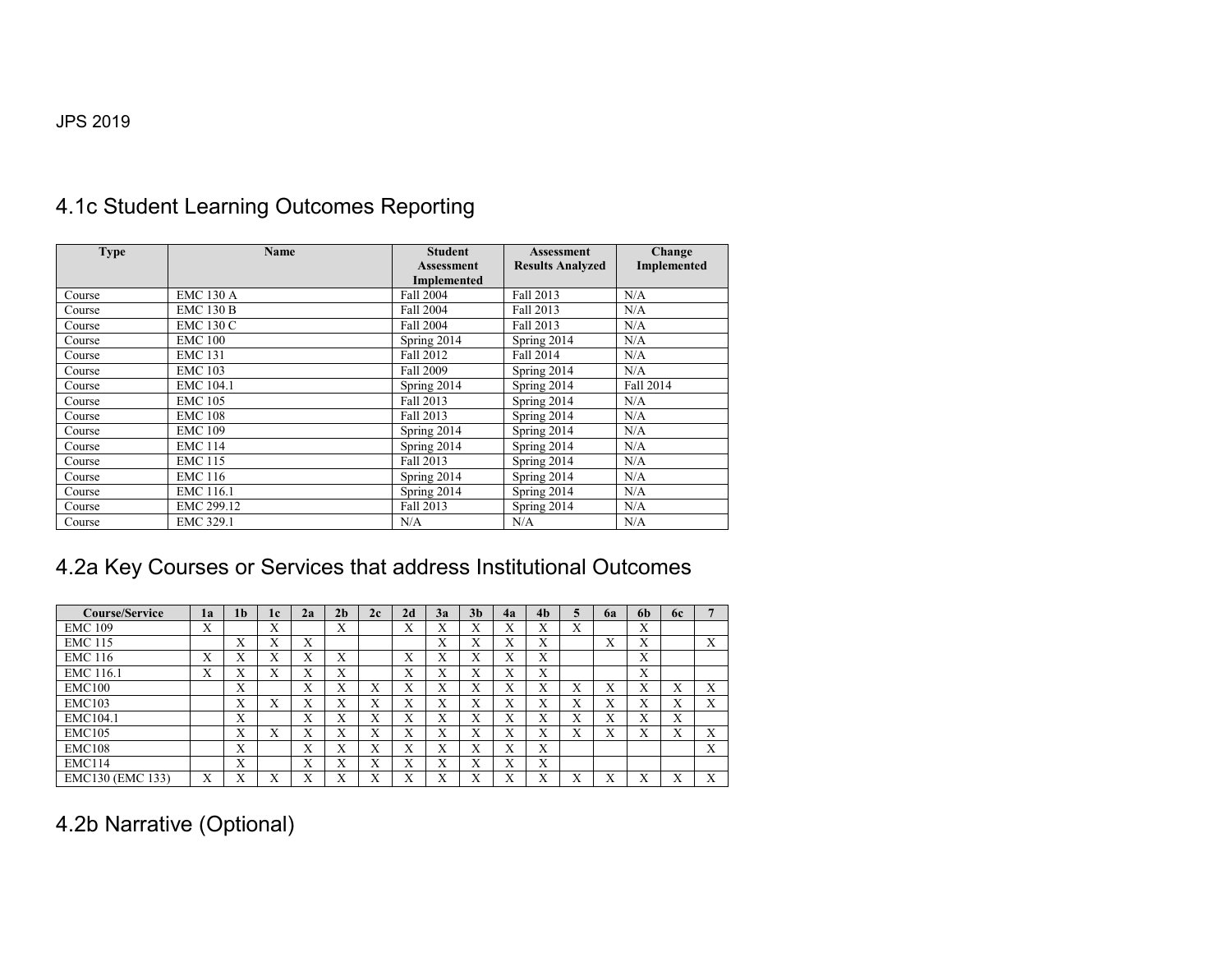### **4.2b Narrative (Optional)**

In each core EMC program and course, students are taught not only the rote detail, but the value of communication, professionalism, critical thinking, personal integrity, responsibility, time management, cultural awareness and sensitivity to diversity. Students must grasp these complex concepts and incorporate these as fundamental to success in training and, more importantly, in job success. Though certain specific institutional learning outcomes are not demanded in every EMC course, elements of each are represented in all courses. There is particular emphasis placed on responsibility, honesty and leadership. JPS 2019

# 5.0 Performance Measures

The department measures performance of its core programs/courses by evaluating student success. Because there are National standard examinations for EMT and EMTP (Paramedic Academy), the department is able to obtain a report on student performance on these examinations.

Current statistics for EMT-P (EMC 130 series) show 100% success rate on first attempt.

Current statistics for EMT-Basic (EMC 103) show 95% success rate on first attempt. JPS 2019

# 5.1 Effective Class Schedule: Course Offerings, Times, Locations, and Delivery Modes (annual)

The department offers courses every weekday, most Saturdays, and approximately 4 Sunday offerings (short courses) per semester excluding summer session. Courses are offered mornings (0800 – 1200), afternoon (1300 – 1700) and evening (1800 – 2200) to accommodate student school, work, and family schedules. Courses are offered at the PSTC, Santa Rosa and Petaluma campuses.

Course demands are analyzed for each class offering every semester (and summer session) to determine efficiency of scheduling. The department regularly polls students about preferred class times and uses these data in determining additions to the class schedules.

The evening offerings for EMC 103 and EMC 100 are the most popular, however, we already offer these courses Monday through Thursday from 1900 – 2200. There is no facility available to accommodate an additional evening class at the current time without pursuing another location. The department anticipates utilizing two more classrooms in the future to accommodate additional sections of these classes.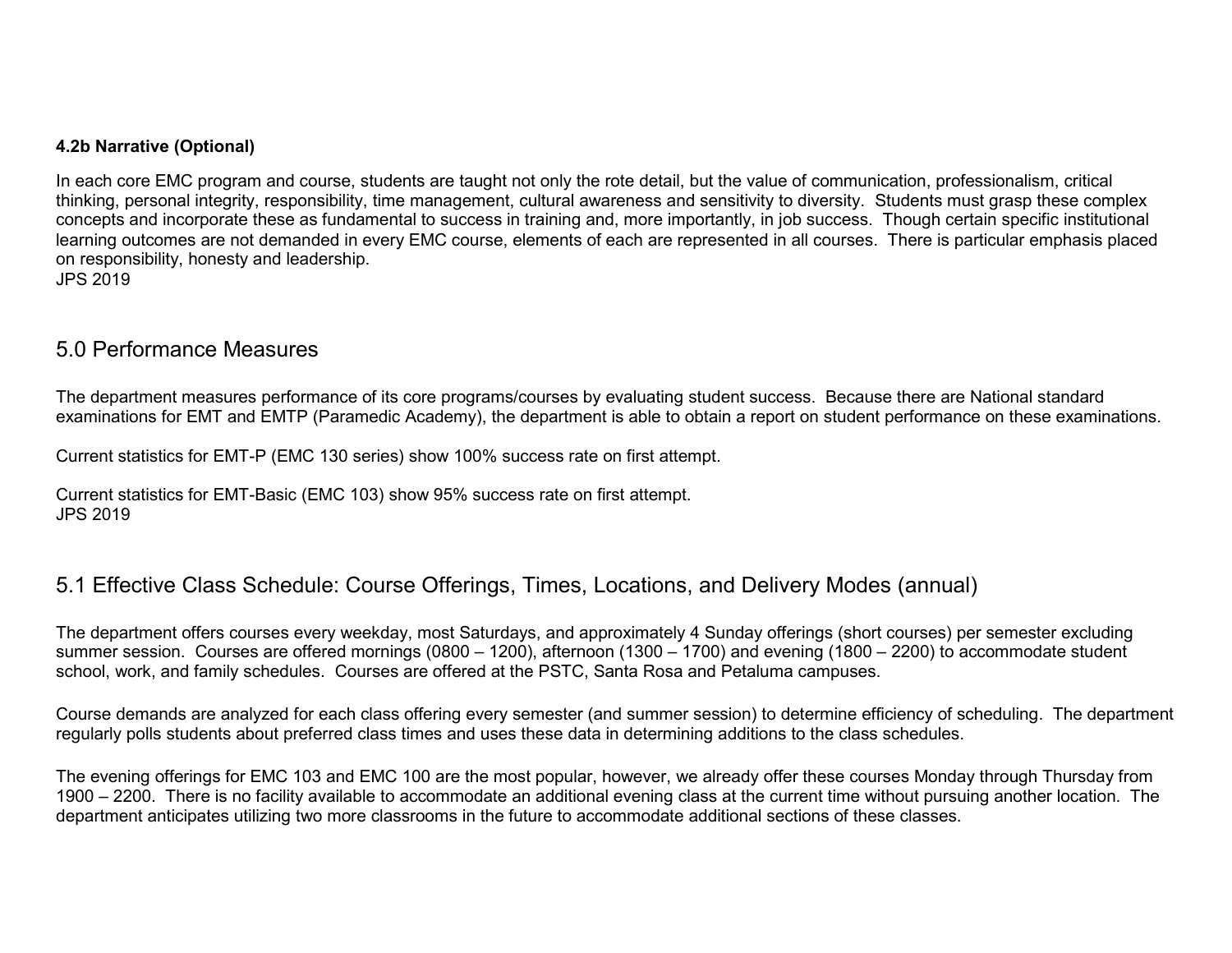Hybrid instruction alternatives are being utilized in the EMC 130 (Paramedic) series. The nature of the instruction for most EMC courses require direct observation of students and feedback about affect and professionalism as well as observation and feedback about complex skill performance therefore it is unlikely that EMC will develop completely online offerings of any of the core courses/programs.

The EMC department anticipates new construction at the PSTC and has already taken steps to prevent logistical issues associated with construction (parking, noise, etc.). The department eagerly awaits the addition of classroom space which will be occupied with additional EMC classes and the simulation laboratory project. These facilities will be required with the addition of Fire Tech classes being offered at the PSTC

The department faces the biggest challenge in the area of increased costs, and decreased 2000 budgets. The department will seek alternatives to STNC direct instructional support and anticipates delivering some curriculum online or in other ways in an effort to conserve; however, it must be pointed out that National, State and local mandates require that certain instructor to student ratios and direct contact hours be met. The department is entertaining the idea of re-structuring classes in such a way as to combine course sections for lecture/ academic presentation, and distribute the laboratory components. This may prove to be a significant cost saving measure. That being stated, the department will require approximately 40,000 – 45,000 additional dollars to find instructional costs directly attributable to regulatory requirements (mandated student/teach ratios for instruction and testing).

South county course offerings for EMC 100 have been successful, and with increased student populations in the Petaluma area, the demand for additional course offerings may make implementation of additional EMC 100 sections and possibly the addition of an EMC 100 section at the Southwest Center.

**5.1 Student Headcounts** The number of students enrolled in each Discipline at first census (duplicated headcount).

#### **Santa Rosa Campus**

| <b>Discipline</b>         | X2015 | F2015 | <b>S2016</b> | X2016 | F2016 | S2017 | X2017 | F2017 | <b>S2018</b> | X2018 | F2018 | S2019 |
|---------------------------|-------|-------|--------------|-------|-------|-------|-------|-------|--------------|-------|-------|-------|
| √ Medical Care<br>cmerger |       |       |              |       |       | 44    |       | 36    | סכ           | . .   |       |       |

#### **Petaluma Campus** (Includes Rohnert Park and Sonoma)

| <b>Discipline</b>                   | <b>X2015</b> | F2015 | S2016 | X2016 | F2016 | S2017    | X2017 | F2017 | <b>S2018</b> | X2018 | F2018         | S2019 |
|-------------------------------------|--------------|-------|-------|-------|-------|----------|-------|-------|--------------|-------|---------------|-------|
| $\sim$<br>Medical Care<br>Emergency |              | --    | 2Δ    |       |       | $-$<br>- |       | 24    |              |       | $\sim$<br>. . |       |

#### **Other Locations** (Includes the PSTC, Windsor, and other locations)

| <b>Discipline</b>           | X2015 | F2015 | S2016 | X2016 | F2016 | S201   | <b>X2017</b> | F2017 | <b>S2018</b>    | X2018                 | F2018        | <b>S2019</b> |
|-----------------------------|-------|-------|-------|-------|-------|--------|--------------|-------|-----------------|-----------------------|--------------|--------------|
| / Medical Care<br>Emergency | - - - | 626   | 670   | 202   | .     | $\sim$ | 258          | 530   | $-1$<br><b></b> | $\sim$ $\sim$<br>- 14 | $-12$<br>542 |              |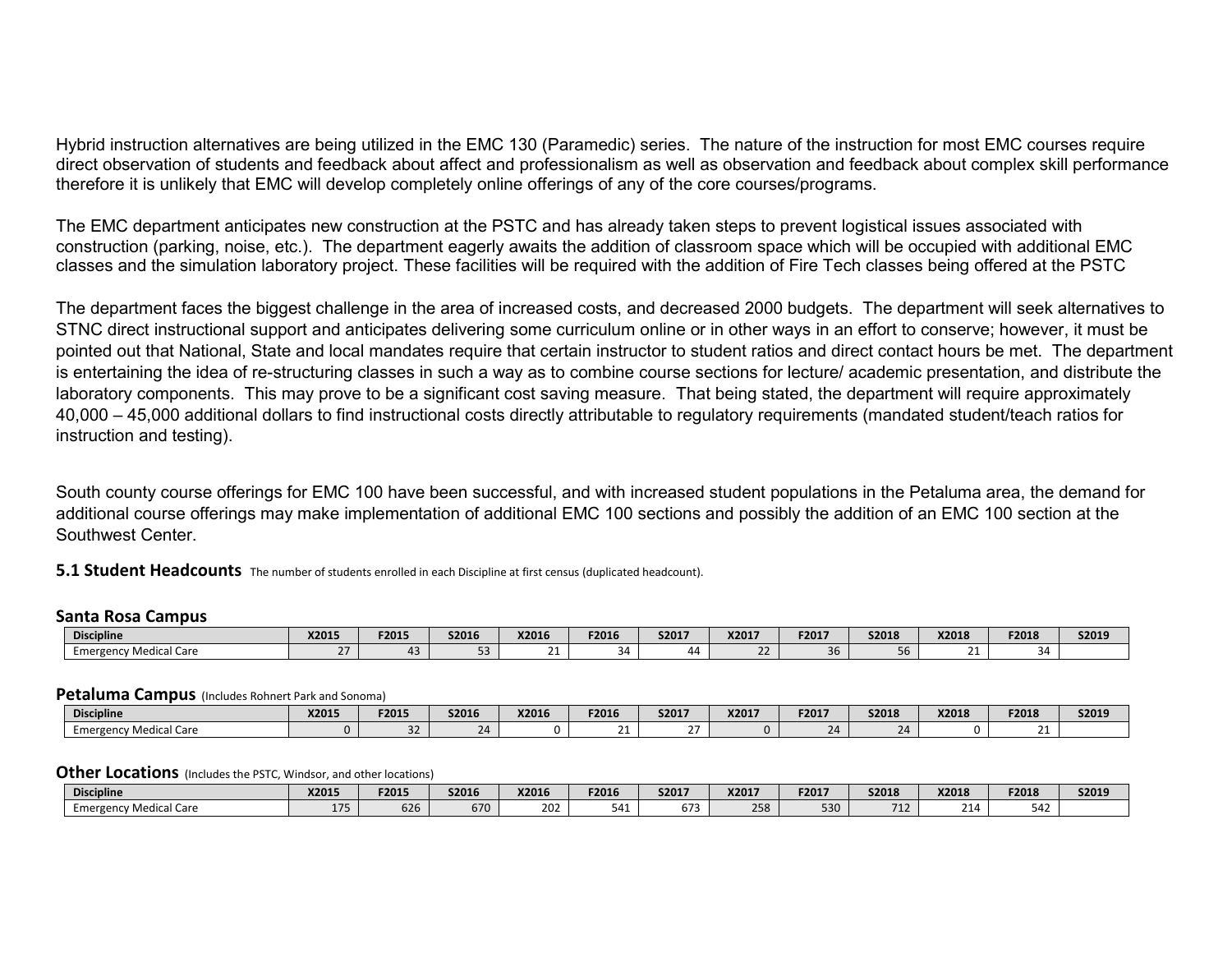#### **ALL Locations** (Combined totals from ALL locations in the District)

| <b>Discipline</b>        | X2015         | F2015 | <b>S2016</b> | X2016     | F2016 | S2017 | X2017 | F2017 | <b>S2018</b> | X2018 | F2018     | S2019 |
|--------------------------|---------------|-------|--------------|-----------|-------|-------|-------|-------|--------------|-------|-----------|-------|
| Care<br>Medical<br>Emerr | $\sim$<br>202 | 701   | $ -$         | つつつ<br>-- | 596   | 744   | 280   | 590   | 792          | nn F  | $ -$<br>. |       |

# 5.2a Enrollment Efficiency

# **5.2a Enrollment Efficiency**

### Enrollment Efficiency:

The department realized an efficiency of approximately 70% for the current reporting period. This demonstrates that class size adjustments should, potentially be made to improve posted efficiency expectations. It is important to note; however, that many of the department's programs (EMT, Paramedic) are required to maintain certain student to instructor ratios in the classrooms which precludes complete flexibility in terms of adjusting class sizes. Additionally, what has a significant impact on enrollment efficiency are the numerous short term classes the department offers which have class maximum sizes of 30 or 35 but typically enroll 10 to 15 students. These courses have no instructional (faculty) cost to the department.

Using a threshold of 86% (as determined by the approximate College average since summer of 2008), over the past 3 years the department has consistently remained below 80% level though has decreased over the past few years. This demonstrates that class size adjustments which were made in 2005 that were on target for expected efficiency in that time period are no longer efficient. The department will seek to change the class size for EMC 103 and EMC 100 courses back to the pre 2005 level which were more in keeping with the student:faculty ratios as required by accrediting and regulatory bodies. The department's programs (EMT, and Paramedic) are required to maintain certain student to instructor ratios in the classrooms which precludes complete flexibility in terms of adjusting class sizes.

While the department is below the efficiency expectation on overall data analysis, it is important to note that if the in-service courses are excluded from the data analysis, the efficiency is on par with the College expectation.

The department faces constant pressure to offer more course sections for EMC 100, EMC 103, and EMC 116; however, staffing and facilities difficulties preclude the department's ability to do so. The department responded to increasing demand for classes by increasing the class size (in 2005). Increased class sizes has allowed more students to enroll, and the attrition rates have not increased significantly, but the absolute numbers of drops and withdrawals did rise. The department has analyzed the impact that larger numbers of student in lecture/lab environments has on attrition. The department has found the optimum class sizes and will return to smaller class size limits in the future.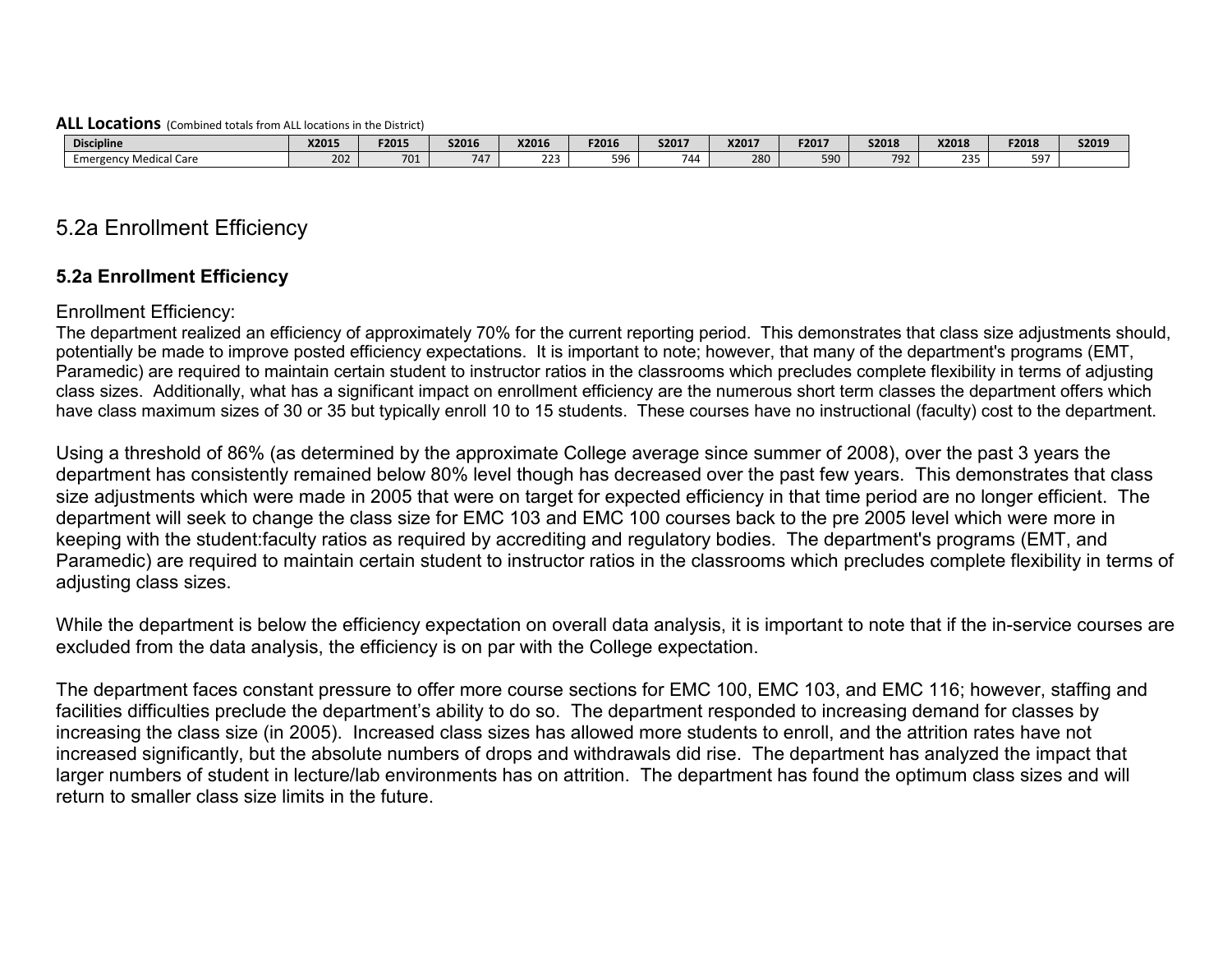Another factor which has a possible impact is the recent implementation of a standardized certification examination for EMT and Paramedic students. EMT students often enroll without any understanding of the certification process which lies beyond course completion and find the idea of a perceived difficult certification examination daunting. In a recent survey of students who did not take the certifying examination, 20% of students responded that they were concerned that they would not pass as the reason they did not take the certifying examination. The department is preparing a series of seminars, and eventually courses designed to demystify the certification examination and to build confidence in test taking abilities and better prepare students to be successful when taking the certifying examination.

JPS 2019

**5.2a Enrollment Efficiency** The percentage of seats filled in each Discipline at first census based on class limit (not room size).

#### **Santa Rosa Campus**

| <b>Discipline</b>         | <b>X2015</b> | F2015 | <b>S2016</b> | X2016 | <b>F2016</b>                          | S2017 | X2017 | F2017 | S2018 | X2018                | F2018               | S2019 |
|---------------------------|--------------|-------|--------------|-------|---------------------------------------|-------|-------|-------|-------|----------------------|---------------------|-------|
| Medical Care<br>Emergency | 108.0%       | 95.6% | 53.0%        | 84.0% | $\overline{z}$ $\overline{z}$<br>5.6% | 44.0% | 88.0% | 30.0% | 56.0% | $\sim$ 0.01<br>84.U% | $- - - - -$<br>5.6% |       |

#### **Petaluma Campus** (Includes Rohnert Park and Sonoma)

| <b>Discipline</b>                          | X201! | F2015  | S2016  | X2016   | F2016 | S2017                   | X2017 | F2017        | S2018 | X2018 | F2018  | S2019 |
|--------------------------------------------|-------|--------|--------|---------|-------|-------------------------|-------|--------------|-------|-------|--------|-------|
| . Care<br><sup>,</sup> Medicai<br>Emergenc | 0.0%  | 120.0% | 113.3% | $0.0\%$ | 96.7% | 0 <sub>0</sub><br>Jb./% | 0.0%  | <b>96.7%</b> | 96.7% | 0.0%  | 100.0% |       |

#### **Other Locations** (Includes the PSTC, Windsor, and other locations)

| <b>Discipline</b>                  | X2015 | EDA1E<br>+2015 | S2016 | X2016 | F2016           | S2017               | X2017                  | F2017 | <b>S2018</b> | X2018 | F2018 | S2019 |
|------------------------------------|-------|----------------|-------|-------|-----------------|---------------------|------------------------|-------|--------------|-------|-------|-------|
| al Care.<br>. Medica'<br>Emergency | 69.8% | 65.9%          | 73.6% | 66.2% | 1.201<br>04.370 | $-1.20/$<br>$4.2\%$ | <b>CQ 70/</b><br>0.170 | 64.8% | 76.0%        | 50.0% | 70.0% |       |

#### **ALL Locations** (Combined totals from ALL locations in the District)

| <b>Discipline</b>           | X2015 | F2015 | S2016 | X2016 | F2016               | S2017                                  | X2017                      | F2017 | S2018 | X2018                        | F2018          | <b>S2019</b> |
|-----------------------------|-------|-------|-------|-------|---------------------|----------------------------------------|----------------------------|-------|-------|------------------------------|----------------|--------------|
| Aedical Care<br>Emergency M | J.H/O | 58.4% | 72.8% | 67.4% | $   \prime$<br>, כנ | 72 1%<br>$\sim$ $\sim$ $\sim$ $\prime$ | $\sim$ 20/<br><b>DU.Z%</b> | 56.4% | 74.8% | $F^{\prime}$<br><b>01.5%</b> | 74.201<br>1.Z% |              |

# 5.2b Average Class Size

### **Average Class Size:**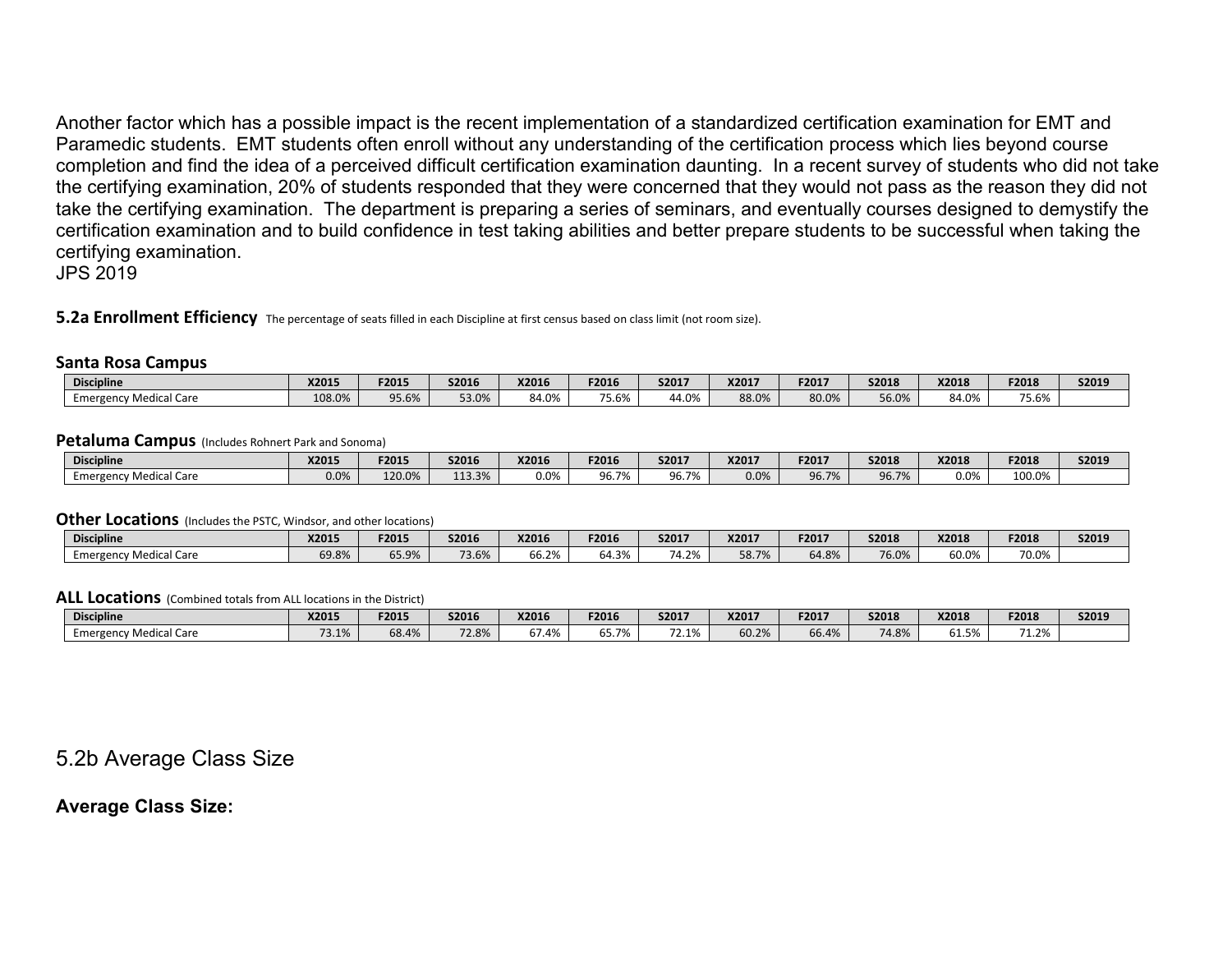The department routinely analyzes the impact of class size on student success and faculty/staff workload/satisfaction. Largely through trial and error, class sizes are approaching the optimum for student success and faculty workload. Where the average class size reported for all EMC courses is 22 students, that number is inaccurate. Average class size for EMC courses overall for the most recent past academic year was 21 with an average retention rate of over 88% based on statistics gathered by the department.

**5.2b Average Class Size** The average class size in each Discipline at first census (excludes cancelled classes).

#### **Santa Rosa Campus**

| <b>Discipline</b>                         | X2015       | F2015 | <b>S2016</b>                  | X2016    | F2016 | S2017 | X2017      | F2017 | <b>S2018</b> | X2018 | F2018                         | <b>S2019</b> |
|-------------------------------------------|-------------|-------|-------------------------------|----------|-------|-------|------------|-------|--------------|-------|-------------------------------|--------------|
| ncy Medical Care<br>Emergenc <sup>,</sup> | 270<br>27.U | 43.0  | $\sim$ $\sim$ $\sim$<br>26.5° | <u>.</u> | 34.0  | 22.0  | 22L<br>د ک | 36.0  | 28.0         | 21.0  | $\sim$ $\sim$<br>ו ב∡<br>JT.V |              |

#### **Petaluma Campus** (Includes Rohnert Park and Sonoma)

| <b>Discipline</b>                                | X2015 | F2015       | S2016 | X2016 | F2016        | S2017 | X2017 | F2017 | S2018 | X2018 | F2018        | <b>S2019</b> |
|--------------------------------------------------|-------|-------------|-------|-------|--------------|-------|-------|-------|-------|-------|--------------|--------------|
| / Medical Care<br><sub>=</sub> merg<br>ancy<br>. | 0.0   | 36 N<br>しいい | 34.0  | 0.0   | າດ ເ<br>25.U | 29.0  |       | 29.0  | 29.0  | 0.0   | 30 C<br>Jv.v |              |

#### **Other Locations** (Includes the PSTC, Windsor, and other locations)

| <b>Discipline</b>                        | X2015       | F2015 | S2016           | X2016          | F2016      | S2017     | X2017 | F2017 | S2018 | X2018                 | F2018 | S2019 |
|------------------------------------------|-------------|-------|-----------------|----------------|------------|-----------|-------|-------|-------|-----------------------|-------|-------|
| Medical Care<br>Emergency<br><b>LIIL</b> | 10F<br>10.J | 18.7  | $-10-1$<br>13.I | . <i>. .</i> . | <b>TO.</b> | ە 10<br>. | 16.5  | 18.2  | 20.5  | $\sim$ $\sim$<br>16.8 | 19.8  |       |

#### **ALL Locations** (Combined totals from ALL locations in the District)

| <b>Discipline</b>              | X2015 | F2015 | S2016 | X2016      | F2016               | S2017 | X2017 | F2017 | <b>S2018</b> | X2018 | F2018 | S2019 |
|--------------------------------|-------|-------|-------|------------|---------------------|-------|-------|-------|--------------|-------|-------|-------|
| ncy Medical Care!<br>Emergency | 10 2  | 19.8  |       | າດ<br>10.4 | 1ດ ∩<br><b>AJ.V</b> | 20.2  | 16.8  | 19.0  | 21.0         |       | 20.5  |       |

# 5.3 Instructional Productivity

### **Instructional Productivity:**

Using a threshold of 16 and an ideal of 18% FTES:FTEF, the program is consistently above the ideal average at 20%. This must be viewed in context, however, because a significant amount of instruction is provided by Professional Expert employees. Instructors employed as Professional Experts meet or exceed all minimum qualifications for instructors in the EMC disciplines as dictated by Federal, State and local regulations.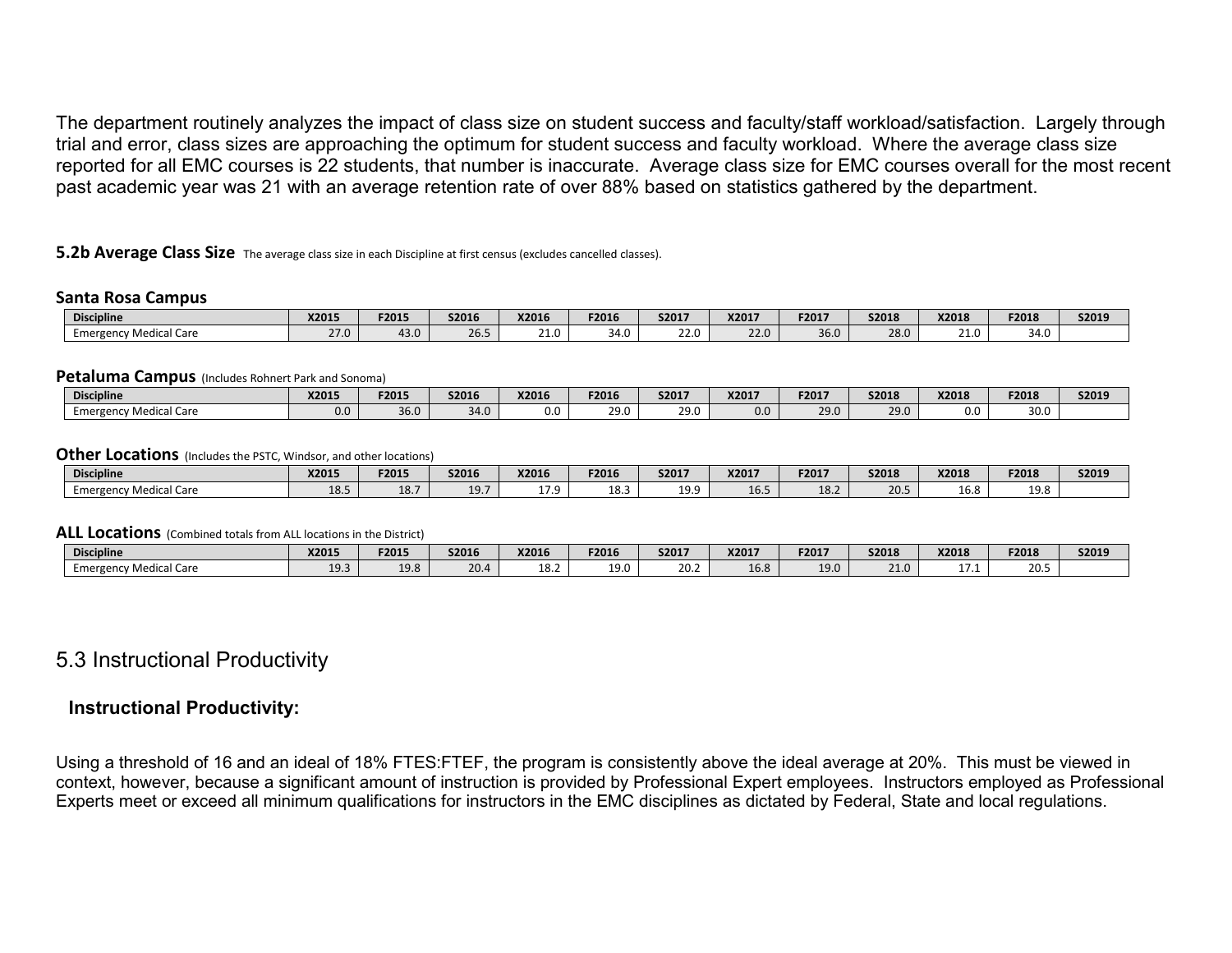Professional Expert Instructors are utilized in this way due to regulatory agency mandates for instructor to student ratios. The cost of maintaining these mandated ratios using regular and or adjunct faculty is prohibitive.

STNC are only used as direct instructional support personnel and because the District lacks the ability to calculate hours from the Master PAF, this fact skews the data in several areas. Since data mining techniques currently employed fail to capture these data points, the department estimates that between 700 and 1,000 hours of instructional time is spent yearly which is not represented in the data provided to the department for analysis.

There is no specific policy or philosophy used to maintain the productivity. The department believes that this level is inherent in the way in which courses are conducted, and the fact that most students enroll in EMC courses with specific goals in mind (certification and licensure).

**5.3 Instructional Productivity** The ratio of Full-Time Equivalent Students (FTES) to Full-Time Equivalent Faculty (FTEF) in each Discipline at first census.

#### **Santa Rosa Campus**

| <b>Emergency Medical Care</b> |             | X2015 | F2015 | S2016 | X2016 | F2016                            | S2017                                          | X2017 | F2017 | S2018 | X2018 | F2018 | S2019 |
|-------------------------------|-------------|-------|-------|-------|-------|----------------------------------|------------------------------------------------|-------|-------|-------|-------|-------|-------|
|                               | <b>FTES</b> | 1.70  | 2.46  | 3.33  | 1.44  | $\overline{\phantom{a}}$<br>2.14 | $\sim$ $\rightarrow$ $\rightarrow$<br><u>,</u> | 1.38  | 2.26  | 3.52  | 1.44  | 2.14  |       |
|                               | <b>FTEF</b> | 0.14  | 0.14  | 0.25  | 0.14  | $\sim$ 1.1<br>∪.⊥4               | 0.25                                           | 0.14  | 0.13  | 0.26  | 0.14  | 0.14  |       |
|                               | Ratio       | 12.37 | 18.17 | 13.25 | 10.50 | 15.58                            | 11.00                                          | 10.08 | 18.00 | 13.39 | 10.50 | 15.58 |       |

#### **Petaluma Campus** (Includes Rohnert Park and Sonoma)

| <b>Emergency Medical Care</b> |             | <b>X2015</b> | F2015 | S2016        | X2016 | F2016 | S2017                 | X2017 | F2017                 | S2018 | X2018 | F2018         | S2019 |
|-------------------------------|-------------|--------------|-------|--------------|-------|-------|-----------------------|-------|-----------------------|-------|-------|---------------|-------|
|                               | <b>FTES</b> | 0.00         | 3.22  | 2.42         | 0.00  | 1.93  | 2.41                  | 0.00  | 2.17<br>$2.4^{\circ}$ | 2.28  | 0.00  | חר ר<br>ر ے . |       |
|                               | <b>FTEF</b> | 0.00         | 0.21  | 0.21<br>U.ZI | 0.00  | 0.21  | $\sim$ $\sim$<br>0.ZZ | 0.00  | 0.22                  | 0.22  | 0.00  | 0.22          |       |
|                               | Ratio       | 0.00         | 15.25 | 11.48        | 0.00  | 9.14  | 11.05                 | 0.00  | 11.32                 | 10.44 | 0.00  | 10.30         |       |

#### **Other Locations** (Includes the PSTC, Windsor, and other locations)

| <b>Emergency Medical Care</b> |             | X2015 | F2015 | S2016 | X2016 | F2016 | S2017 | X2017 | F2017 | S2018 | <b>X2018</b> | F2018 | S2019 |
|-------------------------------|-------------|-------|-------|-------|-------|-------|-------|-------|-------|-------|--------------|-------|-------|
|                               | <b>FTES</b> | 11.78 | 92.17 | 84.52 | 15.70 | 89.26 | 66.58 | 17.61 | 87.13 | 82.77 | 31.98        | 88.45 |       |
|                               | <b>FTEF</b> | 1.07  | 5.98  | 7.04  | 1.07  | 5.95  | 7.42  | 1.84  | 6.24  | 6.83  | 1.42         | 6.65  |       |
|                               | Ratio       | 10.96 | 15.41 | 12.01 | 14.63 | 15.00 | 9.33  | 9.56  | 13.95 | 12.11 | 22.59        | 13.31 |       |

**ALL Locations** (Combined totals from ALL locations in the District)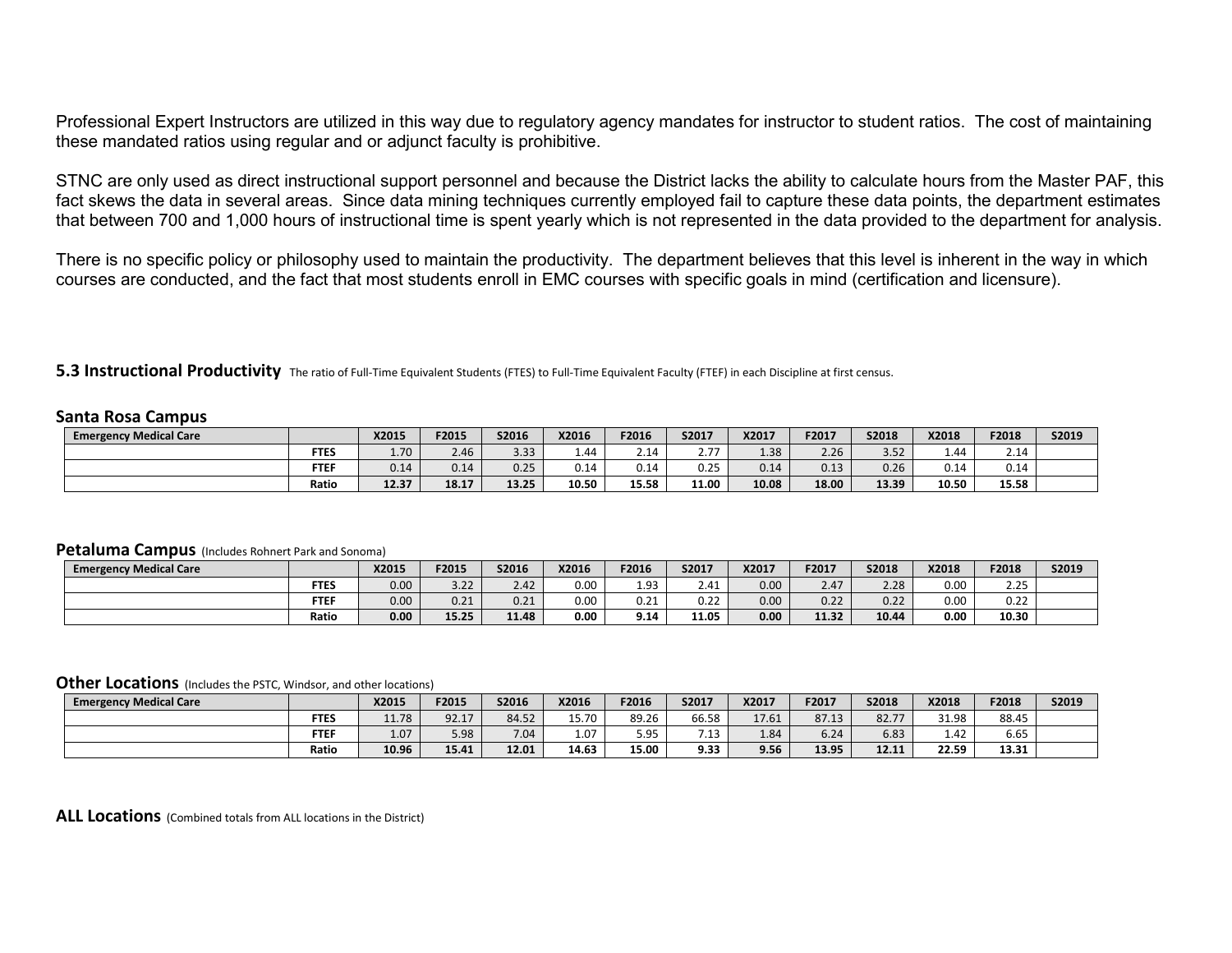| <b>Emergency Medical Care</b> |             | X2015      | F2015 | S2016        | X2016      | F2016 | S2017         | X2017 | F2017 | S2018 | X2018 | F2018 | S2019 |
|-------------------------------|-------------|------------|-------|--------------|------------|-------|---------------|-------|-------|-------|-------|-------|-------|
|                               | <b>FTES</b> | 13.47      | 97.84 | 90.27        | 1711       | 93.33 | 71 75<br>1.73 | 18.99 | 91.86 | 88.57 | 33.42 | 92.84 |       |
|                               | <b>FTEF</b> | 21<br>1.21 | 6.33  | 750<br>∍ ∪ ب | 21<br>⊥.∠⊥ | 6.30  | 7.60          | 1.98  | 6.59  | 7.31  | 1.55  | 7.00  |       |
|                               | Ratio       | 11.12      | 15.46 | 12.03        | 14.16      | 14.82 | 9.44          | 9.60  | 13.94 | 12.11 | 21.52 | 13.26 |       |

# 5.4 Curriculum Currency

### **5.4 Curriculum Currency**

All courses in the department are current for this reporting period. JPS 2019

# 5.5 Successful Program Completion

### **5.5 Successful Program Completion**

The EMC department faculty routinely instruct students regarding certificate completion. However, certificates are not required for job eligibility and so are regularly ignored by students. There are no trends to identify.

The recommendation by department faculty is to make certificate completion automatic so that upon successful completion of terminal classes a certificate is generated and awarded. In this way, the certificate completion rate would equal the course completion rate.

The department supports student completion of certificates and majors by offering courses at a variety of times and days, and at a variety of locations when applicable. All faculty members keep regular office hours and meet with students whenever possible. The courses offered by the department are governed by national, state and local regulatory agencies, which manage course completion requirements. Therefore upon completion of a given course, a student has the credential necessary.

On average, approximately 86% of EMC students successfully complete their course of study. This well exceeds the college average of 75%. When compared to retention, it also indicates that the vast majority of students who are enrolled at the time of census go on to complete their courses. Most students enrolling in EMC programs do so with a purpose to gain certification or equivalent status and successfully complete in order to be competitive for EMS jobs. The exception to this is the entry level (First Responder) courses where a larger number of students are 'surveying' the EMS field.

The average Successful Course Completion (86%) has been stable for the past four years.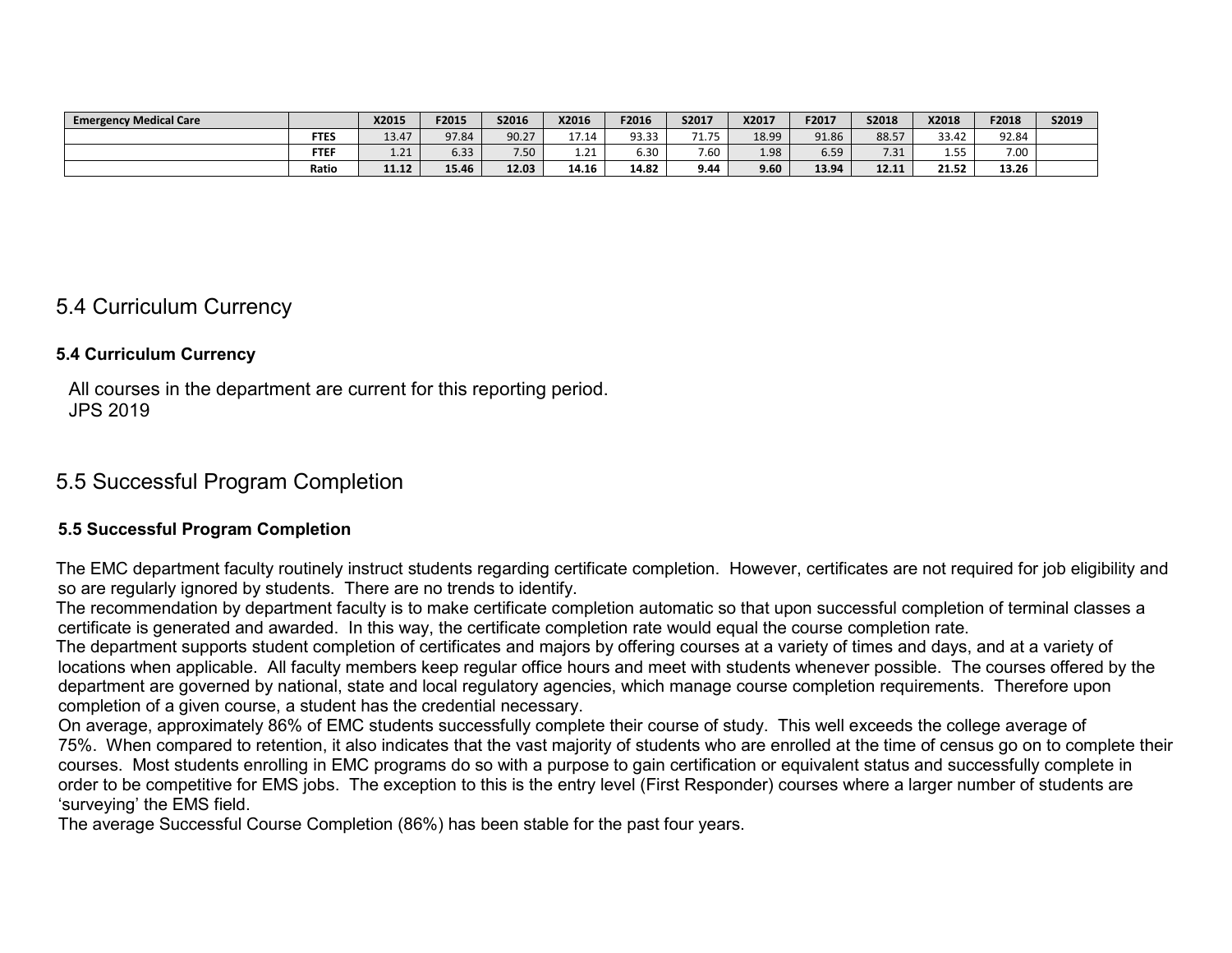When compared to retention, it also indicates that most students who are enrolled at the time of census go on to pass their courses. Most students enrolling in EMC programs do so with a purpose to successfully complete in order to be competitive for EMS jobs. The exception to this is the entry level (First Responder) courses where a larger number of students are 'surveying' the EMS field. The program with the highest degree of success in achieving the learning objectives is the paramedic academy (EMC 130 series) where success rate (students employed as paramedics) is approximately 95%.

Students in the EMC department completed two A.A. degrees on average for the past four years. Historically, EMC students complete or obtain very few certificates (2 certificates awarded in 2006-2007). This is likely due to the fact that EMC graduates do not need a certificate in order to begin work. The department has identified a process strategy to now automatically award certificates to graduates and the department went from being among the departments with fewest certificates awarded to one of the departments with the highest number of certificate awards..

**5.6b Successful Course Completion** The percentage of students receiving a grade of A,B,C, or CR in each Discipline (duplicated headcount).

#### **Santa Rosa Campus**

| <b>Discipline</b>                  | X2015           | F2015                            | <b>S2016</b>     | X2016             | F2016 | S2017 | X2017                  | F2017 | <b>S2018</b>   | X2018             | F2018 | S2019 |
|------------------------------------|-----------------|----------------------------------|------------------|-------------------|-------|-------|------------------------|-------|----------------|-------------------|-------|-------|
| <b>Aedical Care</b><br>Emergency M | $\sim$<br>96.2% | $\overline{\phantom{a}}$<br>2.1% | 75.001<br>. J.UZ | QE 70%<br>7.470 ل | 70.6% | 1.8%ء | 70.20<br><b>U.</b> 470 | 69.7% | 78.2%<br>78.Z. | $\Omega$<br>85.0% | 60.6% |       |

#### **Petaluma Campus** (Includes Rohnert Park and Sonoma)

| <b>Discipline</b>                            | X2015 | F2015 | <b>S2016</b> | X2016   | F2016 | S2017 | X2017 | F2017 | S2018                                    | <b>X2018</b> | F2018                  | <b>S201</b> 9 |
|----------------------------------------------|-------|-------|--------------|---------|-------|-------|-------|-------|------------------------------------------|--------------|------------------------|---------------|
| . Medic <sup>-</sup><br>.I Care<br>Emergency | 0.0%  | 50.0% | 41.2%        | $0.0\%$ | .4%   | 41.4% | 0.0%  | 51.7% | $\sim$ $\sim$ $\sim$ $\sim$<br>J , J , U | $0.0\%$      | $\sim$ $\sim$<br>43.3% |               |

#### **Other Locations** (Includes the PSTC, Windsor, and other locations)

| <b>Discipline</b>                             | <b>X2015</b>   | F2015         | S2016 | X2016 | F2016 | S2017 | X2017 | F2017                       | <b>S2018</b> | X2018            | F2018 | <b>S2019</b> |
|-----------------------------------------------|----------------|---------------|-------|-------|-------|-------|-------|-----------------------------|--------------|------------------|-------|--------------|
| <b>Emergency Medical Care</b><br>$\mathbf{r}$ | 0120<br>04.370 | 74.50<br>1.5% | 76.2% | 80.9% | 75.0% | 75.4% | 70.2% | $\neg r$ $\neg r'$<br>7.Z70 | 77.701       | --<br>$-$<br>.b% | 80.2% |              |

#### **ALL Locations** (Combined totals from ALL locations in the District)

| <b>Discipline</b>         | X201!                            | F2015 | S2016                 | X2016 | F2016                               | S2017 | X2017 | F2017 | S2018 | X2018                  | F2018           | S2019 |
|---------------------------|----------------------------------|-------|-----------------------|-------|-------------------------------------|-------|-------|-------|-------|------------------------|-----------------|-------|
| Medical Care<br>Emergency | O <sub>CD</sub><br><b>JJ.O70</b> | 70.5% | $7.5 - 0.7$<br>14.770 | 32.2% | $\mathcal{L}$ $\mathcal{L}$<br>(3.4 | 74.6% | 70.7% | 73.9% | 76.4% | 70 70/<br>$'$ O. $Z/0$ | $\sim$<br>7.O70 |       |

EMC programs attract a high number of White students (72%) and the fewest number of Native American and Pacific Islander (< 2%). These numbers are consistent with the population in the industry (EMS) though not the population of Sonoma County or the student population of the College.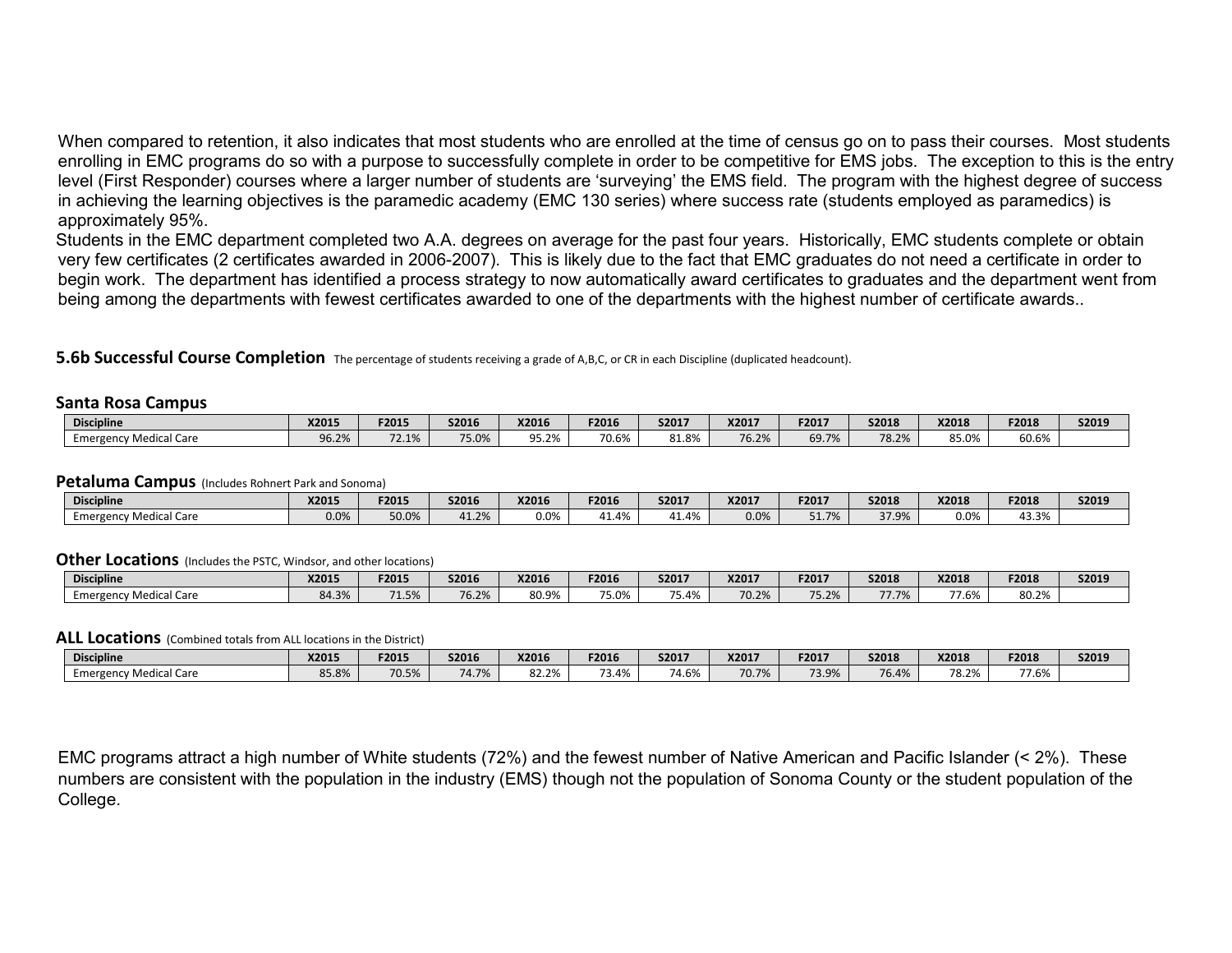The highest percentage of students enrolling in EMC programs is in the group aged 21 to 25 years. It is likely that EMC jobs are not as attractive as a 'second' career, but perhaps does capture some 'early' career changes. The physical demands and relatively low pay make these positions less attractive to the older candidate. Federal, State and local mandates preclude graduates under 18 years of age from certification/licensure.

The two largest ethnic groups participating in our programs are White and Hispanic students. While the percentage of White students is above the district average, the percentage of Hispanic students is below the average. We are observing a slight trend since 2003-2004 of an increase in Hispanic students being served.

#### **5.7a Students Served - by Ethnicity** The number of students in each Discipline at first census broken down by ethnicity (duplicated headcount).

| <b>Emergency Medical Care</b> | <b>Ethnicity</b>       | 2015-16 | Percent | 2016-17 | Percent | 2017-18 | Percent | 2018-19 | Percent |
|-------------------------------|------------------------|---------|---------|---------|---------|---------|---------|---------|---------|
|                               | White                  | 1206    | 74.3%   | 1093    | 70.4%   | 1075    | 66.2%   | 826     | 60.4%   |
|                               | Asian                  | 28      | 1.7%    | 34      | 2.2%    | 49      | 3.0%    | 29      | 2.1%    |
|                               | Black                  | 17      | 1.0%    | 29      | 1.9%    | q       | 0.6%    | 12      | 0.9%    |
|                               | Hispanic               | 236     | 14.5%   | 235     | 15.1%   | 267     | 16.4%   | 316     | 23.1%   |
|                               | Native American        | 17      | 1.0%    | 11      | 0.7%    | 15      | 0.9%    |         | 0.4%    |
|                               | Pacific Islander       |         | 0.2%    | 4       | 0.3%    |         | 0.1%    | ь       | 0.4%    |
|                               | Filipino               | 18      | 1.1%    |         | 0.3%    | 14      | 0.9%    |         | 0.4%    |
|                               | Other Non-White        | 58      | 3.6%    | 61      | 3.9%    | 78      | 4.8%    | 75      | 5.5%    |
|                               | Decline to state       | 40      | 2.5%    | 81      | 5.2%    | 117     | 7.2%    | 94      | 6.9%    |
|                               | <b>ALL Ethnicities</b> | 1624    | 100.0%  | 1553    | 100.0%  | 1625    | 100.0%  | 1368    | 100.0%  |

**ALL Locations** (Combined totals from ALL locations in the District)

### **Academic success indicator for certificate courses**

Analysis:

The department examines and trends results from National Registry Examination for EMC 103 and EMC 130 courses. Determine success rates based upon 'pass on first attempt' data.

Currently the success rate for EMC 130 is 95%, significantly above the National average of 80%. EMC 104 currently has a success rate of 85% which is also above the National average of 70%.

Recommendations: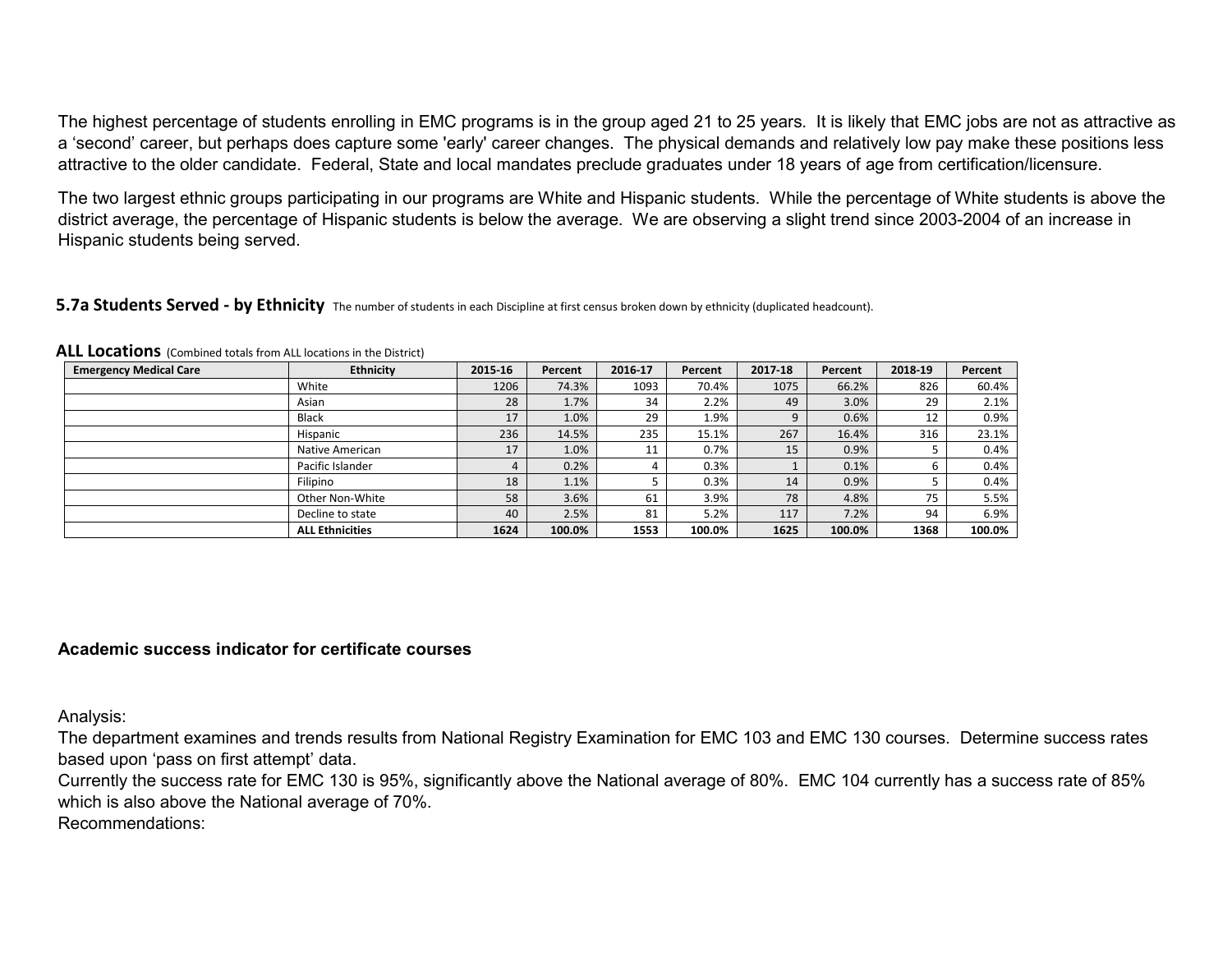Institute computer adaptive testing in the EMC 103 and 130 classrooms which will provide a model for students that approximates the National standard.

Emphasize examination questions based on National standard curriculum objectives and less on course specific objectives.

Re-organize practical examination format for EMC 130 to include evaluation of the affective domain.

Conclusion:

While the sample size for the analysis is still small and the process for data collection is not yet perfected, it is the conclusion of the department that the program is meeting its goals and objectives in student performance. The department will strive to improve the performance in all classes, but will emphasize enhancing the result for EMC 103 over the course of the next program review period. JPS 2019

# 5.6 Student Success

# **5.6 Student Success**

### **Retention:**

Retention for all department courses is 88% compared to the district retention rate of approximately 75%. It is likely that the career oriented student which the EMC department serves is most likely to continue to successful completion of their courses. Of those who fail, drop or withdraw from the core EMC courses, a very high percentage repeat the course in the subsequent semester with successful outcomes.

### **Student Success:**

Success = passing with Credit, Grade C or better = 80% compared to the district success rate of approximately 70%. This well exceeds the college standard. When compared to retention, it also indicates that the vast majority of students who are enrolled at the time of census go on to complete their courses. Most students enrolling in EMC programs do so with a purpose to gain certification or equivalent status and successfully complete in order to be competitive for EMS jobs. The exception to this is the entry level (First Responder) courses where a larger number of students are 'surveying' the EMS field.

# **GPA:**

Grade point average for EMC students is skewed due to what is clearly a data error reported for summer sessions for students attending the Public Safety Training Center beginning in 2009. Additionally, EMC students who do not complete the program of study often do not withdraw from their classes prior to the last date to drop with a "W" grade hoping to benefit from additional instruction upon re-attempting their course in subsequent semesters. Omitting the grades reported in error for that period, the average GPA should be skewed slightly high (3.15) due to the grading policy in one of the EMC programs where students cannot achieve the passing standard with a grade of 2.0. Competency levels of 2.0 or less are not adequate to pass the licensure examination requirements for EMT or Paramedic levels and due to local mandates, a student must achieve 80% (3.0) final examination score to be considered eligible for a course completion certificate. Additionally, the average GPA demonstrates that few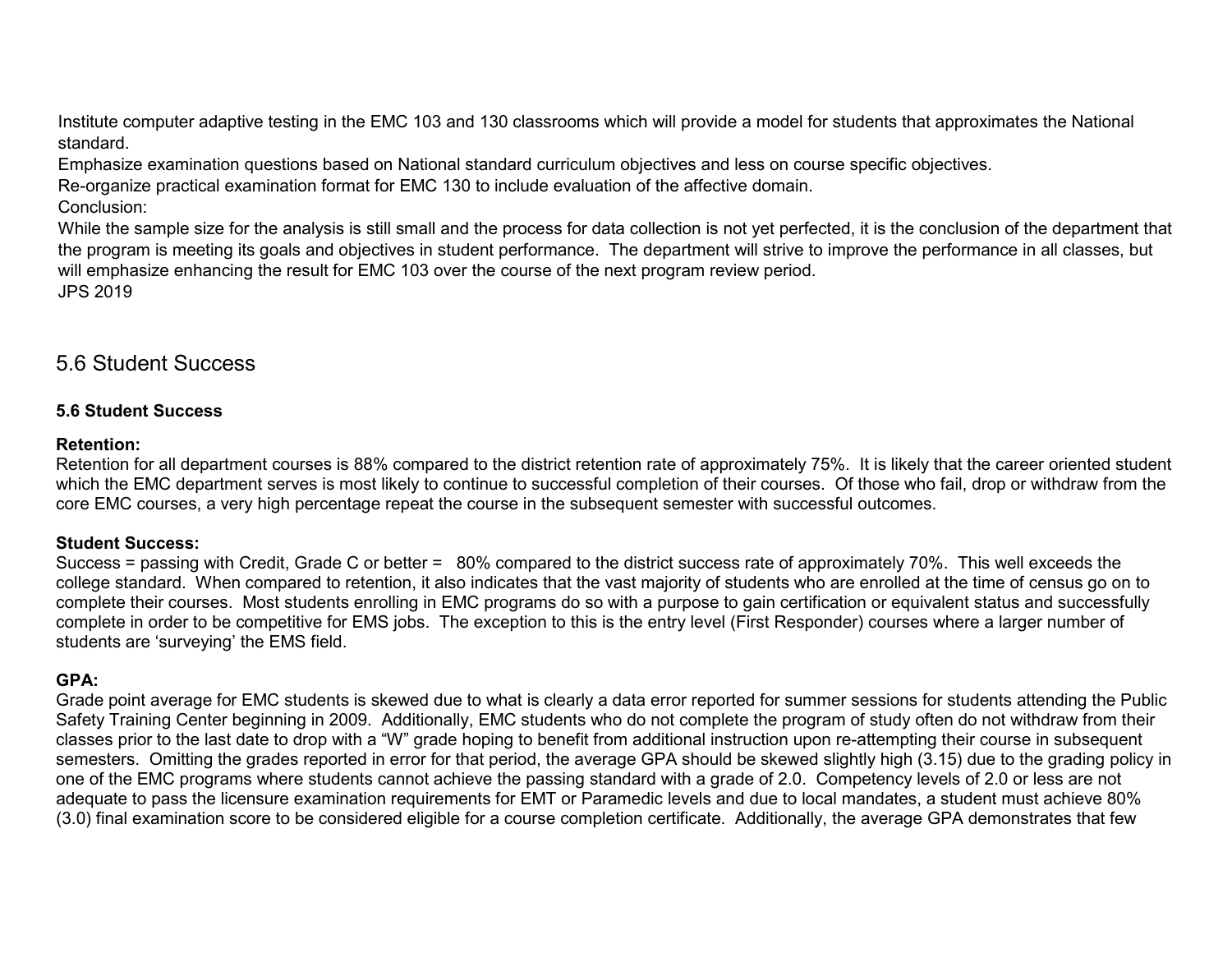students are able to achieve a grade level of 4.0. This is due to the fact that the 80% level is considered minimum passing level, and grade distributions are adjusted upward accordingly.

#### **Capstone Course Completion:**

Capstone course completion is a subject difficult to present in a clear manner. The department has essentially two capstone courses - EMC 103 which is Emergency Medical Technician (EMT), and EMC 130 series which is the Emergency Medical Technician - Paramedic, or Paramedic (EMTP). Although it is required for an individual to be EMT certified before matriculation into EMTP training, EMT is considered one endpoint on a career path.

The success rate for EMC 104 (EMT) is approximately 90% and the success rate for EMC 130 series is approximately 68%. Annually, approximately 350 EMC 100 students are eligible to matriculate into EMC 103 and 75% do so. Of the approximately 250 annual graduates of the EMC 103 classes approximately 10% enroll in EMC 130.

These statistics compare with California labor market data which demonstrate that of approximately 1,000 EMS (EMT and EMTP) new jobs approximately (42% growth in this area) 10% are EMTP.

**5.6a Retention** The percentage of students receiving a grade of A,B,C,D,CR, or I in each Discipline (duplicated headcount).

#### **Santa Rosa Campus**

| <b>Discipline</b>                         | X2015                    | F2015          | <b>S2016</b> | X2016             | F2016         | S2017 | X2017 | F2017 | \$2018                       | X2018 | F2018               | <b>S2019</b> |
|-------------------------------------------|--------------------------|----------------|--------------|-------------------|---------------|-------|-------|-------|------------------------------|-------|---------------------|--------------|
| ncv Medical Care<br>Emergenc <sup>®</sup> | 0 <sub>c</sub><br>70.Z70 | 72.1%<br>2.170 | 78.8%        | $-70/1$<br>9J.Z/0 | 22.00<br>04.4 | 86.4% | 76.2% | 69.7% | 70 70/<br>$'$ O. $\angle$ /0 | 85.0% | $\sim$ 70/<br>00.7% |              |

#### **Petaluma Campus** (Includes Rohnert Park and Sonoma)

| <b>Discipline</b>                    | X2015 | F2015 | S2016           | X2016   | F2016          | S2017 | X2017 | F2017 | <b>S2018</b>       | X2018 | F2018                   | S2019 |
|--------------------------------------|-------|-------|-----------------|---------|----------------|-------|-------|-------|--------------------|-------|-------------------------|-------|
| ncy Medical Care<br><b>Emergency</b> | 0.0%  | 63.9% | 41 7%<br>41.270 | $0.0\%$ | 11 10/<br>1.47 | 11.4% | 0.0%  | 51.7% | $F = 20$<br>JJ.Z/U | 0.0%  | $\sim$ $\sim$<br>س 46.7 |       |

#### **Other Locations** (Includes the PSTC, Windsor, and other locations)

| <b>Discipline</b>         | X2015                  | F2015 | S2016 | X2016                  | F2016          | S2017 | X2017 | F2017          | <b>S2018</b> | X2018                         | F2018 | S2019 |
|---------------------------|------------------------|-------|-------|------------------------|----------------|-------|-------|----------------|--------------|-------------------------------|-------|-------|
| Medical Care<br>Emergency | Q1 Q0'<br><b>11.9%</b> | 78.1% | 87.2% | 02.401<br>1%<br>92.I70 | 1.50<br>01.J70 | 83.4% | 96.2% | 921%<br>00.170 | 84.9%        | $\sim$ $\sim$ $\sim$<br>88.1% | 83.8% |       |

#### **ALL Locations** (Combined totals from ALL locations in the District)

| <b>Discipline</b>              | X2015                                             | F2015               | S2016 | X2016 | F2016 | S2017 | X2017             | F2017 | <b>S2018</b> | X2018               | F2018            | <b>S2019</b> |
|--------------------------------|---------------------------------------------------|---------------------|-------|-------|-------|-------|-------------------|-------|--------------|---------------------|------------------|--------------|
| .<br>1edical Care<br>Emergency | $\overline{\phantom{a}}$<br>1 U/-<br>t / 0<br>JZ. | $- - - - -$<br>1.1% | 84.7% | 92.4% | 79.8% | 82.0% | $0A$ 7%<br>$+1/0$ | 81.0% | 83.5%        | 0700/<br>.570<br>07 | 01.201<br>01.370 |              |

#### **5.6b Successful Course Completion** The percentage of students receiving a grade of A,B,C, or CR in each Discipline (duplicated headcount).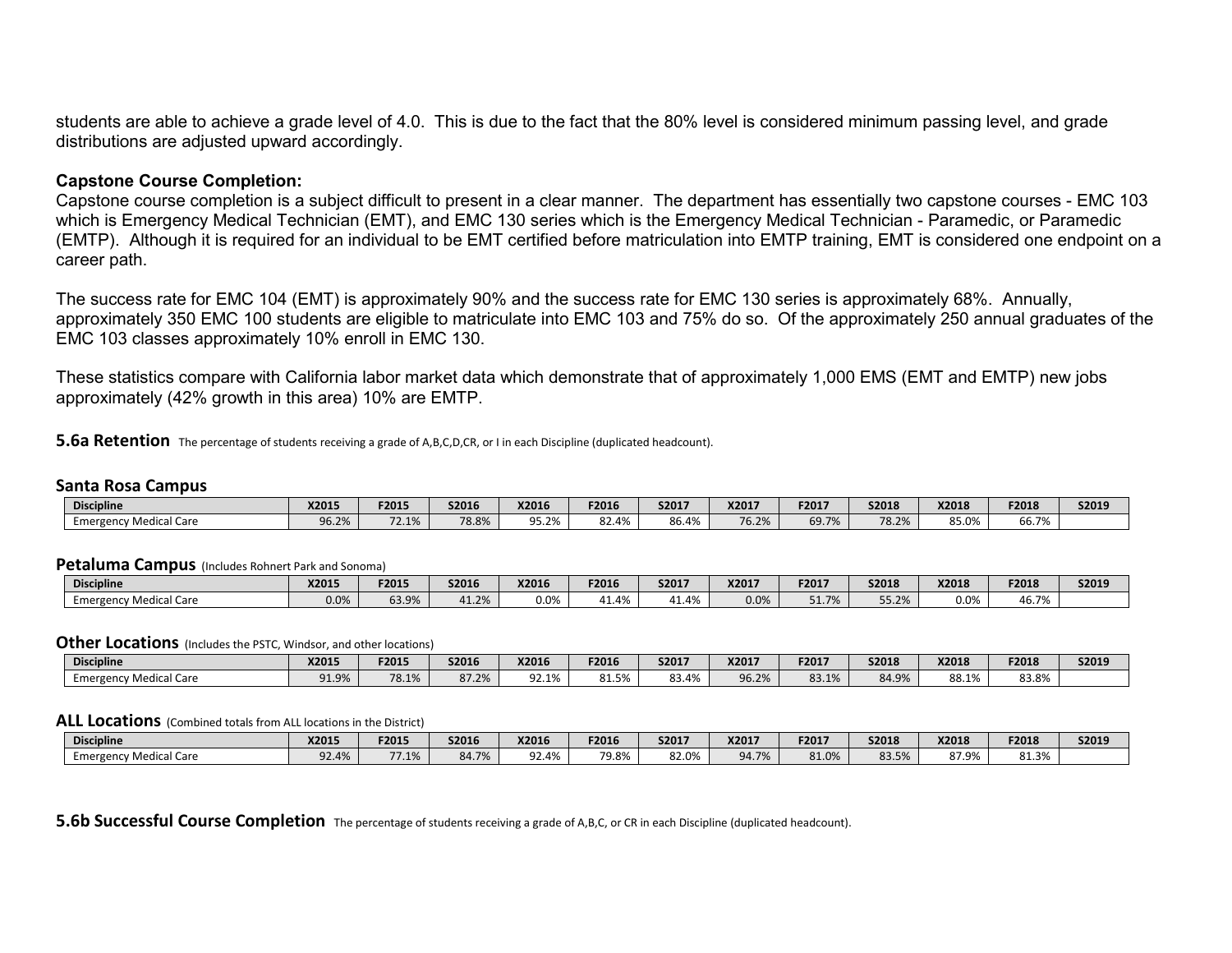#### **Santa Rosa Campus**

| <b>Discipline</b>                                            | X2015 | F2015          | S2016 | X2016 | F2016 | S2017 | X2017 | F2017 | <b>S2018</b>                 | X2018             | F2018           | S2019 |
|--------------------------------------------------------------|-------|----------------|-------|-------|-------|-------|-------|-------|------------------------------|-------------------|-----------------|-------|
| <sup>,</sup> Medical Care<br>∟mergr<br>$P_{\text{max}}$<br>. | 96.2% | 72 1%<br>72.IO | 75.0% | 95.2% | 70.6% | 81.8% | 76.2% | 69.7% | 70 70/<br>$'$ O. $\angle$ /0 | $0 - 00$<br>85.U% | $\sim$<br>60.6% |       |

#### **Petaluma Campus** (Includes Rohnert Park and Sonoma)

| <b>Discipline</b>            | X2015   | F2015 | <b>S2016</b>  | X2016   | F2016 | S2017 | X2017 | F2017                 | S2018                  | X2018 | F2018                         | S2019 |
|------------------------------|---------|-------|---------------|---------|-------|-------|-------|-----------------------|------------------------|-------|-------------------------------|-------|
| ncv Medical Care<br>Emergenc | $0.0\%$ | 50.0% | .12%<br>41.2/ | $0.0\%$ | 11.4% | 11.4% | 0.0%  | C170/<br><u>JII/U</u> | <b>OO TC</b><br>J7.J/0 | 0.0%  | 12.20<br>-4⊣<br><b>13.370</b> |       |

### **Other Locations** (Includes the PSTC, Windsor, and other locations)

| <b>Discipline</b>                | X2015                         | F2015         | <b>S2016</b>      | X2016 | F2016 | S2017          | X2017          | F2017 | <b>S2018</b>  | X2018               | F2018 | S2019 |
|----------------------------------|-------------------------------|---------------|-------------------|-------|-------|----------------|----------------|-------|---------------|---------------------|-------|-------|
| <b>1edical Care</b><br>Emergency | $\mathcal{L}$<br>oл<br>04.370 | 74.50<br>1.5% | $TC$ 30/<br>76.Z% | 80.9% | 75.0% | 75.00<br>٬5.4% | 70.20<br>∪.∠/0 | 75.2% | 77.7%<br>,,,, | $- - - - -$<br>7.6% | 80.2% |       |

#### **ALL Locations** (Combined totals from ALL locations in the District)

| <b>Discipline</b>               | X2015                      | F2015 | <b>S2016</b> | X2016           | F2016 | S2017 | X2017 | F2017 | \$2018              | X2018           | F2018            | S2019 |
|---------------------------------|----------------------------|-------|--------------|-----------------|-------|-------|-------|-------|---------------------|-----------------|------------------|-------|
| al Care<br>Medica'<br>Emergency | $OT$ $QQ$<br><b>070.CC</b> | 70.5% | 74.70/       | RJ 7%<br>32.Z70 | 73.4% | 74.6% | 70.7% | 73.9% | $\sqrt{2}$<br>76.4% | 70, 20<br>78.Z% | 77.00<br>$7.6\%$ |       |

#### **5.6c Grade Point Average** The average GPA in each Discipline (UnitsTotal / GradePoints).

#### **Santa Rosa Campus**

| <b>Discipline</b>                                              | X2015      | F2015 | <b>S2016</b> | X2016          | F2016 | S2017  | X2017 | F2017 | \$2018 | X2018      | F2018    | S2019 |
|----------------------------------------------------------------|------------|-------|--------------|----------------|-------|--------|-------|-------|--------|------------|----------|-------|
| <sup>,</sup> Medical Care<br>⊧mergı<br>2001<br>ancal Care<br>. | --<br>し・コー | .90   | し・エエ         | $ -$<br>، س. س | .84   | $\sim$ | 2.90  | 3.18  | 3.38   | --<br>3.b. | י י<br>. |       |

#### **Petaluma Campus** (Includes Rohnert Park and Sonoma)

| <b>Discipline</b>         | X2015 | F2015 | <b>S2016</b> | X2016 | F2016                   | S2017                       | X2017 | F2017 | <b>S2018</b> | X2018 | F2018           | S2019 |
|---------------------------|-------|-------|--------------|-------|-------------------------|-----------------------------|-------|-------|--------------|-------|-----------------|-------|
| Aedical Care<br>Emergency | 0.00  | 1.84  | ---          | 0.00  | $ \overline{ }$<br>1.76 | $\overline{a}$<br>$\pm .44$ | 0.00  | 2.00  | -30 ه        | 0.00  | $\Omega$<br>∸…… |       |

#### **Other Locations** (Includes the PSTC, Windsor, and other locations)

| <b>Discipline</b>                    | X2015                         | <b>F2015</b>              | <b>S2016</b>            | X2016              | F2016 | S2017 | X2017 | F2017 | S2018          | X2018            | F2018 | <b>S2019</b> |
|--------------------------------------|-------------------------------|---------------------------|-------------------------|--------------------|-------|-------|-------|-------|----------------|------------------|-------|--------------|
| aical Care<br>,Medica',<br>Emergency | $\overline{\phantom{0}}$<br>. | $\sim$ 0.0 $\sim$<br>ے ۔۔ | $\overline{a}$<br>- - - | $\sim$<br>$\pm .4$ | 2.45  | 2.04  | 0.84  | 2.36  | 2F<br><u>.</u> | <u>.</u><br>⊥.J. | 3.03  |              |

### **ALL Locations** (Combined totals from ALL locations in the District)

| <b>Discipline</b>               | X2015 | F2015 | <b>S2016</b> | X2016       | F2016        | S2017 | X2017 | F2017         | S2018 | X2018             | F2018 | S2019 |
|---------------------------------|-------|-------|--------------|-------------|--------------|-------|-------|---------------|-------|-------------------|-------|-------|
| eal Care "<br>Emergency<br>Medi |       | 21    | 2.18         | - -<br>ت∪.⊾ | $\sim$<br>⊿~ | 2.10  | 0.95  | דר ר<br>، د.ء | 2.38  | $\sim$<br>$\pm 0$ | 3.00  |       |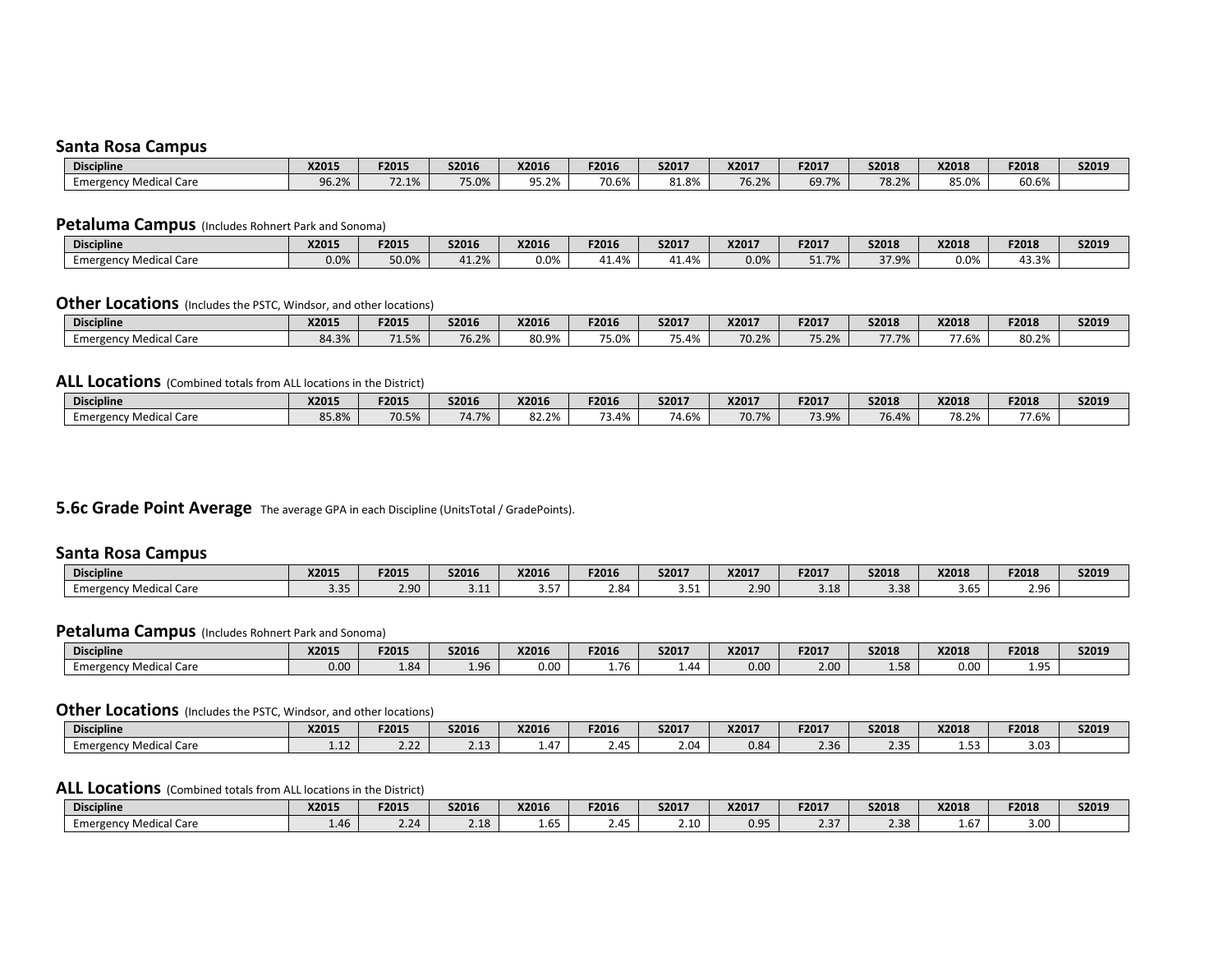# 5.7 Student Access

### **5.7 Student Access**

### **Ethnicity:**

EMC programs attract a high number of White students (68%) and the fewest number of Native American and Pacific Islander (1%). These numbers are consistent with the population in the industry (EMS) though not the population of Sonoma County.

| ALL Locations (Combined totals from ALL locations in the District) |                        |         |         |         |         |         |         |         |         |
|--------------------------------------------------------------------|------------------------|---------|---------|---------|---------|---------|---------|---------|---------|
| <b>Emergency Medical Care</b>                                      | <b>Ethnicity</b>       | 2015-16 | Percent | 2016-17 | Percent | 2017-18 | Percent | 2018-19 | Percent |
|                                                                    | White                  | 1206    | 74.3%   | 1093    | 70.4%   | 1075    | 66.2%   | 826     | 60.4%   |
|                                                                    | Asian                  | 28      | 1.7%    | 34      | 2.2%    | 49      | 3.0%    | 29      | 2.1%    |
|                                                                    | <b>Black</b>           | 17      | 1.0%    | 29      | 1.9%    | 9       | 0.6%    | 12      | 0.9%    |
|                                                                    | Hispanic               | 236     | 14.5%   | 235     | 15.1%   | 267     | 16.4%   | 316     | 23.1%   |
|                                                                    | Native American        | 17      | 1.0%    | 11      | 0.7%    | 15      | 0.9%    |         | 0.4%    |
|                                                                    | Pacific Islander       | 4       | 0.2%    |         | 0.3%    |         | 0.1%    | b       | 0.4%    |
|                                                                    | Filipino               | 18      | 1.1%    |         | 0.3%    | 14      | 0.9%    |         | 0.4%    |
|                                                                    | Other Non-White        | 58      | 3.6%    | 61      | 3.9%    | 78      | 4.8%    | 75      | 5.5%    |
|                                                                    | Decline to state       | 40      | 2.5%    | 81      | 5.2%    | 117     | 7.2%    | 94      | 6.9%    |
|                                                                    | <b>ALL Ethnicities</b> | 1624    | 100.0%  | 1553    | 100.0%  | 1625    | 100.0%  | 1368    | 100.0%  |

**5.7a Students Served - by Ethnicity** The number of students in each Discipline at first census broken down by ethnicity (duplicated headcount).

### **Gender:**

The ratio of male to female students has remained consistent over the past 5 years. The program is male dominated with only approximately 31% female students. This is also consistent with the industry as a whole. The EMC department employs more males than females (55:45); however, the ratio is much different than the student (and industry) population. The program philosophy is one that emphasizes role modeling. With more female role models, perhaps the number of female students may increase.

**5.7b Students Served - by Gender** The number of students in each Discipline at first census broken down by gender (duplicated headcount).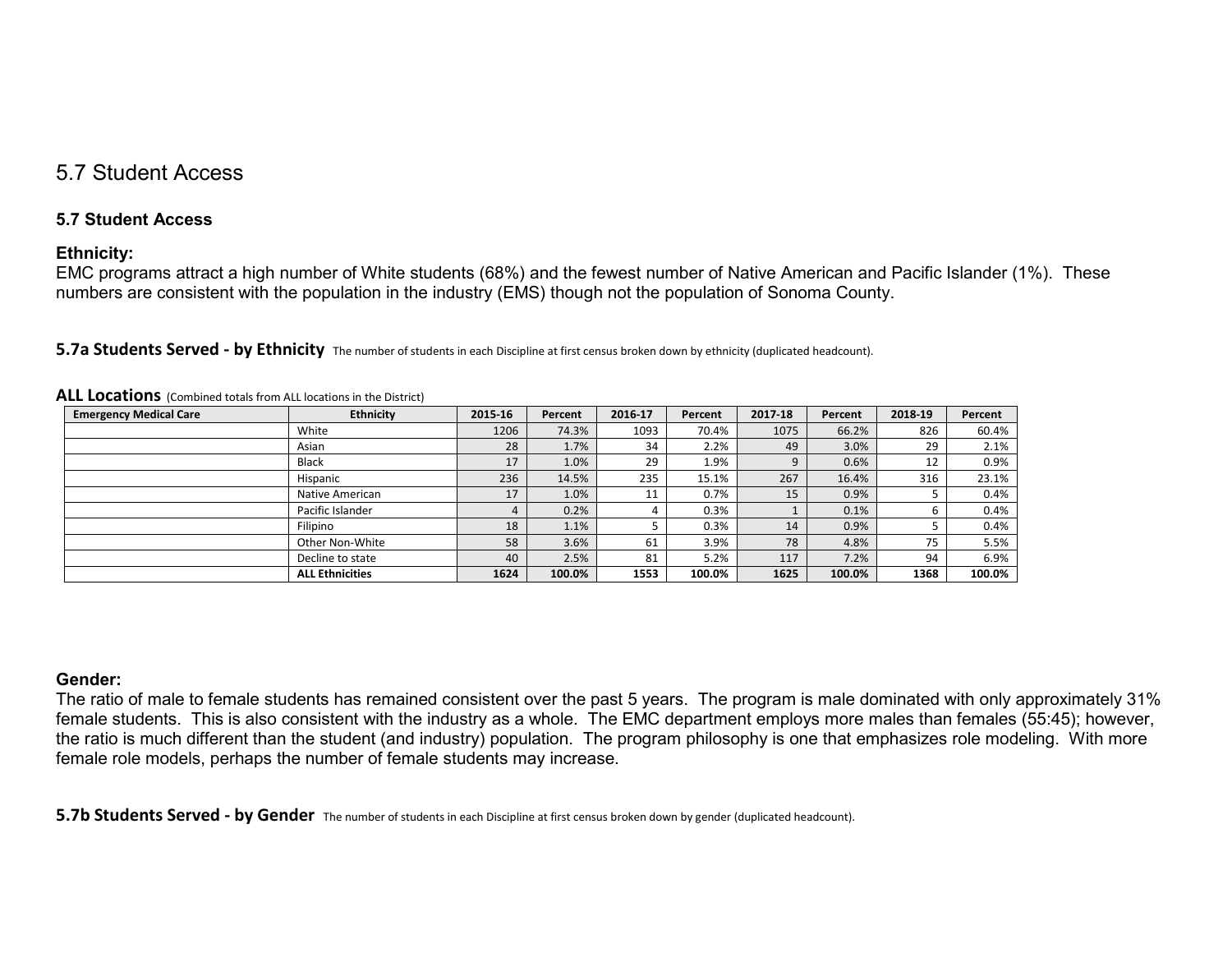#### **ALL Locations** (Combined totals from ALL locations in the District)

| <b>Emergency Medical Care</b> | Gender             | 2015-16             | Percent | 2016-17 | Percent | 2017-18 | Percent | 2018-19 | Percent |
|-------------------------------|--------------------|---------------------|---------|---------|---------|---------|---------|---------|---------|
|                               | Male               | 1084                | 66.7%   | 1076    | 69.3%   | 1111    | 68.4%   | 965     | 70.5%   |
|                               | Female             | 509                 | 31.3%   | 440     | 28.3%   | 474     | 29.2%   | 370     | 27.0%   |
|                               | Jnknown            | $\mathbf{a}$<br>ـ ر | 1.9%    | 37      | 2.4%    | 40      | 2.5%    | 33      | 2.4%    |
|                               | <b>ALL Genders</b> | 1624                | 100.0%  | 1553    | 100.0%  | 1625    | 100.0%  | 1368    | 100.0%  |

#### **Age:**

The highest percentage of students enrolling in EMC programs is in the group aged 21 to 25 years and 67% of students being between the ages of 19 and 30. It is likely that EMC jobs are not as attractive as a 'second' career. The physical demands and relatively low pay make these positions less attractive to the older candidate. Federal, State and local mandates preclude graduates under 18 years of age from certification/licensure.

#### **5.7c Students Served - by Age** The number of students in each Discipline at first census broken down by age (duplicated headcount).

#### **ALL Locations** (Combined totals from ALL locations in the District)

| <b>Emergency Medical Care</b> | Age Range       | 2015-16 | Percent | 2016-17 | Percent | 2017-18 | Percent | 2018-19 | Percent |
|-------------------------------|-----------------|---------|---------|---------|---------|---------|---------|---------|---------|
|                               | 0 thru 18       | 124     | 7.6%    | 103     | 6.6%    | 102     | 6.3%    | 133     | 9.7%    |
|                               | 19 and 20       | 180     | 11.1%   | 147     | 9.5%    | 184     | 11.3%   | 228     | 16.7%   |
|                               | 21 thru 25      | 478     | 29.4%   | 441     | 28.4%   | 441     | 27.1%   | 418     | 30.6%   |
|                               | 26 thru 30      | 341     | 21.0%   | 385     | 24.8%   | 350     | 21.5%   | 237     | 17.3%   |
|                               | 31 thru 35      | 178     | 11.0%   | 164     | 10.6%   | 182     | 11.2%   | 151     | 11.0%   |
|                               | 36 thru 40      | 88      | 5.4%    | 92      | 5.9%    | 130     | 8.0%    | 59      | 4.3%    |
|                               | 41 thru 45      | 72      | 4.4%    | 74      | 4.8%    | 69      | 4.2%    | 38      | 2.8%    |
|                               | 46 thru 50      | 51      | 3.1%    | 68      | 4.4%    | 62      | 3.8%    | 41      | 3.0%    |
|                               | 51 thru 60      | 84      | 5.2%    | 62      | 4.0%    | 71      | 4.4%    | 42      | 3.1%    |
|                               | 61 plus         | 28      | 1.7%    | 17      | 1.1%    | 34      | 2.1%    | 21      | 1.5%    |
|                               | <b>ALL Ages</b> | 1624    | 100.0%  | 1553    | 100.0%  | 1625    | 100.0%  | 1368    | 100.0%  |

# 5.8 Curriculum Offered Within Reasonable Time Frame

### **5.8 Curriculum Offered Within Reasonable Time Frame**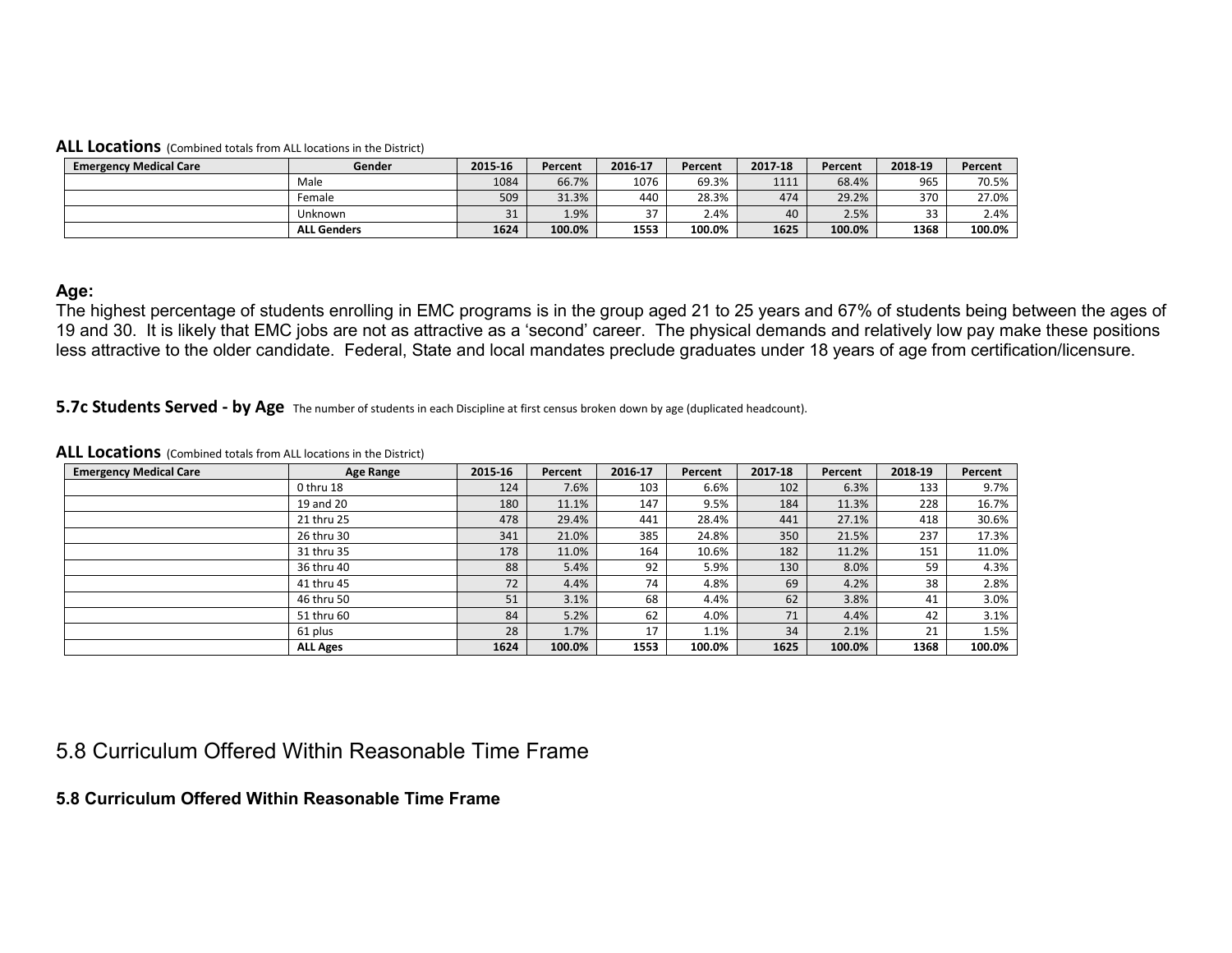### **Course Offerings:**

The department offers courses at the Petaluma, Santa Rosa campuses and the Public Safety Training Center as well as off campus locations. All courses (except EMC 130 series) are offered each semester in the locations with highest demand with the exception of Summer Session. The department lacks faculty and classified staff resources necessary to conduct more courses than currently being offered in any location other than the Public Safety Training Center. Currently the department only offers one course (EMC 100) during summer, with either two or three sections depending on demand.

Since all courses (except EMC 130 series) are offered each semester and in the locations of highest demand, there is no rotation system.

In regards to EMC 130 series, this course is offered once a year at the Public Safety Training Center with 130A being conducted in the fall semester, completing in the spring semester, and 130 D 131 and 132 being conducted in the spring semester and completing during the summer session.

### **Course Offering Time Frame:**

Department course offerings for sequential courses are arranged such that a student who wishes to begin the process and eventually complete the capstone courses, they can complete their course of study in one (culminating with EMC 104) or two (culminating in EMC 130 series) years. The EMC major requires two years of academic work with a suggestion that during the process students obtain one year of work experience. JPS 2019

# 5.9a Curriculum Responsiveness

### **5.9a Curriculum Responsiveness**

The department philosophy dictates that instruction will be student centered. All department faculty regularly gather feedback from students regarding program success, perceived difficulties with curriculum, and adequacy of preparation. The department also gathers statistics on student success from National and State level testing outcomes. This information drives changes in curricula delivery and course organization.

EMC advisory committees (EMTP Academy committee, and EMC Advisory committees) are comprised of representatives from local hospitals, ambulance service, fire departments and other EMS personnel employers as well as representatives from EMS regulatory agencies and training staff. Of the committee members, not including SRJC faculty and staff, 90% are EMS employers and 10% are from regulatory agencies. Approximately 25% of the members are also adjunct faculty.

EMS employers have direct access to program faculty and staff and regularly provide feedback regarding the SRJC "product" and how graduates are or are not fulfilling employer expectations. Regulatory agency personnel also provide feedback regarding the certification/licensure process and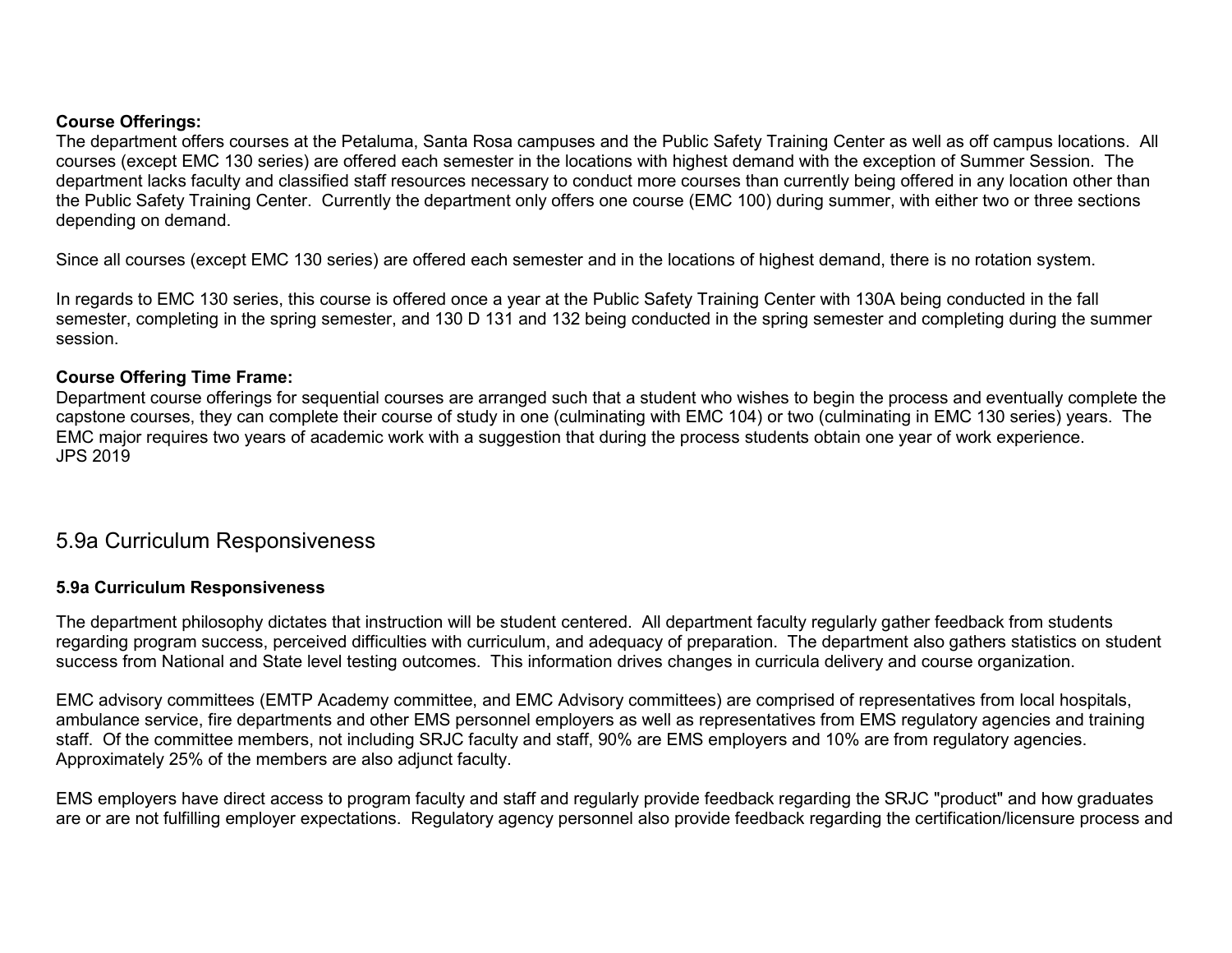graduate success. Department access to EMS employers allows us to solicit information regarding graduate performance well beyond initial hire and through several re-certification/licensure cycles. This information is utilized to inform the decisions regarding adjustments in the various programs.

The department's programs are continually reviewed for currency, accuracy and application of the latest educational standards. The programs are mandated to remain current with any change in the established curricula.

The department anticipated the major revision to the curricula and educational standard which went into effect July 1, 2010. The department has made all the mandatory changes to the affected programs. JPS 2019

# 5.9b Alignment with High Schools (Tech-Prep ONLY)

# **5.9b Alignment with High Schools (Tech-Prep ONLY**)

The department participated in a program to introduce Public Safety careers to high school students. The department offered four entry-level courses (EMC 100) in four separate high schools in the County. These high schools were developing CTE programs and attempting to introduce Public Safety as a career choice. The program lasted two years before funding/budget constraints forced the termination of the "High School First Responder" program. The department is prepared to once again offer these programs to high schools when funding streams are restored. JPS 2019

# 5.10 Alignment with Transfer Institutions (Transfer Majors ONLY)

# **5.10 Alignment with Transfer Institutions (Transfer Majors ONLY)**

This section does not apply to EMC. There are no transfer majors in this department.

JPS

# 5.11a Labor Market Demand (Occupational Programs ONLY)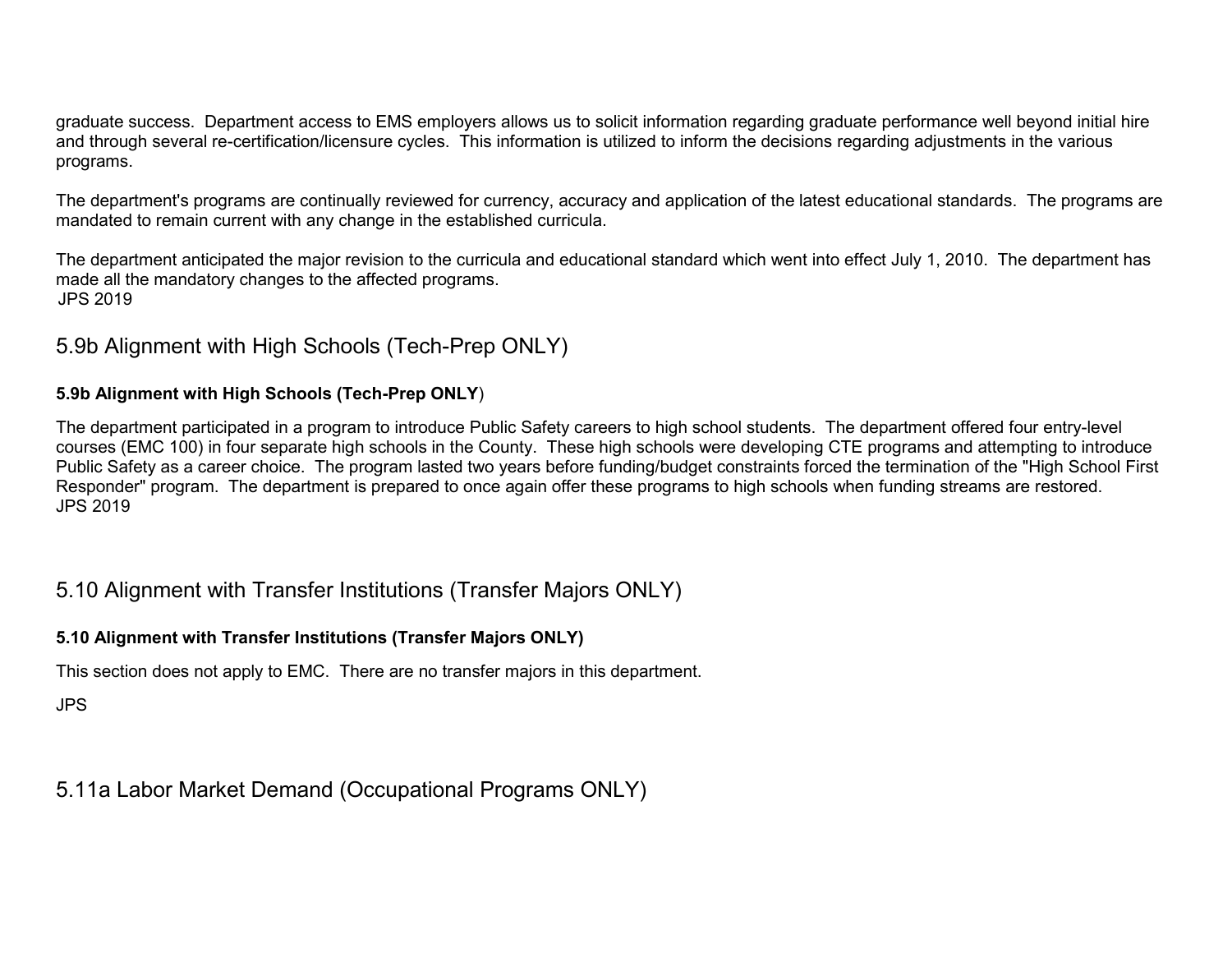# **5.11a Labor Market Demand (Occupational Programs ONLY)**

The demand for educated and trained emergency medical employees remains in spite of the economic slowdown that is impacting the local and regional economies. Public safety employees in general remain in relatively high demand because the agencies who employ them must provide basic services in their respective jurisdictions.

The First Responder program, Emergency Medical Technician and Paramedic Academy programs operate in accordance with national and statemandated training requirements. Graduates of these programs meet state certification requirements for employment in their respective fields.

The certificate programs in the department provide students with foundational knowledge to assist them in preparing for careers. The certificates are useful in demonstrating to prospective employers that the student has a basis of knowledge in their chosen field. The student's education serves as a foundation for additional state mandated training.

The department's EMC degree program demonstrates to the prospective employer that a student has foundational knowledge in the out of hospital field. Prospective employers in the emergency medical field are more apt to hire students who have earned a degree because candidates who have earned a degree are less likely to be the subject of misconduct complaints; are more likely to successfully complete a career, are more likely to be successful in assignments that require critical analysis and are more apt to be successful in management and education positions.

California Labor statistics indicate that there are approximately 15,900 EMS jobs, 6,700 new jobs in the time period in the State with approximately 990 job openings annually. Of the 15,900 EMS jobs approximately 90% are EMT-1 jobs and 10% EMTP (Paramedic).

Changes in the labor market reflect the general trend in the economy and unemployment; however, the EMS industry as a whole has not suffered the typical cutbacks in labor force. Governmental regulations require a certain minimum labor force, but the trend is that more workers are staying in their jobs longer. Attrition rates are dropping which decreases the need for new workers, but at the same time, economic changes steer more prospective candidates to prepare themselves for service industry jobs. According to the CA EDD web site

(http://www.labormarketinfo.edd.ca.gov). Approximately 990 new jobs for EMTs and Paramedics will open per annum (2010 - 2020) or approximately 42% growth in the same time period (revised from 780 new jobs for EMTs and Paramedics for the time period as listed last year). The department is redoubling its efforts to better prepare its graduates so they will be more desirable candidates and better competitors for jobs. The development and refining of the EMS Academy (EMC 105) and the development of the Advanced EMT program address the demands for more highly trained professional Emergency Medical Responders, and better prepares SRJC graduates for careers in Emergency Medical Response.

Source:

[http://www.labormarketinfo.edd.ca.gov/cgi/databrowsing/occExplorerQSDetails.asp?searchCriteria=Emergency+Medical+Technician&careerID=&m](http://www.labormarketinfo.edd.ca.gov/cgi/databrowsing/occExplorerQSDetails.asp?searchCriteria=Emergency+Medical+Technician&careerID=&menuChoice=&geogArea=0601000000&soccode=292041&search=Explore+Occupation) [enuChoice=&geogArea=0601000000&soccode=292041&search=Explore+Occupation](http://www.labormarketinfo.edd.ca.gov/cgi/databrowsing/occExplorerQSDetails.asp?searchCriteria=Emergency+Medical+Technician&careerID=&menuChoice=&geogArea=0601000000&soccode=292041&search=Explore+Occupation)

JPS 2019

5.11b Academic Standards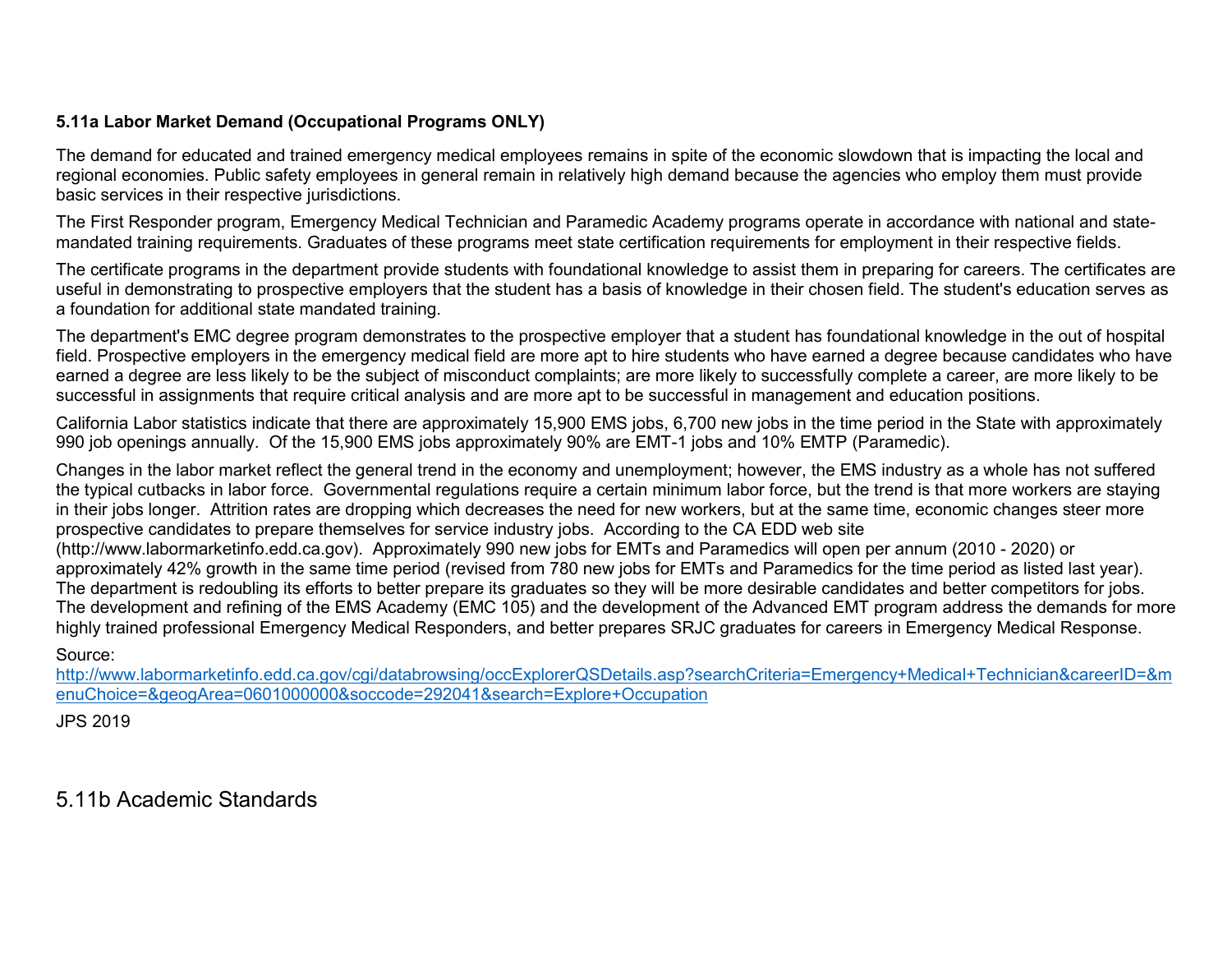### **5.11b Academic Standards**

Academic standards are regularly discussed in open dialogue with faculty and advisors. Much of the department's academic standards are mandated by State or National accrediting bodies or regulatory agencies. The department keeps pace with any change to the standards or methodologies. All faculty are either certified, licensed EMS professionals, or recognized subject matter experts. Currency in matters that affect EMS professionals is mandatory.

The most current plans for altering the academic standards are as follows:

- Implement the EMS 2010 curricula and educational standards. This has been completed in all applicable areas, however no additional funding has been made available to the department for staffing/instructional costs.
- Review student success data, provide analysis and make recommendations for alterations in curricula and testing methods. This is an ongoing process.

• Review student feedback, provide analysis and make recommendations for alteration in delivery methodologies. This is an ongoing process. JPS 2019

# 6.1 Progress and Accomplishments Since Last Program/Unit Review

| Rank | Location | <b>SP</b>       | M               | Goal                                                                    | <b>Obiective</b>                                               | <b>Time Frame</b> | <b>Progress to Date</b>                     |
|------|----------|-----------------|-----------------|-------------------------------------------------------------------------|----------------------------------------------------------------|-------------------|---------------------------------------------|
| 0001 | Windsor  | 00 <sup>2</sup> | 00 <sup>°</sup> | Increase classroom and laboratory space                                 | Add two classrooms and one laboratory for<br><b>EMC</b>        | 24 mo.            | Re-approve PSTC facility expansion project. |
| 0001 | Windsor  | 08              | 07              | Improve ambulance fleet, increase<br>maintenance budiet including tools | Purchase ambulances and tools for diesel<br>engine maintenance | 12 mo.            | Identify funding source                     |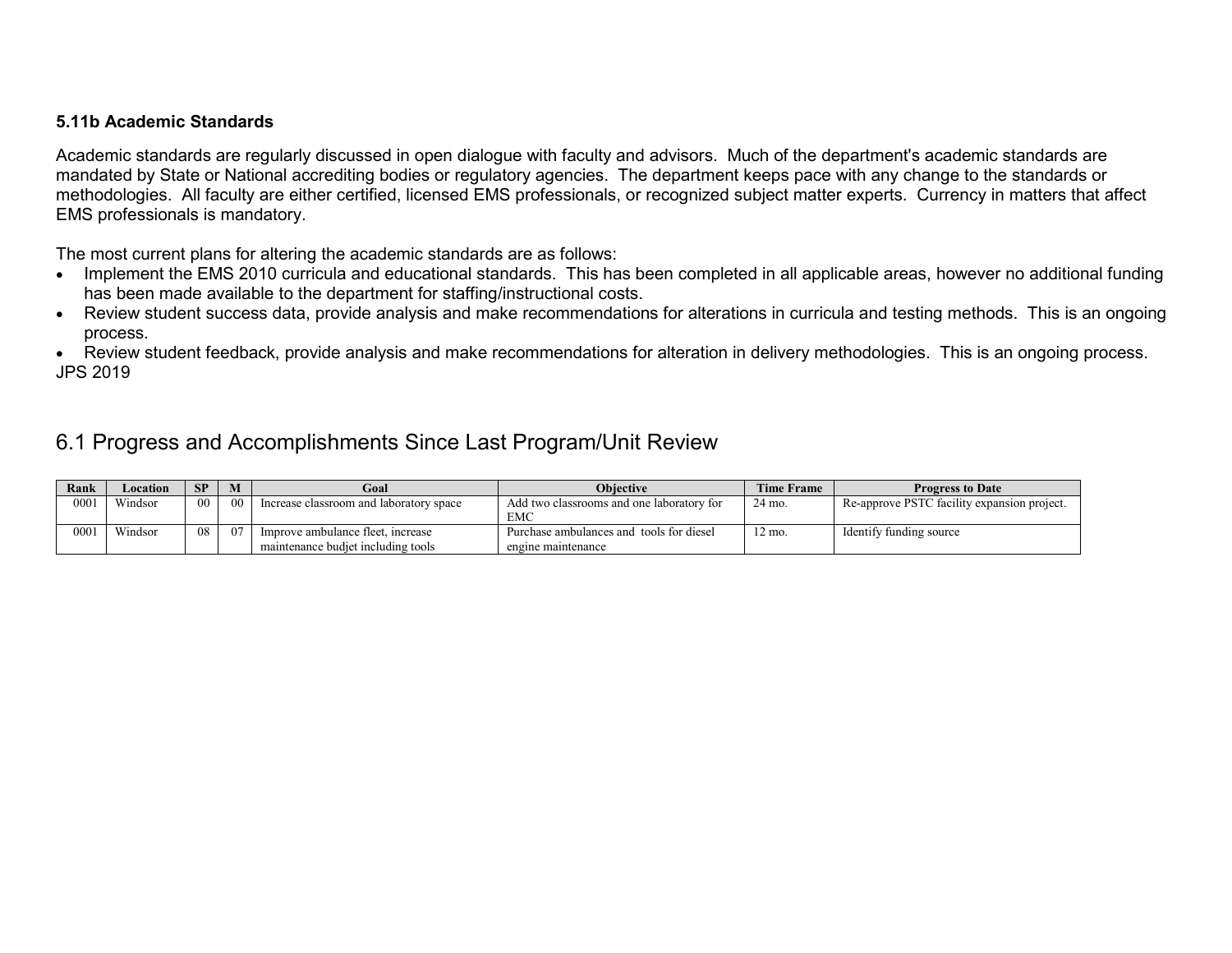# 6.2b PRPP Editor Feedback - Optional

The program performance reporting process is of tremendous benefit to department faculty, staff and administration; however, inaccurate and incomplete data which drive the report detracts significantly from the value of the report. In order to provide a more accurate report, and better description of the overall health of the programs within it, this department has collected its own statistics whenever possible. This process has not insignificantly impacted staff time. This editor believes that if a comprehensive program performance report were generated on a two or three year interval, and more emphasis was placed on collecting accurate data, the process as a whole would have far greater value to the College and departments.

JPS 2019